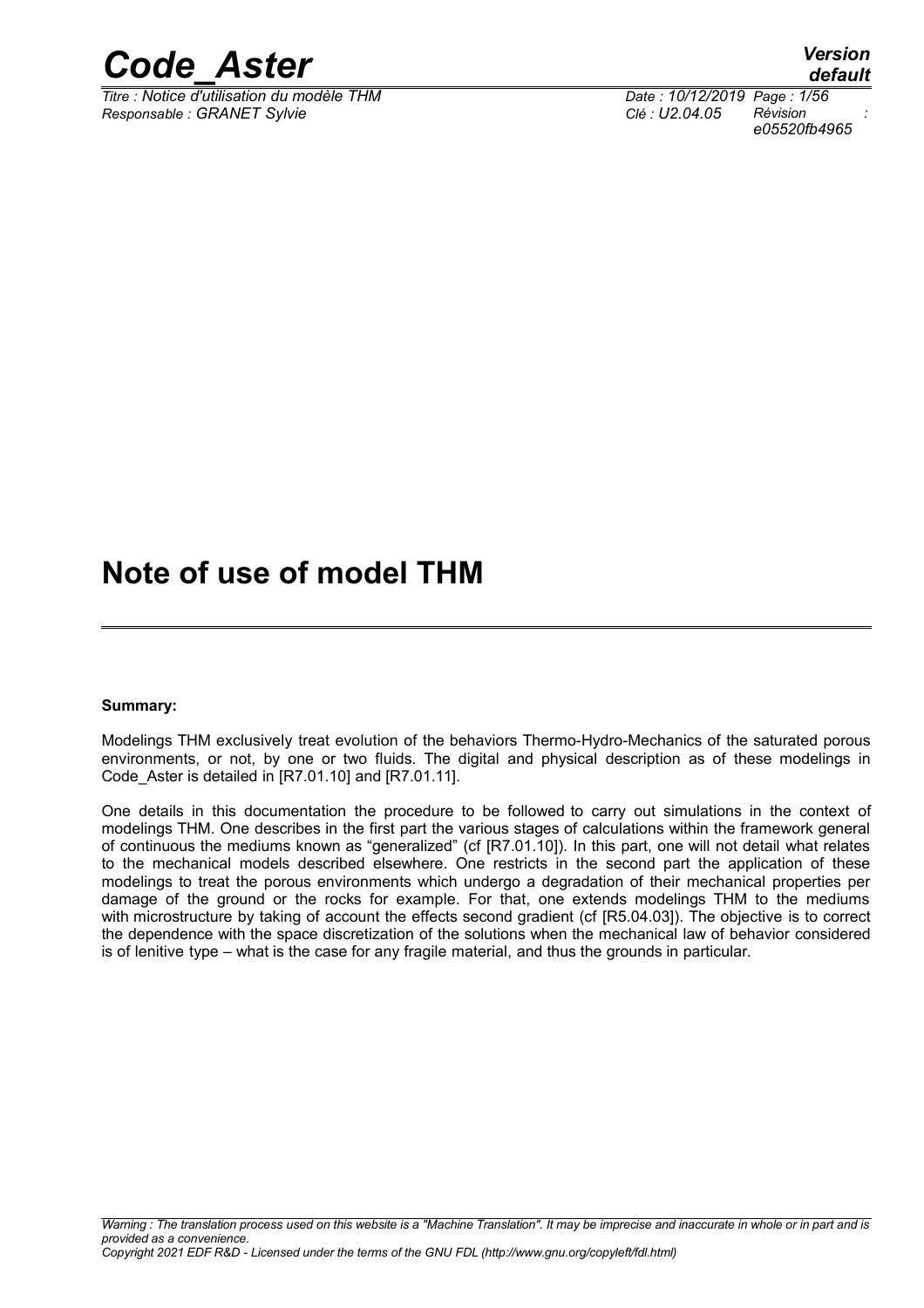# **Code Aster**

Titre : Notice d'utilisation du modèle THM Responsable : GRANET Sylvie

Date: 10/12/2019 Page: 2/56 Clé : U2.04.05 Révision e05520fb4965

### **Contents**

Warning : The translation process used on this website is a "Machine Translation". It may be imprecise and inaccurate in whole or in part and is provided as a convenience.<br>Copyright 2021 EDF R&D - Licensed under the terms of the GNU FDL (http://www.gnu.org/copyleft/fdl.html)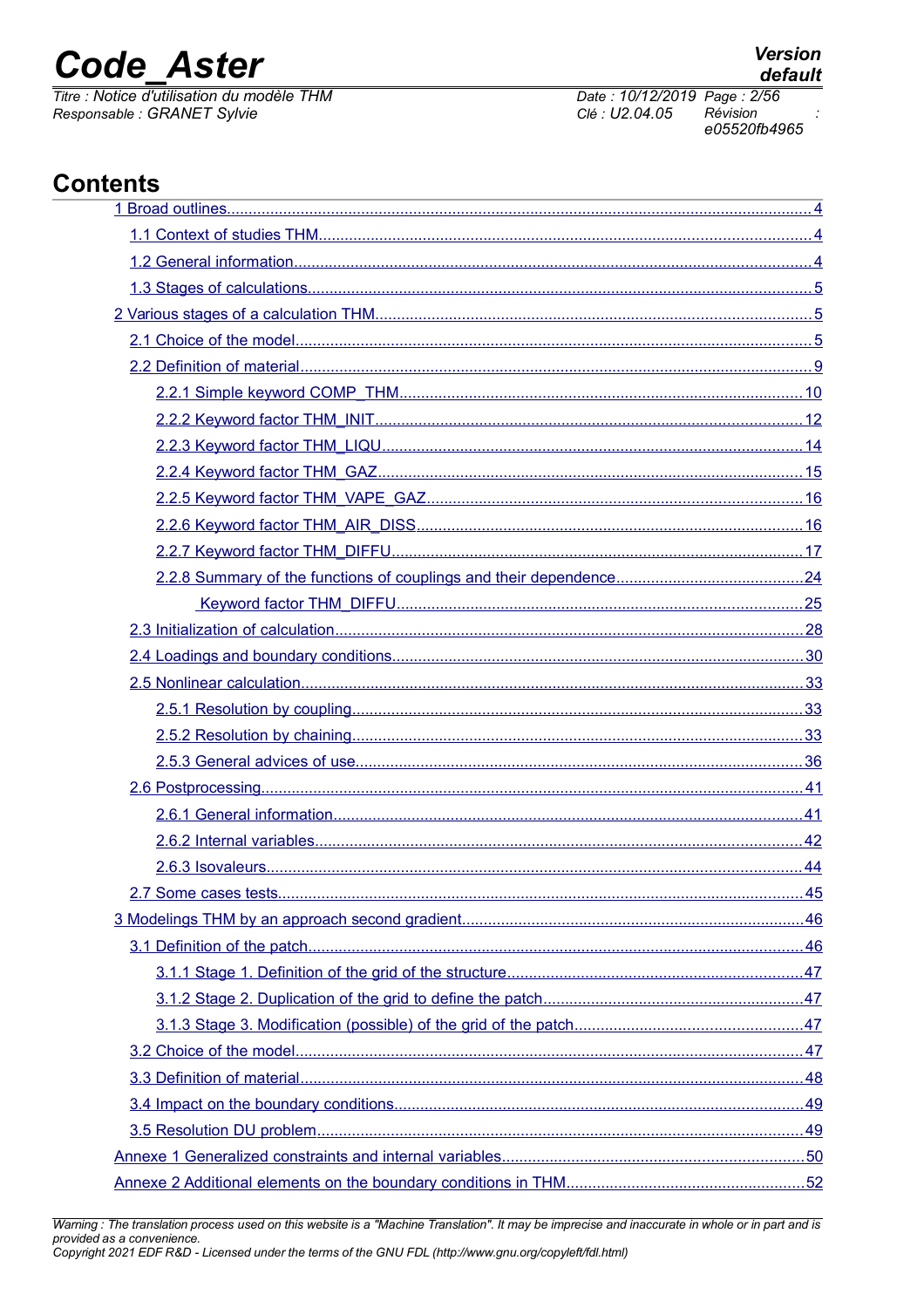

*Titre : Notice d'utilisation du modèle THM Date : 10/12/2019 Page : 3/56*  $Responsible : GRANET$  *Sylvie* 

*e05520fb4965*

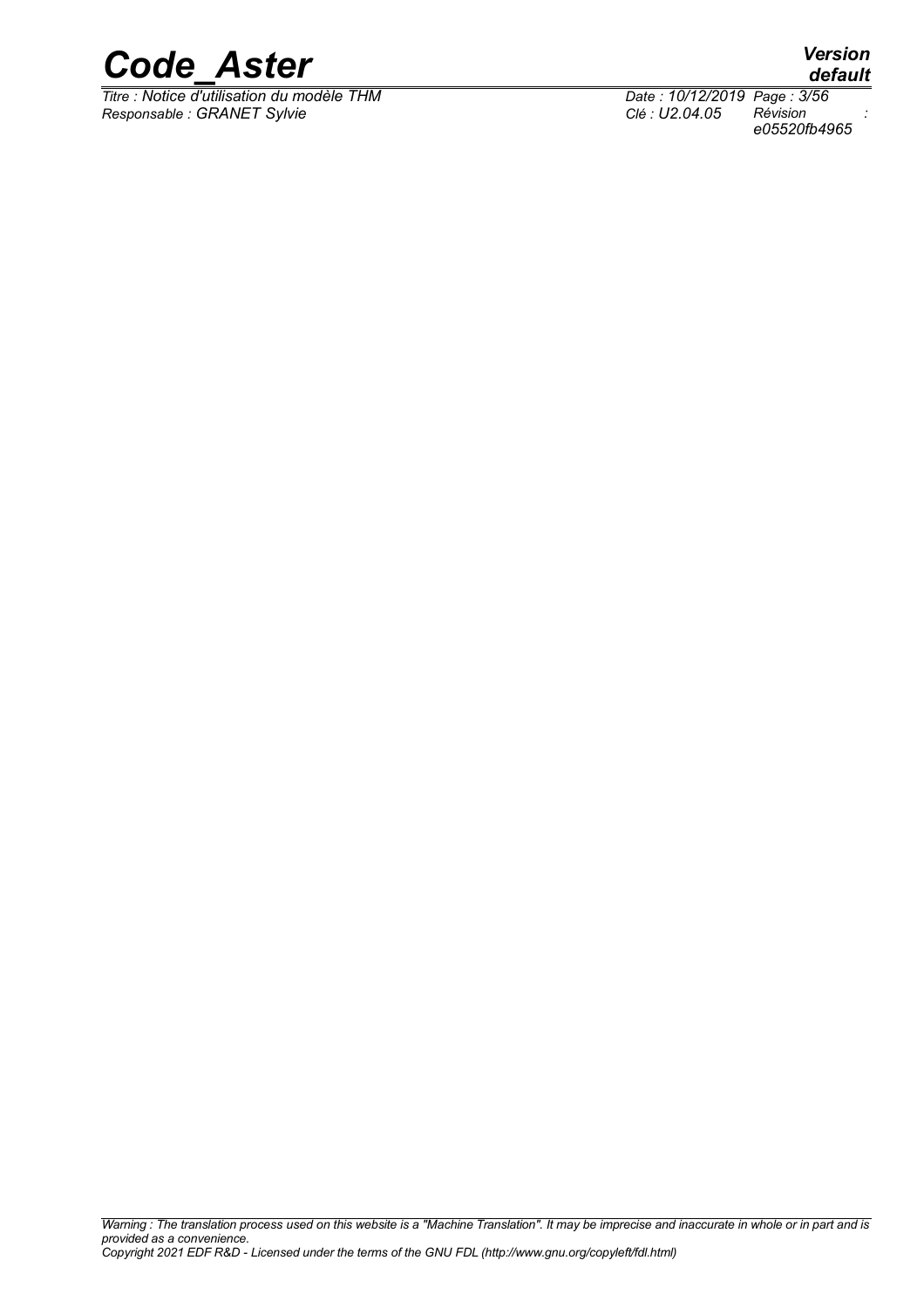# **Code\_Aster**<br>
<u>Code a Unilisation du modèle THM</u><br>
For a Code and the Collection of the Collection du modèle THM Date : 10/12/2019 Page : 4/56

*Titre : Notice d'utilisation du modèle THM Date : 10/12/2019 Page : 4/56 Responsable : GRANET Sylvie Clé : U2.04.05 Révision :*

# *default*

*e05520fb4965*

### <span id="page-3-2"></span>**1 Broad outlines**

### **1.1 Context of studies THM**

<span id="page-3-1"></span>First of all, it is advisable to define the quite precise framework of calculations Thermo-Hydro-Mechanics. Those have as an exclusive application the study of the porous environments. Knowing that, modeling THM covers the mechanical evolution of these mediums and the flows in their centre. The latter relate to one or two fluids and are governed by the laws of Darcy (fluid darcéens). The problem of complete THM thus treats flow of or fluid (S), mechanics of the skeleton, as well as thermics: the resolution is very often entirely coupled. It can also be chained whenever the phenomena hydraulics and mechanics are slightly coupled.

#### **Note:**

In the expression of the laws of Darcy which is retained here, one neglects the differential acceleration of water. In the case of very permeable and very porous mediums subjected to a seismic loading, that can constitute a limit.

### **1.2 General information**

<span id="page-3-0"></span>Calculations are based on families of laws of behavior THM for the saturated and unsaturated porous environments. The mechanics of the porous environments gathers a very exhaustive collection of physical phenomena concerning to the solids and the fluids. It makes the assumption of a coupling between the mechanical evolutions of the solids and the fluids, seen like continuous mediums, with the hydraulic evolutions, which solve the problems of diffusion of fluids within walls or volumes, and the thermal evolutions. The formulation of modeling Thermo-hydro-mechanics (THM) in porous environment such as it is made in *Code\_Aster* is detailed in [R7.01.11] and [R7.01.10]. All the notations employed here thus refer to it. One points out some essential notations however thereafter:

Concerning the fluids, one considers (the most complete case) two phases (liquid and gas) and two components called by convenience water and air. The following indices then are used:

- *w* for liquid water
- *ad* for the dissolved air
- *as* for the dry air
- *vp* for the steam

The thermodynamic variables are:

- pressures of the components:  $p_{_{W}}\!(x,t)$  ,  $p_{_{ad}}\!(\;x,t)\;$  ,  $p_{_{vp}}\!(\;x,t)\;$  ,  $p_{_{as}}\!(\;x,t)\;$  ,
- the temperature of the medium  $T[x,t]$ .

These various variables are not completely independent. Indeed, if only one component is considered, thermodynamic balance between its phases imposes a relation between the steam pressure and the pressure of the liquid of this component. Finally, there is only one independent pressure per component, just as there is only one conservation equation of the mass. The number of independent pressures is thus equal to the number of independent components. The choice of these pressures varies according to the laws of behaviors.

For the case known as saturated (only one component air or water), we chose the pressure of this single constituting.

For the case says unsaturated (presence of air and water), we chose like independent variables:

- total pressure of gas  $p_{gz}$   $(x, t) = p_{vp} + p_{as}$ ,
- capillary pressure  $p_c(x, t) = p_{gz} p_{lq} = p_{gz} p_w p_{ad}$ .

We will see thereafter the terminology Aster for these variables.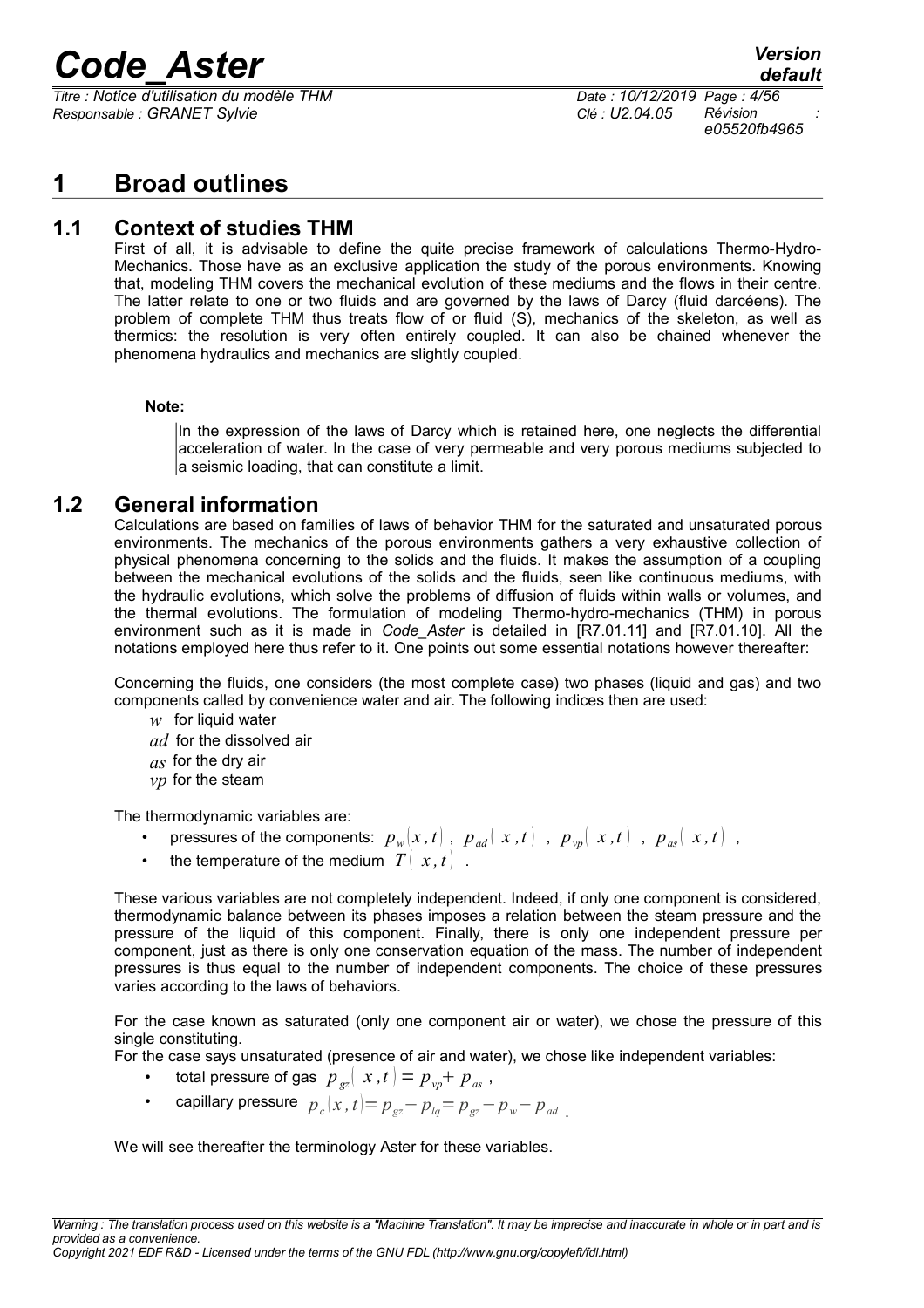*Titre : Notice d'utilisation du modèle THM Date : 10/12/2019 Page : 5/56 Responsable : GRANET Sylvie Clé : U2.04.05 Révision :*

*e05520fb4965*

### **1.3 Stages of calculations**

<span id="page-4-2"></span>For the stages necessary to the implementation of a calculation Aster, independently of aspects purely THM, one will refer to the documentation of each order used.

In any calculation Aster, several key stages must be carried out:

- Choice of modeling
- Data materials
- **Initialization**
- **Calculation**
- **Postprocessing**

<span id="page-4-1"></span>These points are detailed in the following chapter.

### **2 Various stages of a calculation THM**

### **2.1 Choice of the model**

<span id="page-4-0"></span>The digital processing in THM requires a quadratic grid since the elements are of type *P2* in displacement and *P1* in pressure and temperature in order to avoid problems of oscillations.

The choice is done by the use of the order AFFE\_MODELE as in example Ci - below:

MODELE=AFFE\_MODELE (MAILLAGE=MAIL, AFFE= F (TOUT=' OUI', PHENOMENE=' MECANIQUE', MODELISATION=' AXIS\_THH2MD',),)

In all the cases, the phenomenon is 'MECHANICAL' (even if modeling does not contain mechanics). The user must then inform in an obligatory way the keyword MODELING. This keyword makes it possible to define the type of affected element in a kind of mesh. Modelings available in THM are indicated in the table [2.1-1.](#page-7-0)

#### **Notice concerning the digital processing (keyword ending in D or S):**

Modelings ending in the letter D indicate that one makes a treatment allowing of diagonaliser ("lumper") the matrix in order to avoid the oscillations for the hydraulic problems. For that the points of integration are taken at the tops of the elements. This treatment being adapted little to mechanics, one also has a modeling known as "selective". In this case, the capacitive terms are integrated into the tops whereas the diffusive terms are integrated into the points of Gauss. These modelings end in S. other modelings integrate all into the point of Gauss.

One highly advises with the user to use modelings D or S in the cases without mechanics and to use modeling S and for modelings with mechanics.

"Classical" modelings (without D nor S) are brought to be reabsorbed and are disadvised.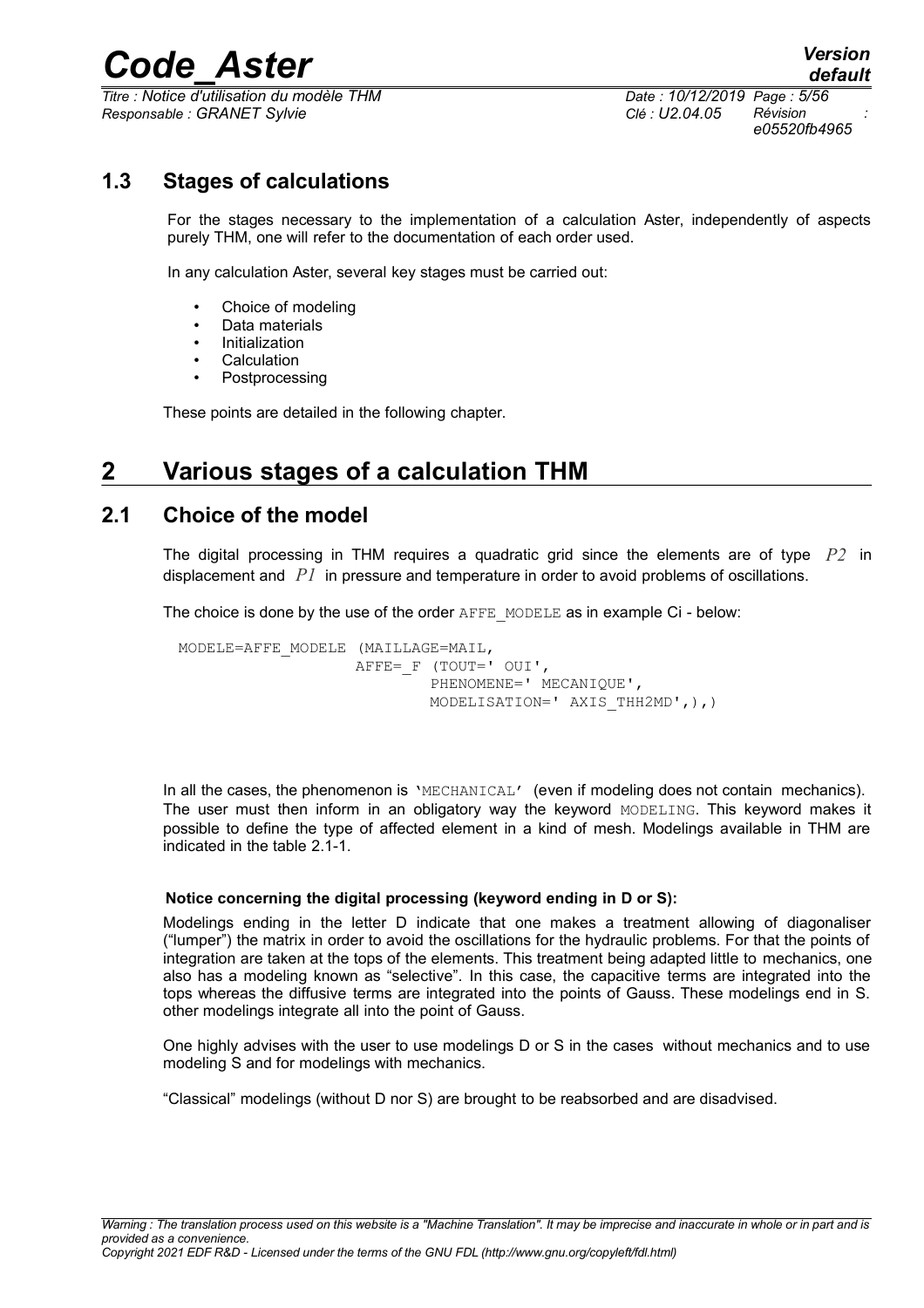*Titre : Notice d'utilisation du modèle THM Date : 10/12/2019 Page : 6/56 Responsable : GRANET Sylvie Clé : U2.04.05 Révision :*

**MODELING Geometrical**

*Warning : The translation process used on this website is a "Machine Translation". It may be imprecise and inaccurate in whole or in part and is provided as a convenience.*

*Copyright 2021 EDF R&D - Licensed under the terms of the GNU FDL (http://www.gnu.org/copyleft/fdl.html)*

|                | modeling     |                                                                                   |  |  |  |  |  |
|----------------|--------------|-----------------------------------------------------------------------------------|--|--|--|--|--|
| D PLAN HM      | plane        | Mechanics, hydraulics with an unknown pressure                                    |  |  |  |  |  |
| D PLAN HMD     | plane        | Mechanics, hydraulics with an unknown pressure (lumpé)                            |  |  |  |  |  |
| D PLAN HMS     | plane        | Mechanics, hydraulics with an unknown pressure (selective)                        |  |  |  |  |  |
| D PLAN HM SI   | plane        | Mechanics, hydraulics with an unknown pressure (under-                            |  |  |  |  |  |
|                |              | integrated)                                                                       |  |  |  |  |  |
| D PLAN HHM     | plane        | Mechanics, hydraulics with two unknown pressures                                  |  |  |  |  |  |
| D PLAN HHMD    | plane        | Mechanics, hydraulics with two unknown pressures (lumpé)                          |  |  |  |  |  |
| D PLAN HHMS    | plane        | hydraulics<br>with<br>Mechanics,<br>two<br>unknown<br>pressures                   |  |  |  |  |  |
|                |              | (selective)                                                                       |  |  |  |  |  |
| D PLAN HH2MD   | plane        | Mechanics, hydraulics with two unknown pressures and two                          |  |  |  |  |  |
|                |              | components in the gas phase (lumpé)                                               |  |  |  |  |  |
| D PLAN HH2MS   | plane        | Mechanics, hydraulics with two unknown pressures and two                          |  |  |  |  |  |
|                |              | components in the gas phase (selective)                                           |  |  |  |  |  |
| D PLAN HH2M SI | plane        | Mechanics, hydraulics with two unknown pressures and two                          |  |  |  |  |  |
|                |              | components in the gas phase (under-integrated). Only                              |  |  |  |  |  |
|                |              | modeling validates in dynamics.                                                   |  |  |  |  |  |
| D PLAN THHD    | plane        | Thermics, hydraulics with two unknown pressures (lumpé)                           |  |  |  |  |  |
| D PLAN THH2D   | plane        | Thermics, hydraulics with two unknown pressures and two                           |  |  |  |  |  |
|                |              | components in the gas phase (lumpé)                                               |  |  |  |  |  |
| D PLAN THH2S   | plane        | Thermics, hydraulics with two unknown pressures and two                           |  |  |  |  |  |
|                |              | components in the gas phase (selective)                                           |  |  |  |  |  |
| D PLAN THM     | plane        | Thermics, mechanics, hydraulics with an unknown pressure                          |  |  |  |  |  |
| D PLAN THVD    | plane        | mechanics, hydraulics with two<br>Thermics,<br>unknown                            |  |  |  |  |  |
|                |              | pressures (2 phases: liquid water and vapor) (lumpé)                              |  |  |  |  |  |
| D PLAN THMD    | plane        | Thermics, mechanics, hydraulics with an unknown pressure                          |  |  |  |  |  |
|                |              | (lumpé)                                                                           |  |  |  |  |  |
| D PLAN THMS    | plane        | Thermics, mechanics, hydraulics with an unknown pressure                          |  |  |  |  |  |
|                |              | (selective)                                                                       |  |  |  |  |  |
| D PLAN THHMD   | plane        | hydraulics<br>with<br>Thermics,<br>mechanics,<br>two<br>unknown                   |  |  |  |  |  |
| D PLAN THHMS   | plane        | pressures (lumpé)<br>hydraulics<br>with<br>Thermics, mechanics,<br>two<br>unknown |  |  |  |  |  |
|                |              | pressures (selective)                                                             |  |  |  |  |  |
| D PLAN HHD     | plane        | hydraulics with two unknown pressures (lumpé)                                     |  |  |  |  |  |
| D PLAN HHS     | plane        | hydraulics with two unknown pressures (selective)                                 |  |  |  |  |  |
| D PLAN HH2D    | plane        | hydraulics with two unknown pressures and two components                          |  |  |  |  |  |
|                |              | in the gas phase (lumpé)                                                          |  |  |  |  |  |
| D PLAN HH2S    | plane        | hydraulics with two unknown pressures and two components                          |  |  |  |  |  |
|                |              | in the gas phase (selective)                                                      |  |  |  |  |  |
| D PLAN THH2MD  | pi           | Thermics, mechanics, hydraulics with two unknown                                  |  |  |  |  |  |
|                |              | pressures and two components in the gas phase (lumpé)                             |  |  |  |  |  |
| D PLAN THH2MS  | plane        | mechanics,<br>hydraulics with<br>Thermics,<br>two<br>unknown                      |  |  |  |  |  |
|                |              | pressures and two components in the gas phase (selective)                         |  |  |  |  |  |
| AXIS HM        | axisymmetric | Mechanics, hydraulics with an unknown pressure                                    |  |  |  |  |  |
| AXIS HMD       | axisymmetric | Mechanics, hydraulics with an unknown pressure (lumpé)                            |  |  |  |  |  |
| AXIS HMS       | axisymmetric | Mechanics, hydraulics with an unknown pressure (selective)                        |  |  |  |  |  |
| AXIS HHM       | axisymmetric | Mechanics, hydraulics with two unknown pressures                                  |  |  |  |  |  |
| AXIS HHMD      | axisymmetric | Mechanics, hydraulics with two unknown pressures (lumpé)                          |  |  |  |  |  |
| AXIS HHMS      | axisymmetric | with<br>Mechanics,<br>hydraulics<br>two<br>unknown<br>pressures                   |  |  |  |  |  |
|                |              | (selective)                                                                       |  |  |  |  |  |
| AXIS HH2MD     | axisymmetric | Mechanics, hydraulics with two unknown pressures and two                          |  |  |  |  |  |
|                |              | components in the gas phase (lumpé)                                               |  |  |  |  |  |
| AXIS HH2MS     | axisymmetric | Mechanics, hydraulics with two unknown pressures and two                          |  |  |  |  |  |
|                |              | components in the gas phase (selective)                                           |  |  |  |  |  |
| AXIS THHD      | axisymmetric | Thermics, hydraulics with two unknown pressures (lumpé)                           |  |  |  |  |  |
| AXIS THHS      | axisymmetric | Thermics, hydraulics with two unknown pressures (selective)                       |  |  |  |  |  |
| AXIS THH2D     | axisymmetric | Thermics, hydraulics with two unknown pressures and two                           |  |  |  |  |  |
|                |              | components in the gas phase (lumpé)                                               |  |  |  |  |  |

**Phenomena taken into account**

*e05520fb4965*

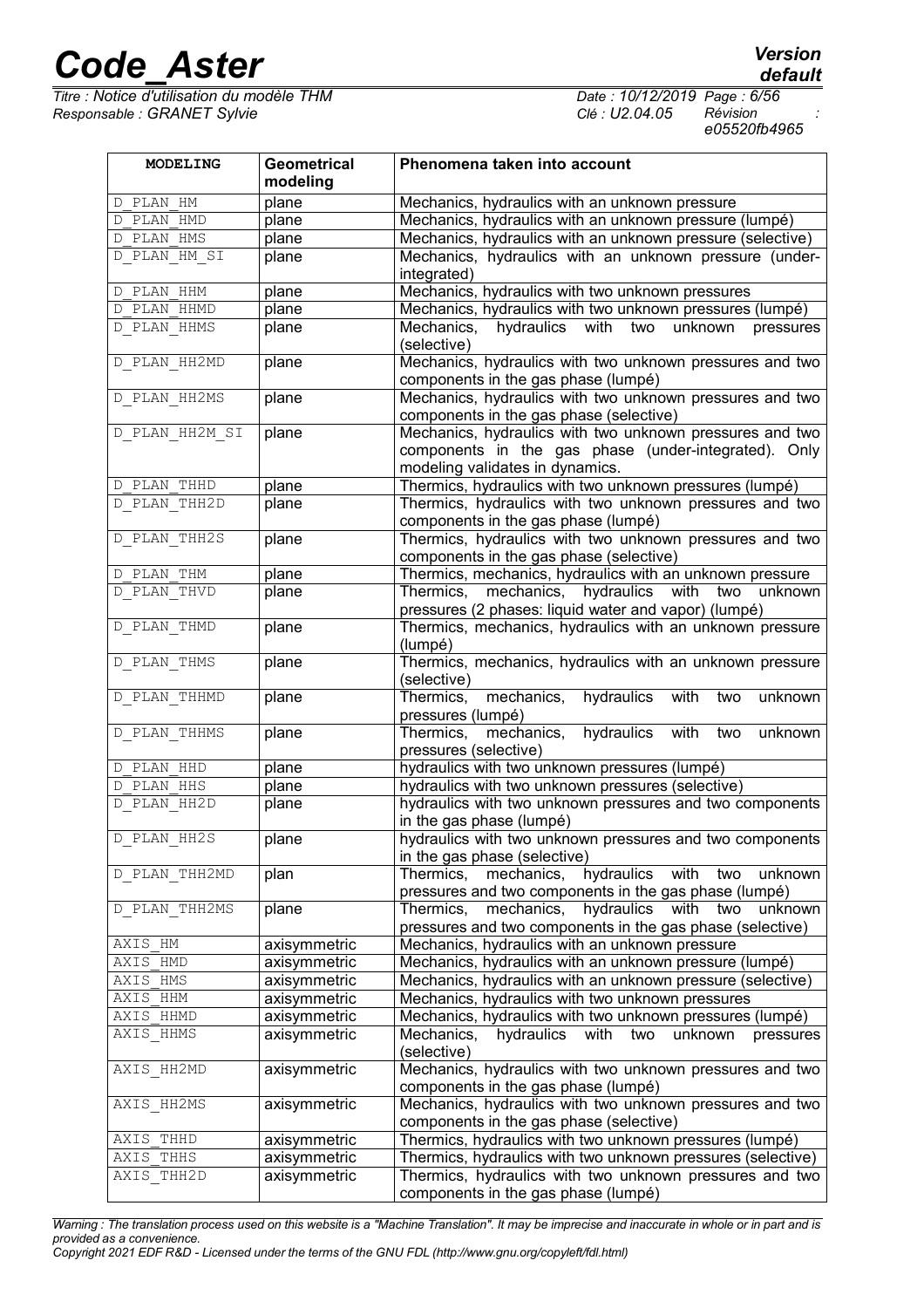*Titre : Notice d'utilisation du modèle THM Date : 10/12/2019 Page : 7/56*  $Responsible : GRANET$  *Sylvie* 

*default*

| MODELING    | <b>Geometrical</b><br>modeling | Phenomena taken into account                                                                                                                        |
|-------------|--------------------------------|-----------------------------------------------------------------------------------------------------------------------------------------------------|
| AXIS THH2S  | axisymmetric                   | Thermics, hydraulics with two unknown pressures and two<br>components in the gas phase (selective)                                                  |
| AXIS THM    | axisymmetric                   | Thermics, mechanics, hydraulics with an unknown pressure                                                                                            |
| AXIS THMD   | axisymmetric                   | Thermics, mechanics, hydraulics with an unknown pressure<br>(lumpé)                                                                                 |
| AXIS_THMS   | axisymmetric                   | Thermics, mechanics, hydraulics with an unknown pressure<br>(selective)                                                                             |
| AXIS_THVD   | axisymmetric                   | mechanics,<br>hydraulics<br>with<br>Thermics,<br>two<br>unknown<br>pressures (2 phases: liquid water and vapor) (lumpé)                             |
| AXIS THHMD  | axisymmetric                   | hydraulics<br>Thermics,<br>mechanics,<br>with<br>unknown<br>two<br>pressures (lumpé)                                                                |
| AXIS THHMS  | axisymmetric                   | Thermics,<br>mechanics,<br>hydraulics<br>with<br>unknown<br>two<br>pressures (selective)                                                            |
| AXIS THH2MD | axisymmetric                   | Thermics, mechanics,<br>hydraulics<br>with<br>two<br>unknown<br>pressures and two components in the gas phase (lumpé)                               |
| AXIS THH2MS | axisymmetric                   | Thermics, mechanics, hydraulics with<br>two<br>unknown<br>pressures and two components in the gas phase (selective)                                 |
| AXIS HHD    | axisymmetric                   | hydraulics with two unknown pressures (lumpé)                                                                                                       |
| AXIS HHS    | axisymmetric                   | hydraulics with two unknown pressures (selective)                                                                                                   |
| AXIS HH2D   | axisymmetric                   | hydraulics with two unknown pressures and two components<br>in the gas phase (lumpé)                                                                |
| AXIS HH2S   | axisymmetric                   | hydraulics with two unknown pressures and two components<br>in the gas phase (selective)                                                            |
| 3D HM       | 3D                             | Mechanics, hydraulics with an unknown pressure                                                                                                      |
| 3D HMD      | $\overline{3D}$                | Mechanics, hydraulics with an unknown pressure (lumpé)                                                                                              |
| 3D HMS      | 3D                             | Mechanics, hydraulics with an unknown pressure (selective)                                                                                          |
| 3D HM SI    | 3D                             | Mechanics, hydraulics with an unknown pressure (under-<br>integrated)                                                                               |
| 3D HHM      | $\overline{3D}$                | Mechanics, hydraulics with two unknown pressures                                                                                                    |
| 3D HHMD     | 3D                             | Mechanics, hydraulics with two unknown pressures (lumpé)                                                                                            |
| 3D HHMS     | 3D                             | hydraulics<br>with<br>Mechanics,<br>two<br>unknown<br>pressures<br>(selective)                                                                      |
| 3D HH2MD    | 3D                             | Mechanics, hydraulics with two unknown pressures and two<br>components in the gas phase (lumpé)                                                     |
| 3D HH2MS    | 3D                             | Mechanics, hydraulics with two unknown pressures and two<br>components in the gas phase (selective)                                                 |
| 3D HH2M SI  | 3D                             | Mechanics, hydraulics with two unknown pressures and two<br>components in the gas phase (under-integrated). Only<br>modeling validates in dynamics. |
| 3D THHD     | 3D                             | Thermics, hydraulics with two unknown pressures (lumpé)                                                                                             |
| 3D THH2D    | 3D                             | Thermics, hydraulics with two unknown pressures and two<br>components in the gas phase (lumpé)                                                      |
| 3D THH2S    | 3D                             | Thermics, hydraulics with two unknown pressures and two<br>components in the gas phase (selective)                                                  |
| 3D THM      | 3D                             | Thermics, mechanics, hydraulics with an unknown pressure                                                                                            |
| 3D THMD     | 3D                             | Thermics, mechanics, hydraulics with an unknown pressure<br>(lumpé)                                                                                 |
| 3D THMS     | 3D                             | Thermics, mechanics, hydraulics with an unknown pressure<br>(selective)                                                                             |
| 3D THVD     | 3D                             | Thermics,<br>mechanics,<br>hydraulics<br>with<br>unknown<br>two<br>pressures (2 phases: liquid water and vapor) (lumpé)                             |
| 3D THHM     | 3D                             | mechanics,<br>hydraulics<br>with<br>unknown<br>Thermics,<br>two<br>pressures                                                                        |
| 3D THHMD    | 3D                             | Thermics,<br>hydraulics<br>with<br>unknown<br>mechanics,<br>two<br>pressures (lumpé)                                                                |
| 3D THHMS    | 3D                             | mechanics,<br>hydraulics<br>with<br>unknown<br>Thermics,<br>two<br>pressures (selective)                                                            |

*Warning : The translation process used on this website is a "Machine Translation". It may be imprecise and inaccurate in whole or in part and is provided as a convenience.*

*Copyright 2021 EDF R&D - Licensed under the terms of the GNU FDL (http://www.gnu.org/copyleft/fdl.html)*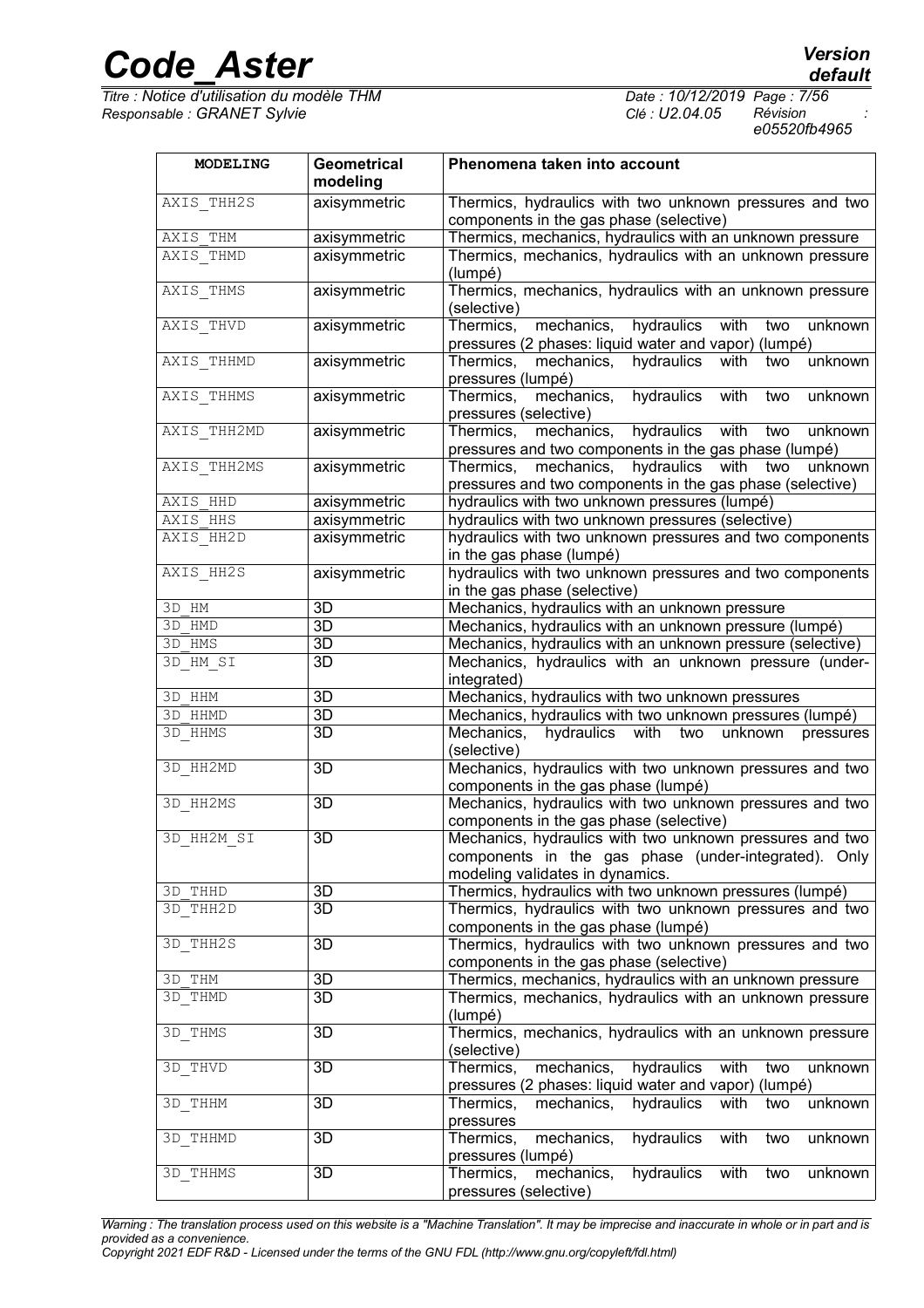# *Code\_Aster Version*<br>*Citre* : Notice d'utilisation du modèle THM Date : 10/12/2019 Page : 8/56

*Titre : Notice d'utilisation du modèle THM Date : 10/12/2019 Page : 8/56 Responsable : GRANET Sylvie Clé : U2.04.05 Révision :*

*e05520fb4965*

| <b>MODELING</b> | Geometrical<br>modeling | Phenomena taken into account                                                                                     |
|-----------------|-------------------------|------------------------------------------------------------------------------------------------------------------|
| 3D THH2MD       | 3D                      | Thermics, mechanics, hydraulics with two<br>unknown<br>pressures and two components in the gas phase (lumpé)     |
| 3D THH2MS       | 3D                      | Thermics, mechanics, hydraulics with two<br>unknown<br>pressures and two components in the gas phase (selective) |
| 3D HHD          | 3D                      | hydraulics with two unknown pressures (lumpé)                                                                    |
| 3D HHS          | 3D                      | hydraulics with two unknown pressures (selective)                                                                |
| 3D HH2D         | 3D                      | hydraulics with two unknown pressures and two components<br>in the gas phase (lumpé)                             |
| 3D HH2S         | 3D                      | hydraulics with two unknown pressures and two components<br>in the gas phase (selective)                         |

<span id="page-7-0"></span>**Table 2.1-1: Modelings THM**

The principal unknown factors which are also the values of the degrees of freedom, are noted in the case of the most complete modeling (thermal, mechanical, hydraulic 3D with two unknown pressures).

### $|u|^{ddl} =$   $|u_z|$  $\left| \frac{\text{PRE2}^{ddl}}{T^{ddl}} \right|$  $u_{x}$  $u_y$ PRE1*ddl T*

Contents of *PRE1* and *PRE2* depends on the selected coupling and will be clarified in the section [2.2.2.](#page-11-0)

According to modeling chosen, only some of these degrees of freedom exist. The table above summarizes the degrees of freedom used for each modeling.

| MODELING                  | $u_x$ | $u_{v}$ | $u_{\tau}$ | $PREI$ <sup>ddl</sup>   | $PRE2^{d\overline{d}}$  | $T^{d\overline{dl}}$    |
|---------------------------|-------|---------|------------|-------------------------|-------------------------|-------------------------|
| D PLAN HM $($ , S, D, IF) | X.    | X       |            | X                       |                         |                         |
| D PLAN HHM $($ , S, D)    | X     | X       |            | X                       | X                       |                         |
| PLAN HH2M (S, D, SI)      | X     | X       |            | X                       | X                       |                         |
| PLAN THH (S, D)<br>D      |       |         |            | $\overline{\mathsf{x}}$ | $\overline{\mathsf{x}}$ | X                       |
| $D$ PLAN THH2 (S, D)      |       |         |            | $\overline{\mathsf{x}}$ | $\overline{\mathsf{x}}$ | X                       |
| D PLAN THM $( , S, D)$    | X.    | X       |            | $\overline{\mathsf{x}}$ |                         | $\overline{\mathsf{x}}$ |
| D PLAN THV $( , S, D)$    |       |         |            | $\overline{\mathsf{x}}$ | $\overline{\mathsf{x}}$ | $\overline{\mathsf{x}}$ |
| D PLAN THHM $(S, D)$      | X     | X       |            | X                       | X                       | $\overline{\sf x}$      |
| D PLAN THH2M (S, D)       | X     | X       |            | X                       | $\overline{\mathsf{x}}$ | X                       |
| D PLAN HH $(S, D)$        |       |         |            | $\overline{\mathsf{x}}$ | $\overline{\mathsf{x}}$ |                         |
| D PLAN HH2 $(S, D)$       |       |         |            | $\overline{\mathsf{x}}$ | $\overline{\mathsf{x}}$ |                         |
| AXIS HM $( , S, D)$       | X.    | X       |            | X                       |                         |                         |
| AXIS HHM (, S, D)         | X     | X       |            | X                       | X                       |                         |
| AXIS HH2M (S, D)          | X     | X       |            | X                       | X                       |                         |
| AXIS THH (S, D)           |       |         |            | X                       | X                       | X                       |
| AXIS THH2 (S, D)          |       |         |            | $\overline{\mathsf{x}}$ | $\overline{\mathsf{x}}$ | X                       |
| AXIS THM ( , S, D)        | X.    | X       |            | $\overline{\mathsf{x}}$ |                         | $\overline{\mathsf{x}}$ |
| AXIS THV (, S, D)         |       |         |            | X                       | X                       | X                       |
| AXIS THHM (S, D)          | X     | X       |            | X                       | X                       | X                       |
| AXIS THH2M (S, D)         | X     | X       |            | X                       | X                       | X                       |
| AXIS HH $(S, D)$          |       |         |            | X                       | $\pmb{\times}$          |                         |
| AXIS HH $2(S, D)$         |       |         |            | $\overline{\mathsf{x}}$ | $\overline{\mathsf{x}}$ |                         |

*Warning : The translation process used on this website is a "Machine Translation". It may be imprecise and inaccurate in whole or in part and is provided as a convenience.*

*Copyright 2021 EDF R&D - Licensed under the terms of the GNU FDL (http://www.gnu.org/copyleft/fdl.html)*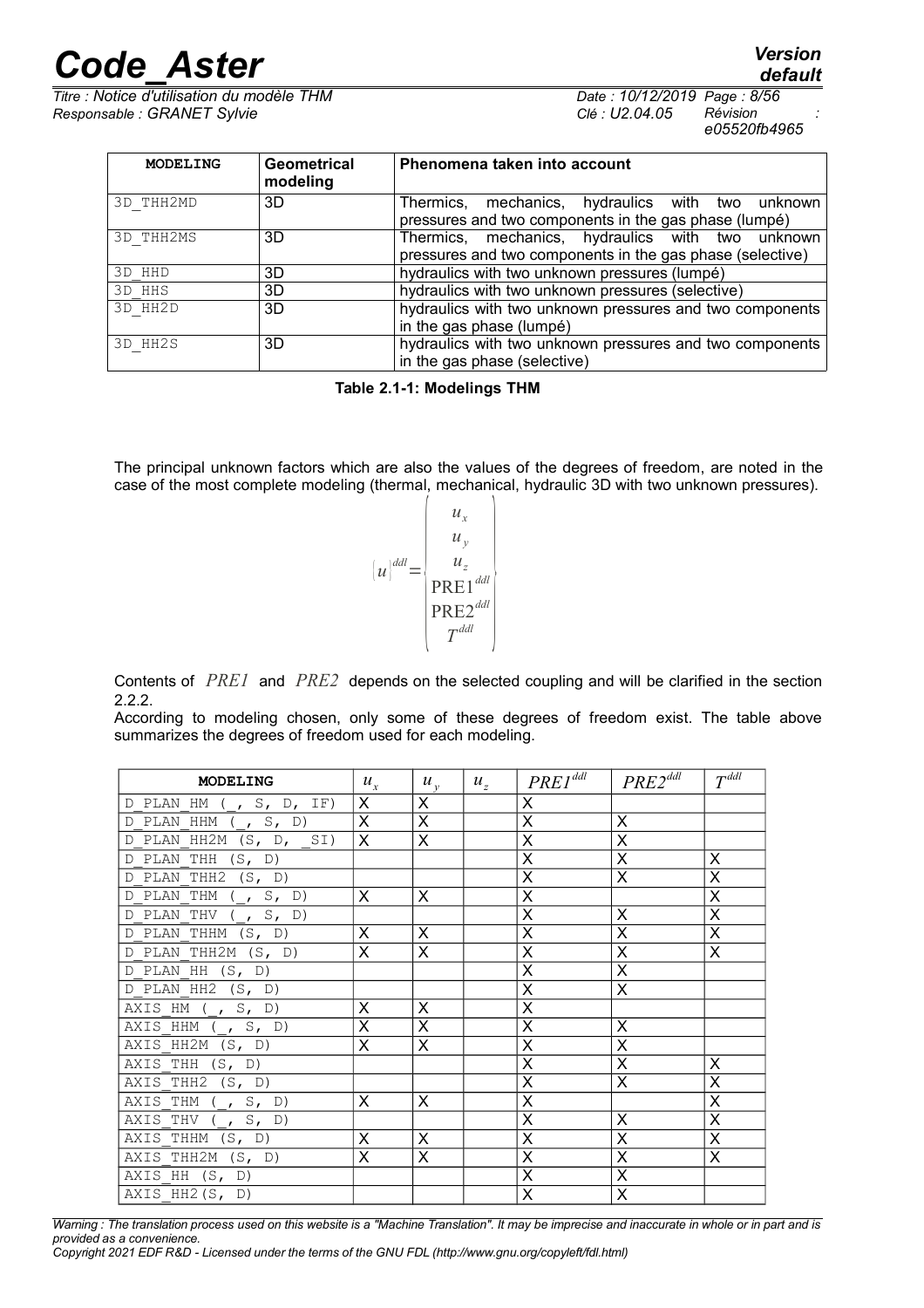*Titre : Notice d'utilisation du modèle THM Date : 10/12/2019 Page : 9/56 Responsable : GRANET Sylvie Clé : U2.04.05 Révision :*

*e05520fb4965*

| MODELING            | $u_{x}$ | $u_{v}$ | $u_{\overline{z}}$ | $PREI$ <sup>ddl</sup> | $PRE2^{ddl}$ | $T$ ddl |
|---------------------|---------|---------|--------------------|-----------------------|--------------|---------|
| 3D HM ( , S, D, IF) | X       | X       | X                  | X                     |              |         |
| 3D HHM ( , S, D)    | X       | X       | X                  | X                     | X            |         |
| 3D HH2M(S, D, SI)   | X       | X       | X                  | X                     | X            |         |
| 3D THH (S,<br>D)    |         |         |                    | X                     | X            | х       |
| 3D THH2D            |         |         |                    | X                     | X            | Χ       |
| 3D THM $($ , S, D)  | X       | X       | X                  | X                     |              | X       |
| 3D THVD (, S, D)    |         |         |                    | X                     | x            | Χ       |
| 3D THHM (, S, D)    | x       | X       | х                  | X                     | Χ            | Χ       |
| 3D THH2M (S, D)     | x       | х       | X                  | х                     | X            | X       |
| $3D$ HH $(S, D)$    |         |         |                    | X                     | x            |         |
| 3D HH2<br>(S, D)    |         |         |                    | X                     | X            |         |

The generalized constraints and the internal variables all are indicated in [§Annexe 1]. The notations used are those defined in [R7.01.11].

### **2.2 Definition of material**

<span id="page-8-0"></span>The material is defined by the order DEFI\_MATERIAU as in example Ci - below:

MATERBO=DEFI\_MATERIAU (ELAS= F (E=5.15000000E8,  $NU=0.20$ ,  $ALPHA=0.$ ,  $,$   $)$ , COMP\_THM = 'LIQU\_AD\_GAZ\_VAPE', THM  $LIQU=$  F (RHO=1000.0, UN SUR  $K=0.$ ,  $ALPHA=0$ .,  $CP=0.0$ , VISC=VISCOLIQ, D\_VISC\_TEMP=DVISCOL, ), THM GAZ= F (MASS MOL=0.01,  $CP=0.0$ , VISC=VISCOGAZ, D\_VISC\_TEMP=ZERO,), THM VAPE  $GAZ=$  F (MASS MOL=0.01,  $CP=0.0$ , VISC=VISCOGAZ, D\_VISC\_TEMP=ZERO,), THM AIR DISS= F (  $CP=0.0$ , COEF\_HENRY=HENRY  $\left( \begin{array}{c} 1 \end{array} \right)$ , THM INIT= F (TEMP=300.0, PRE1=0.0, PRE2=1.E5, PORO=1., PRES VAPE=1000.0,  $\,$ ,  $\,$ ,  $\,$ ,  $\,$ ,  $\,$ ,  $\,$ ,  $\,$ ,  $\,$ ,  $\,$ ,  $\,$ ,  $\,$ ,  $\,$ ,  $\,$ ,  $\,$ ,  $\,$ ,  $\,$ ,  $\,$ ,  $\,$ ,  $\,$ ,  $\,$ ,  $\,$ ,  $\,$ ,  $\,$ ,  $\,$ ,  $\,$ ,  $\,$ ,  $\,$ ,  $\,$ ,  $\,$ ,  $\,$ ,  $\,$ ,  $\,$ ,  $\,$ ,  $\,$ ,  $\,$ ,  $\,$ ,  $\,$ , THM\_DIFFU=\_F (R\_GAZ=8.32, RHO=2200.0, CP=1000.0, BIOT COEF=1.0, SATU\_PRES=SATUBO, D\_SATU\_PRES=DSATBO,  $PESA$   $X=0.0$ ,  $PESA^{-}Y=0.0$ ,  $PESA<sup>-</sup>Z=0.0$ , PERM\_IN=KINTBO, PERM\_LIQU=UNDEMI,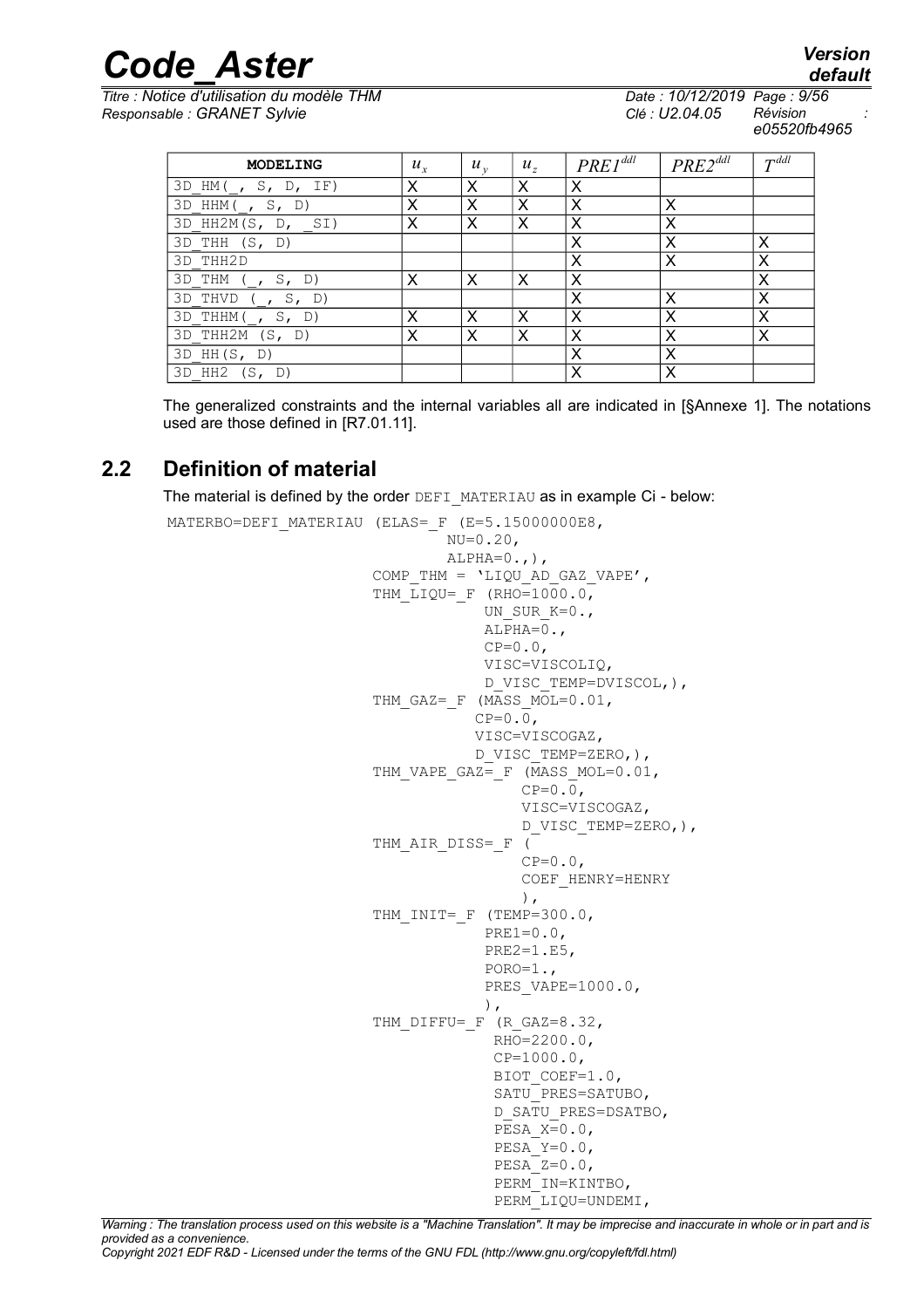*default*

*Titre : Notice d'utilisation du modèle THM Date : 10/12/2019 Page : 10/56 Responsable : GRANET Sylvie Clé : U2.04.05 Révision :*

*e05520fb4965*

 D\_PERM\_LIQU\_SATU=ZERO, PERM\_GAZ=UNDEMI, D\_PERM\_SATU\_GAZ=ZERO, D\_PERM\_PRES\_GAZ=ZERO,  $FICKV$  T=ZERO, FICKA\_T=FICK, LAMB  $T=ZERO$ ,  $),$ ;

We now will detail each keywords. We will not stick here to the mechanical part – so mechanical there is - which depends on the selected law of behavior. One will refer for that to the documentation of DEFI MATERIAU (U4.43.01).

#### **2.2.1 Simple keyword COMP\_THM**

<span id="page-9-0"></span>Allows to select as of the definition of material the mixing rate THM. The possible laws are

COMP THM =  $/$  'LIQU SATU ' / 'LIQU\_GAZ ' , / 'GAS ' , / 'LIQU\_GAZ\_ATM ' , / 'LIQU\_AD\_GAZ ' , / 'LIQU\_VAPE\_GAZ ', / 'LIQU\_AD\_GAZ\_VAPE ',  $/$  'LIQU VAPE '

 $/$  'GAS'

Law of reaction of a perfect gas i.e. checking the relation  $P/\rho = RT/Mv$  where P is the pressure,  $\rho$  density,  $M_v$  molar mass, R the constant of perfect gases and T the temperature (confer [R7.01.11] for more details). For an only saturated medium. The data necessary of the field material are provided in the operator DEFI\_MATERIAU, under the keyword THM\_GAZ.

/ 'LIQU\_SATU'

Law of behavior for porous environments saturated by only one liquid (cf [R7.01.11] for more details). The data necessary of the field material are provided in the operator DEFI\_MATERIAU, under the keyword THM LIQU.

/ 'LIQU\_GAZ\_ATM'

Law of behavior for a porous environment unsaturated with a liquid and gas with atmospheric pressure (confer [R7.01.11] for more details). The data necessary of the field material are provided in the operator DEFI\_MATERIAU, under the keywords THM\_LIQU and THM\_GAZ.

/ 'LIQU\_VAPE\_GAZ'

Law of behavior for a porous environment unsaturated water/vapor/dry air with phase shift (confer [R7.01.11] for more details). The data necessary of the field material are provided in the operator DEFI\_MATERIAU, under the keywords THM\_LIQU, THM\_VAPE and THM\_GAZ.

/ 'LIQU\_AD\_GAZ\_VAPE'

Law of behavior for a porous environment unsaturated water/vapor/dry air/air dissolved with phase shift (confer [R7.01.11] for more details). The data necessary of the field material are provided in the operator DEFI\_MATERIAU, under the keywords THM\_LIQU, THM\_VAPE, THM\_GAZ and THM AIR DISS.

/ 'LIQU\_AD\_GAZ'

Law of behavior for a porous environment unsaturated water/dry air/air dissolved with phase shift (confer [R7.01.11] for more details). The data necessary of the field material are provided in the operator DEFI\_MATERIAU, under the keywords THM\_LIQU, THM\_GAZ and THM\_AIR\_DISS.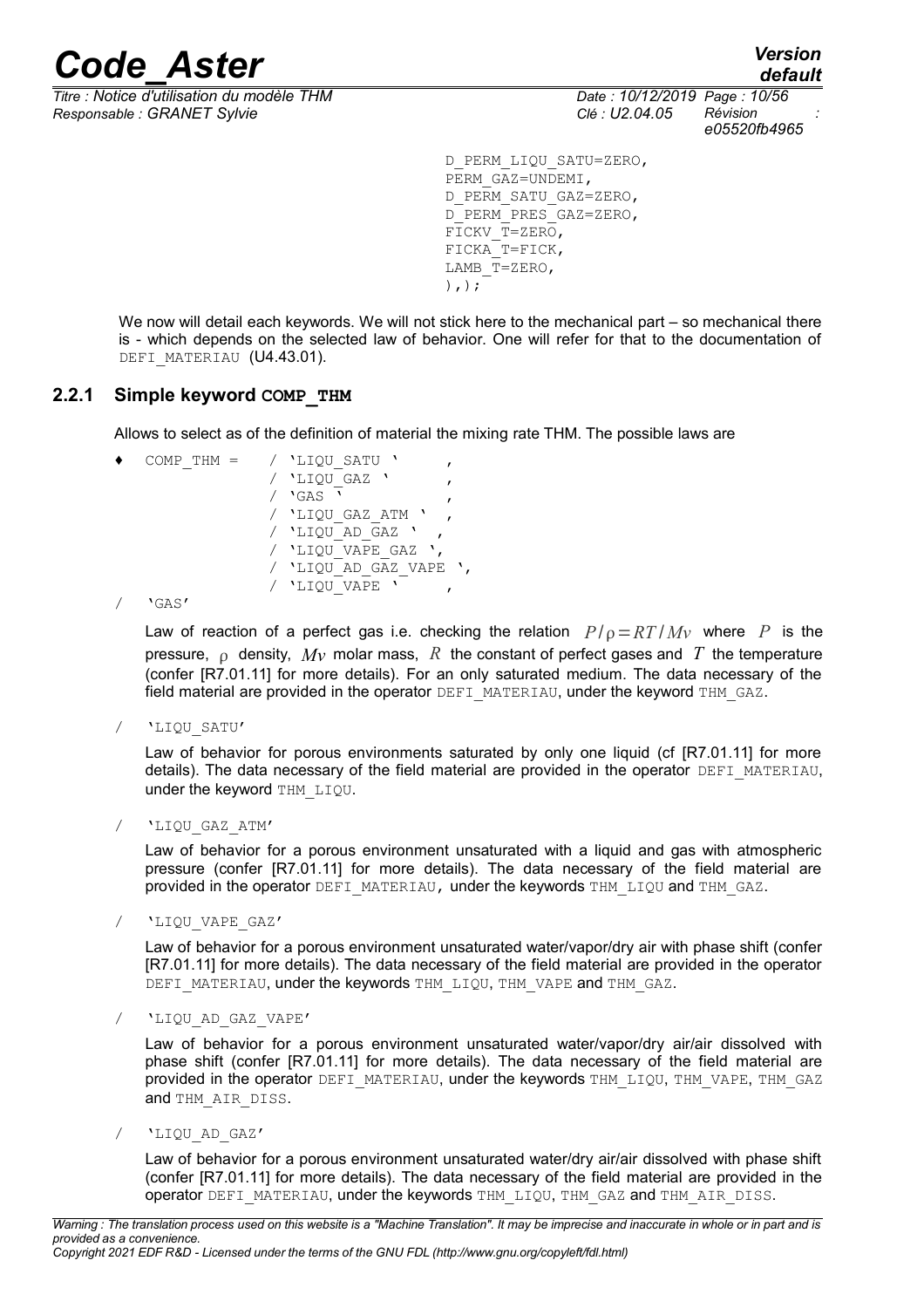*Titre : Notice d'utilisation du modèle THM Date : 10/12/2019 Page : 11/56 Responsable : GRANET Sylvie Clé : U2.04.05 Révision :*

*e05520fb4965*

#### / 'LIQU\_VAPE'

Law of behavior for porous environments saturated by a component present in liquid form or vapor with phase shift (confer [R7.01.11] for more details). The data necessary of the field material are provided in the operator DEFI MATERIAU, under the keywords THM LIQU and THM\_VAPE. **This law is valid only for modelings of the type THVD**.

/ 'LIQU\_GAZ'

Law of behavior for a porous environment unsaturated liquid/gas without phase shift (confer [R7.01.11] for more details). The data necessary of the field material are provided in the operator DEFI\_MATERIAU, under the keywords THM\_LIQU and THM\_GAZ.

The table below summarizes the obligatory keywords for under orders clarified in the following sections according to the selected mixing rate.

Legends: O Obligatory keyword

- T Obligatory keyword in Thermics
	- Useless keyword for this kind of mixing rate
- F Useful for the law but optional (definite by default)

|                                      | U                       | z                       |                         | LIQU_SAT LIQU_GA GAS LIQU_GAZ_A<br>TM | LIQU_VAPE_G<br>ΑZ                              | LIQU AD G<br>AZ VAPE | LIQU_AD<br>_GAZ    | LIQU_VAPE          |
|--------------------------------------|-------------------------|-------------------------|-------------------------|---------------------------------------|------------------------------------------------|----------------------|--------------------|--------------------|
| <b>THM INIT</b>                      | $\overline{o}$          | $\overline{o}$          | O                       | $\mathbf o$                           | $\overline{o}$                                 | O                    | O                  | O                  |
| PRE1                                 | F                       | F                       | F                       | F                                     | F                                              | F                    | F                  | F                  |
| PRE2                                 |                         | F                       |                         |                                       | F                                              | F                    | F                  |                    |
| <b>PORO</b>                          | $\overline{\circ}$      | $\overline{\circ}$      | $\overline{\mathsf{o}}$ | $\overline{o}$                        | $\overline{\circ}$                             | $\overline{\circ}$   | $\overline{\circ}$ | $\overline{\circ}$ |
| <b>TEMP</b>                          | F                       | F                       | F                       | F                                     | F                                              | F                    | F                  | F                  |
| <b>PRES VAPE</b>                     |                         |                         |                         |                                       | O                                              | O                    | O                  | O                  |
| <b>THM DIFFU</b>                     | O                       | O                       | O                       | $\overline{o}$                        | $\overline{o}$                                 | $\overline{o}$       | $\mathbf o$        | $\overline{o}$     |
| R GAZ                                |                         | O                       | O                       |                                       | O                                              | O                    | O                  | O                  |
| <b>RHO</b>                           | O                       | O                       | $\overline{\mathsf{o}}$ | $\Omega$                              | O                                              | O                    | $\Omega$           | $\overline{\circ}$ |
| <b>BIOT COEF</b>                     | ত                       | $\overline{\circ}$      | ত                       | $\overline{\circ}$                    | $\overline{\circ}$                             | $\overline{\circ}$   | $\overline{\circ}$ | ত                  |
| PESA X                               | $\overline{\circ}$      | $\overline{\circ}$      | $\overline{\circ}$      | $\circ$                               | O                                              | O                    | O                  | $\overline{\circ}$ |
| PESA Y                               | O                       | O                       | O                       | O                                     | O                                              | O                    | O                  | $\overline{\circ}$ |
| PESA Z                               | $\overline{O}$          | $\overline{O}$          | $\overline{\rm o}$      | $\overline{O}$                        | $\overline{O}$                                 | $\overline{O}$       | O                  | $\overline{O}$     |
|                                      |                         |                         |                         | If law HYDR UTIL (cf chapter 2.5):    |                                                |                      |                    |                    |
| <b>SATU PRES</b>                     |                         |                         |                         | O                                     | O                                              | O                    | O                  | O                  |
| D_SATU_PRES                          |                         |                         |                         | O                                     | O                                              | O                    | O                  | O                  |
| PERM_LIQU                            |                         |                         |                         | $\overline{\circ}$                    | ত                                              | $\overline{\circ}$   | $\overline{\circ}$ | $\overline{\circ}$ |
| D_PERM_LIQU_SA<br>TU                 |                         |                         |                         | $\overline{\circ}$                    | $\overline{\circ}$                             | $\overline{\circ}$   | $\overline{\circ}$ | $\overline{\circ}$ |
| PERM GAZ                             |                         |                         |                         |                                       | O                                              | O                    | O                  | O                  |
| D_PERM_SATU_G<br>AZ                  |                         |                         |                         |                                       | O                                              | O                    | O                  | O                  |
| <b>D PERM PRES G</b>                 |                         |                         |                         |                                       | O                                              | $\Omega$             | $\circ$            | O                  |
| AZ                                   |                         |                         |                         |                                       |                                                |                      |                    |                    |
|                                      |                         |                         |                         |                                       | If law HYDR_VGM or HYDR_VGC (cf chapter 2.5) : |                      |                    |                    |
| VG N                                 |                         |                         |                         |                                       | O                                              | O                    | $\circ$            |                    |
| VG PR                                |                         |                         |                         |                                       | $\overline{O}$                                 | O                    | O                  |                    |
| VG SR                                |                         |                         |                         |                                       | $\overline{O}$                                 | $\overline{O}$       | $\overline{O}$     |                    |
| VG SMAX                              |                         |                         |                         |                                       | O                                              | O                    | O                  |                    |
| <b>VG SATUR</b>                      |                         |                         |                         |                                       | Ō                                              | $\overline{\circ}$   | $\overline{\circ}$ |                    |
| <b>FICKV T</b>                       |                         |                         |                         |                                       | O                                              | O                    |                    |                    |
| <b>FICKV PV</b>                      |                         |                         |                         |                                       | F                                              | F                    |                    |                    |
| <b>FICKV PG</b>                      |                         |                         |                         |                                       | F                                              | F                    |                    |                    |
| <b>FICKV S</b>                       |                         |                         |                         |                                       | F                                              | F                    |                    |                    |
| D FV T                               |                         |                         |                         |                                       | $\overline{F}$                                 | F                    |                    |                    |
| D FV PG                              |                         |                         |                         |                                       | F                                              | F                    |                    |                    |
| <b>FICKA T</b>                       |                         |                         |                         |                                       |                                                | $\overline{\circ}$   | O                  |                    |
| <b>FICKA PA</b>                      |                         |                         |                         |                                       |                                                | F                    | F                  |                    |
| FICKA PL                             |                         |                         |                         |                                       |                                                | F                    | F                  |                    |
| <b>FICKA S</b>                       |                         |                         |                         |                                       |                                                | F                    | F                  |                    |
| D FA T                               |                         |                         |                         |                                       |                                                | F                    | F                  |                    |
| CP                                   | Т                       | Т                       | Τ                       | т                                     | Τ                                              | T                    | T                  | Т                  |
| PERM_IN/PERM_E<br>ND/PERM L,         | $\overline{O}$          | $\overline{O}$          | $\overline{\rm o}$      | $\overline{O}$                        | $\overline{O}$                                 | $\overline{O}$       | $\overline{O}$     | $\overline{O}$     |
| PERM N, PERM T                       |                         |                         |                         |                                       |                                                |                      |                    |                    |
| LAMB_T/LAMB_TL,                      | $\overline{\mathsf{T}}$ | $\overline{\mathsf{T}}$ | Ŧ                       | T                                     | Ŧ                                              | Ŧ                    | Ŧ                  | T                  |
| LAMB_TN,                             |                         |                         |                         |                                       |                                                |                      |                    |                    |
| <b>LAMB TT</b>                       |                         |                         |                         |                                       |                                                |                      |                    |                    |
| LAMB <sub>S</sub><br><b>LAMB PHI</b> |                         |                         |                         |                                       |                                                |                      |                    |                    |
|                                      |                         |                         |                         |                                       |                                                |                      |                    |                    |

*Warning : The translation process used on this website is a "Machine Translation". It may be imprecise and inaccurate in whole or in part and is provided as a convenience. Copyright 2021 EDF R&D - Licensed under the terms of the GNU FDL (http://www.gnu.org/copyleft/fdl.html)*

*default*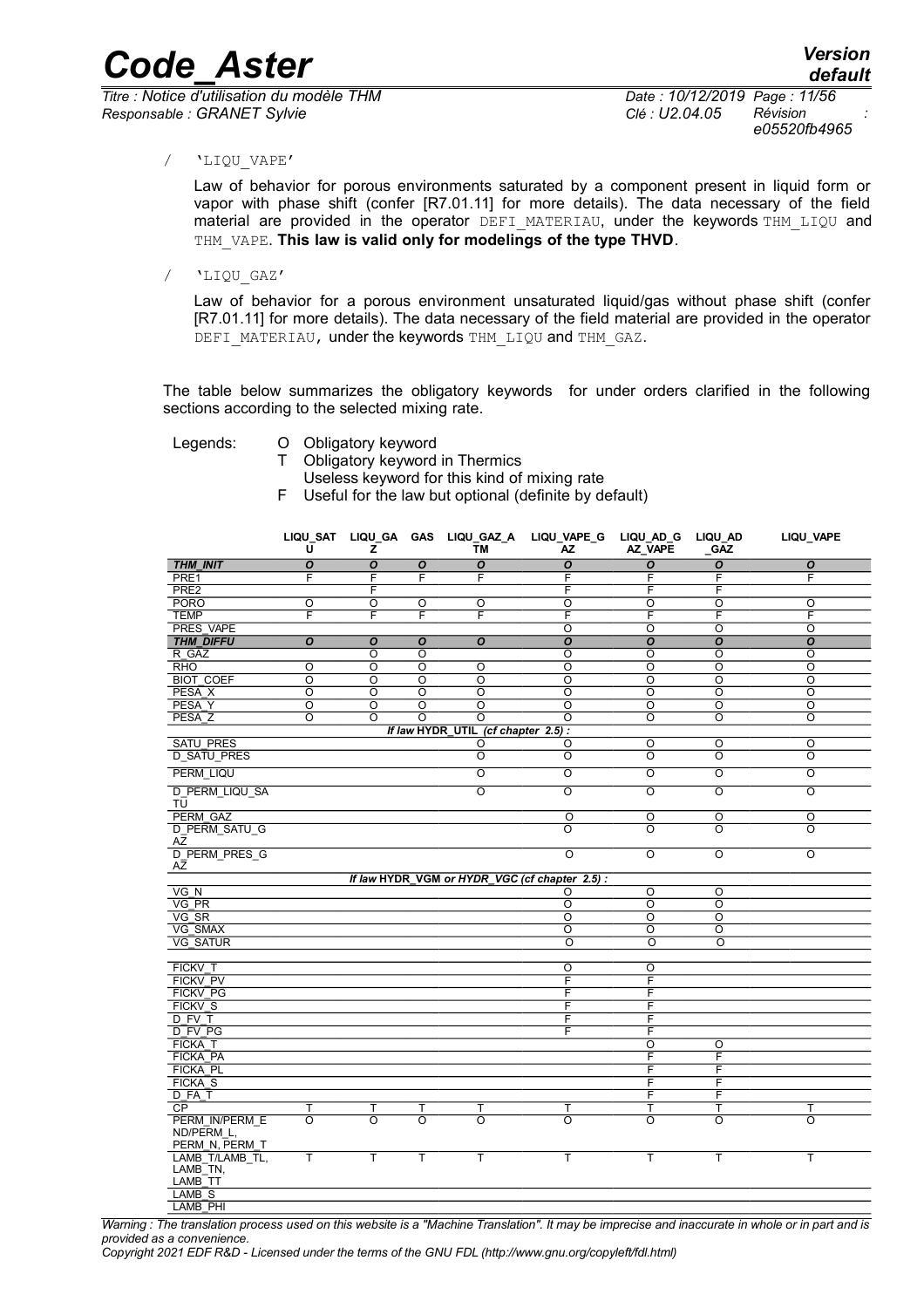*Titre : Notice d'utilisation du modèle THM Date : 10/12/2019 Page : 12/56 Responsable : GRANET Sylvie Clé : U2.04.05 Révision :*

| Date : 10/12/2019 Page : 12/56 |              |
|--------------------------------|--------------|
| Clé : U2.04.05                 | Révision     |
|                                | e05520fb4965 |

| LAMB_CT/LAMB_C                                                               |                    |              |                    |   |                         |                    |                    |                    |  |
|------------------------------------------------------------------------------|--------------------|--------------|--------------------|---|-------------------------|--------------------|--------------------|--------------------|--|
|                                                                              |                    |              |                    |   |                         |                    |                    |                    |  |
|                                                                              |                    |              |                    |   |                         |                    |                    |                    |  |
|                                                                              |                    |              |                    |   |                         |                    |                    |                    |  |
|                                                                              |                    |              |                    |   |                         |                    |                    |                    |  |
| L, LAMB_C_N,<br>LAMB_C_T<br>D_LB_T/D_LB_TOU<br>T, D_LB_TL,<br><u>D_LB_T,</u> |                    |              |                    |   |                         |                    |                    |                    |  |
| $D_l$ LB_S                                                                   |                    |              |                    |   |                         |                    |                    |                    |  |
| D LB PHI                                                                     |                    |              |                    |   |                         |                    |                    |                    |  |
| <b>THM LIQU</b>                                                              | $\mathbf{o}$       | $\mathbf{o}$ |                    | O | $\mathbf{o}$            | $\mathbf{o}$       | $\mathbf{o}$       | $\mathbf{o}$       |  |
| <b>RHO</b>                                                                   | $\circ$            | O            |                    | O | O                       | $\circ$            | $\circ$            | O                  |  |
| UN SUR K                                                                     | $\overline{\circ}$ | O            |                    | O | $\overline{\circ}$      | $\overline{\circ}$ | $\circ$            | $\overline{\circ}$ |  |
| <b>VISC</b>                                                                  | $\overline{O}$     | O            |                    | O | O                       | $\circ$            | $\circ$            | $\overline{O}$     |  |
| <b>D VISC TEMP</b>                                                           | $\circ$            | $\circ$      |                    | O | $\overline{\rm o}$      | $\circ$            | $\overline{\circ}$ | $\overline{\circ}$ |  |
| <b>ALPHA</b>                                                                 |                    |              |                    |   | т                       |                    |                    |                    |  |
| CP                                                                           | $\mathbf{r}$       |              |                    | ᠇ | T                       | т                  | Т                  | $\mathbf \tau$     |  |
| <b>THM GAZ</b>                                                               |                    | O            | $\mathbf{o}$       | Ο | $\mathbf o$             | O                  | O                  |                    |  |
| <b>MASS MOL</b>                                                              |                    | O            | $\circ$            | O | $\overline{\circ}$      | $\circ$            | $\circ$            |                    |  |
|                                                                              |                    |              | $\overline{\circ}$ | O | $\overline{\circ}$      |                    | $\overline{\circ}$ |                    |  |
| <b>VISC</b>                                                                  |                    | O            |                    |   |                         | $\overline{\circ}$ |                    |                    |  |
|                                                                              |                    | O            | $\overline{O}$     | O | $\overline{\circ}$      | O                  | $\overline{\circ}$ |                    |  |
| D_VISC_TEMP<br>$\overline{CP}$                                               |                    | T            | т                  | т | $\overline{\mathsf{T}}$ |                    | т                  |                    |  |
| <b>THM VAPE GAZ</b>                                                          |                    |              |                    |   | $\overline{o}$          | $\overline{O}$     |                    | $\overline{O}$     |  |
| <b>MASS MOL</b>                                                              |                    |              |                    |   | O                       | O                  |                    | $\circ$            |  |
| CP                                                                           |                    |              |                    |   | $\overline{\circ}$      | $\overline{\circ}$ |                    | $\overline{\circ}$ |  |
| <b>VISC</b>                                                                  |                    |              |                    |   | $\overline{\circ}$      | $\circ$            |                    | $\overline{\circ}$ |  |
| <b>D VISC TEMP</b>                                                           |                    |              |                    |   | $\overline{\circ}$      | $\circ$            |                    | $\overline{O}$     |  |
| <b>THM AIR DISS</b>                                                          |                    |              |                    |   |                         | $\mathbf{o}$       | $\mathbf{o}$       |                    |  |
| CP                                                                           |                    |              |                    |   |                         | O                  | $\circ$            |                    |  |

The table below summarizes compatibility between the laws of behavior and modelings chosies:

| <b>MODELING</b>     | Hydraulic law of behavior<br>authorized |
|---------------------|-----------------------------------------|
| * HM ( , S, D, IF)  | 'LIQU SATU', 'GAS',                     |
|                     | 'LIQU GAZ ATM'                          |
| $*$ HHM ( , S, D)   | 'LIQU GAZ',                             |
|                     | 'LIQU VAPE GAZ'                         |
| * HH2M $(S, D, SI)$ | 'LIQU AD GAZ',                          |
|                     | 'LIQU AD GAZ VAPE'                      |
| $*$ THH $(S, D)$    | 'LIQU GAZ',                             |
|                     | 'LIQU VAPE GAZ'                         |
| * THH2 $(S, D)$     | 'LIQU AD GAZ',                          |
|                     | 'LIQU AD GAZ VAPE'                      |
| * THM $( , S, D)$   | 'LIQU SATU', 'GAS',                     |
|                     | 'LIQU GAZ ATM'                          |
| * THV $( , S, D)$   | 'LIQU VAPE'                             |
| $*$ THHM $(S, D)$   | 'LIQU GAZ',                             |
|                     | 'LIQU VAPE GAZ'                         |
| $*$ THH2M (S, D)    | 'LIQU AD GAZ',                          |
|                     | 'LIQU AD GAZ VAPE'                      |
| $*$ HH $(S, D)$     | 'LIQU GAZ',                             |
|                     | 'LIQU VAPE GAZ'                         |
| $*$ HH2 (S, D)      | 'LIQU AD GAZ',                          |
|                     | 'LIQU AD GAZ VAPE'                      |

#### **2.2.2 Keyword factor THM\_INIT**

<span id="page-11-0"></span>For all the behaviors Thermo-Hydro-Mechanics, it makes it possible to describe a state of reference of the structure (cf [R7.01.10] and [R7.01.11]). Its syntax is the following one:

```
THM_INIT = _F (<br> \Diamond TEMP
       \sqrt[3]{TEMP} = temp, [R]<br>\sqrt[3]{PRE1} = pre1, [R]
       ◊ PRE1 = pre1 , [R]
                       = pre2, [R]\bullet PORO = poro, [R]\Diamond PRES VAPE = pvap , [R]
```
*Warning : The translation process used on this website is a "Machine Translation". It may be imprecise and inaccurate in whole or in part and is provided as a convenience.*

*Copyright 2021 EDF R&D - Licensed under the terms of the GNU FDL (http://www.gnu.org/copyleft/fdl.html)*

*default*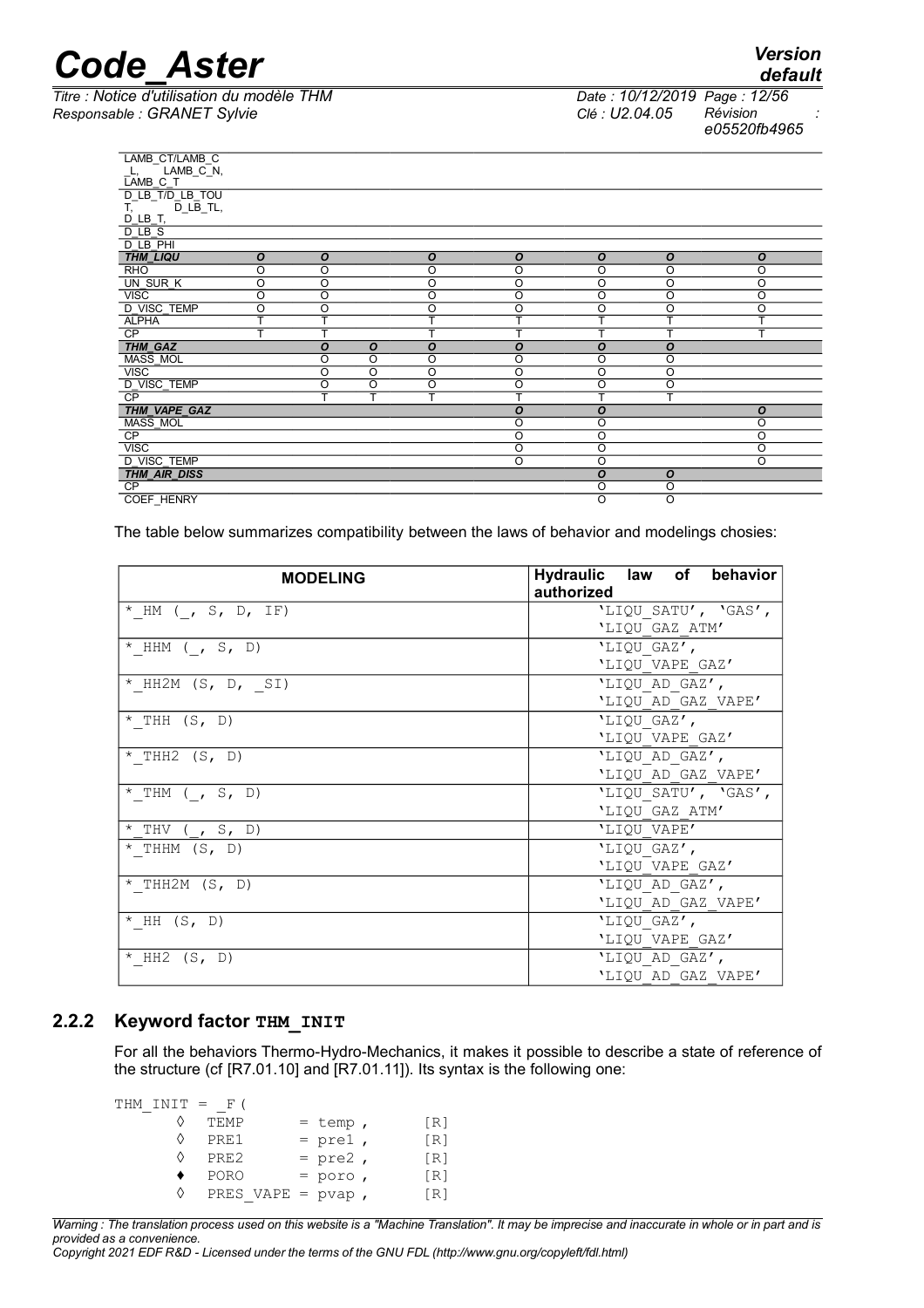*Titre : Notice d'utilisation du modèle THM Date : 10/12/2019 Page : 13/56 Responsable : GRANET Sylvie Clé : U2.04.05 Révision :*

*e05520fb4965*

)

Under this keyword, there are three sizes corresponding to degrees of freedom. For understanding these data well, it is necessary then to distinguish the unknown factors with the nodes, which we call  $|u|^{ddl}$  $^{ddl}$  and values defined under the keyword  $\text{\tt THM\_INIT}$  that us appelonS  $\ \ p^{ref} \ \ \text{and} \ \ T^{ref}$ 

$$
\left[u\right]^{ddl} = \begin{pmatrix} u_x \\ u_y \\ u_z \\ \text{PRE1}^{ddl} \\ \text{PRE2}^{ddl} \\ T^{ddl} \end{pmatrix}
$$

Significance of the unknown factors PRE1 and PRE2 vary according to the models. While noting  $p_w$ water pressure,  $p_{ad}$  dissolved air pressure,  $p_{lq}$  pressure of liquid  $p_{lq} = p_w + p_{ad}$ ,  $p_{as}$ ,  $p_{vp}$  the steam pressure,  $p_{as}$  the air pressure dryness and  $p_{g} = p_{as} + p_{yn}$  total gas pressure and *p*<sub>*c</sub>*= *p*<sub>*g*</sub>−*p*<sub>*lq*</sub> the capillary pressure (also called suction), one has the following meanings of the</sub> unknown factors PRE1 and PRE2

| <b>Behavior</b>        |                      | LIQU SATU LIQU GAZ ATM | GAS LIQU VAPE GAZ                  |
|------------------------|----------------------|------------------------|------------------------------------|
| KIT                    |                      |                        |                                    |
| <b>PRE1</b>            | $p_{lq}$             | $-p_{lq}$              | $p_g$ $p_c = p_g - p_{lq}$         |
| PRE2                   |                      |                        | $p_{\rho}$                         |
| <b>Behavior</b><br>KIT | LIQU GAZ             | LIQU VAPE              | LIQU AD GAZ VAPE<br>or LIQU AD GAZ |
| <b>PRE1</b>            | $p_c = p_g - p_{lq}$ | $p_{lq}$               | $p_c = p_g - p_{lq}$               |
| PRE <sub>2</sub>       | $p_{g}$              |                        | $p_{g}$                            |

**Table 2.2.3-1: contents of PRE1 and PRE2**

One then defines the "total" pressures and the temperature by:

$$
p = p^{ddl} + p^{ref} \; ; \; T = T^{ddl} + T^{ref}
$$

All values as starter or left (boundary conditions or result IMPR\_RESU) are the nodal unknown factors *p ddl* et *T ddl* .

On the other hand in fact the pressures and the total air temperature are used in the laws of behavior *p*  $\rho$  $=\frac{R}{M}$  $\frac{R}{M}T$  for perfect gases,  $\frac{d\rho}{\rho}$  $\rho_l$  $=\frac{dp_i}{p}$ *Kl*  $-3 \alpha_l dT$  for the liquid and in the relation capillary saturation/pressure.

One can thus choose to initialize the nodal values in THM INIT (by defaults these values are worthless) or by the keyword ETAT\_INIT order STAT\_NON\_LINE (cf 2.3) or by a combination of both (that can allow an easy conversion of Kelvin into degree for example).

◊ TEMP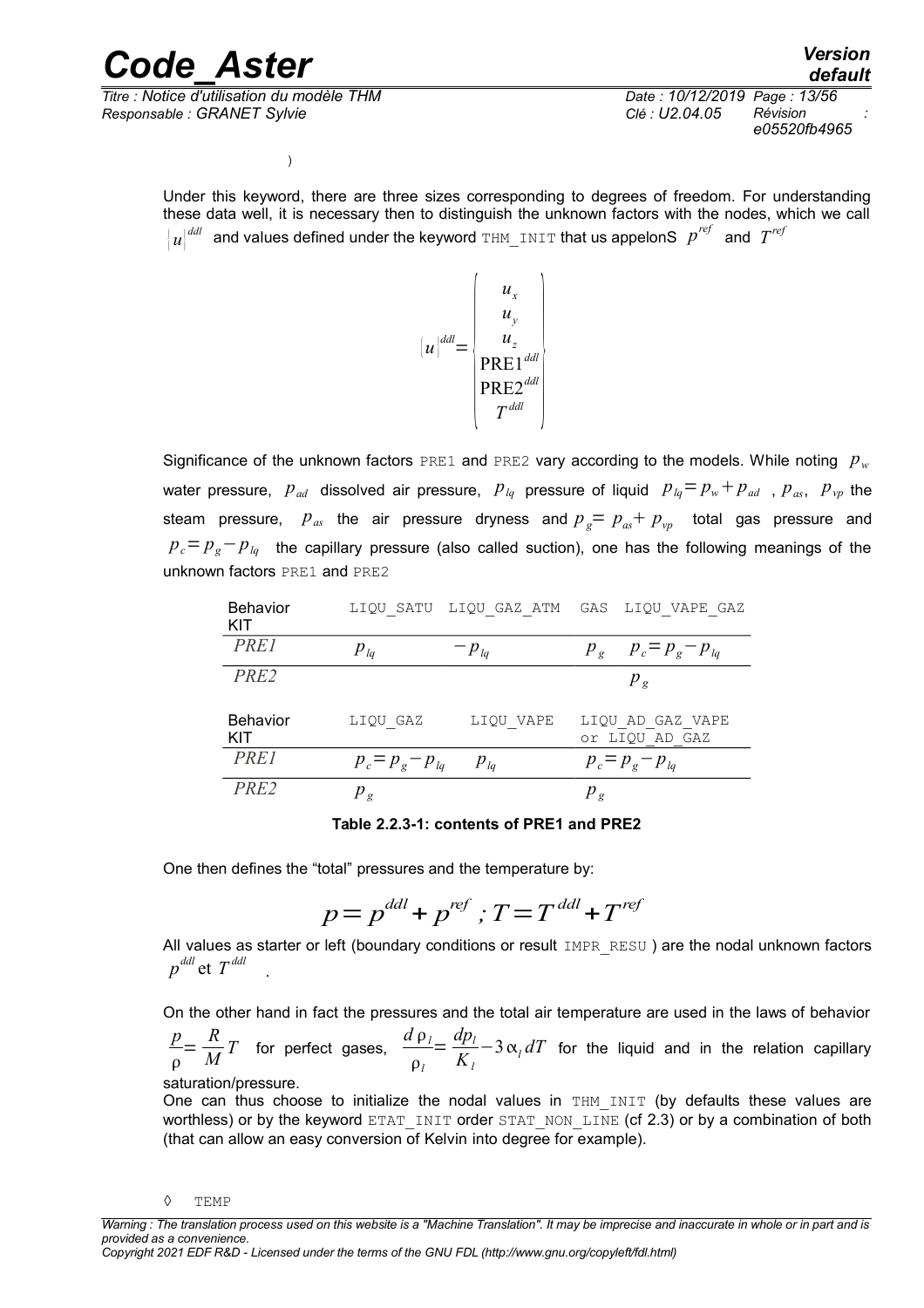# Ode\_Aster *Version*<br>default *Code d'utilisation du modèle* THM *Code Code Date* : 10/12/2019 Page : 14/56

*Titre : Notice d'utilisation du modèle THM Date : 10/12/2019 Page : 14/56 Responsable : GRANET Sylvie Clé : U2.04.05 Révision :*

*e05520fb4965*

*default*

Temperature of reference *Tref* . By default it is taken equalizes to zero. Attention the value of the temperature  $\boldsymbol{\mathsf{initial}}\;\; T\!=\!T^{\,ddl}\!+\!T^{\,ref}\;$  must be strictly higher than zero.

◊ PRE1

By default it is taken equalizes to zero. As seen in table 1:

For the behaviors LIQU\_SATU , and LIQU\_VAPE pressure of liquid of reference.

For the behavior GAS gas pressure of ref.érence. In this case pressure *initial* gas  $p \!=\! p^{ddl} \!+\! p^{ref}$  \_must be nonworthless.

For the behavior LIQU GAZ ATM pressure of liquid of changed reference of sign. For the behaviors LIQU VAPE GAZ, LIQU AD GAZ, LIQU AD GAZ VAPE and LIQU GAZ capillary pressure of reference.

◊ PRE2

By default it is taken equalizes to zero. For the behaviors LIQU VAPE GAZ, LIQU AD GAZ, LIQU\_AD\_GAZ\_VAPE and LIQU\_GAZ standard gas pressure. pressure **initial** gas  $p = p^{ddl} + p^{ref}$  must be nonworthless.

- ♦ PORO
- Initial porosity.
- PRES VAPE

Steam pressure of reference for the behaviors: LIQU VAPE GAZ, LIQU AD GAZ VAPE and LIQU\_VAPE.

#### **Note:**

*The initial vapor pressure must be taken in coherence with other data. Very often, one leaves the knowledge of an initial state of hygroscopy. The relative humidity is the relationship between the steam pressure and the steam pressure saturating at the temperature considered. One then uses the law of Kelvin which gives the pressure of the liquid according to the steam pressure, of the temperature and of saturating steam*

*pressure:*  $\frac{p_w-p_w^{ref}}{p_w}$ *w*  $=\frac{R}{\sqrt{R}}$  $\frac{R}{M_{vp}^{ol}}T\ln\left(\frac{1}{P}\right)$ *pvp*  $\left(\frac{p}{p_{vp}^{sat}\left(T\right)}\right)$ . This relation is valid only for isothermal

*evolutions. It is stressed that p<sup>w</sup> ref corresponds in a state of 'balance to which*  $\alpha$  *corresponds*  $\alpha \stackrel{sat}{p}$  *, this state of balance corresponds in fact to*  $\alpha \stackrel{0}{p}{}_{w}^{0}=p_{gz}^{0}=1$  $atm$  *. For evolutions with temperature variation, knowing a law giving the steam pressure*  $\textit{saturating to the temperature} \;\; T_{0}$  , for example:  $\; \; \; p^{sat}_{pv}(T_{0})\!\!=\!10^{\left(2.7858+\frac{T_{0}-273.5}{31.559+0.1354(T_{0}-273.5)}\right)} \; .$ 

*, and a degree of hygroscopy HR , one from of deduced the steam pressure thanks to*  $p_{pv}(T_0) = HR p_{pv}^{sat}(T_0)$ .

*Moreover, one never should take a value of PRES\_VAPE equalize to zero.*

#### **2.2.3 Keyword factor THM\_LIQU**

<span id="page-13-0"></span>This keyword relates to all behaviors THM utilizing a liquid (confer [R7.01.11]). Its syntax is the following one:

THM  $LIQU = F$  (  $RHO = rho$ ,  $[R]$ 

*Warning : The translation process used on this website is a "Machine Translation". It may be imprecise and inaccurate in whole or in part and is provided as a convenience.*

*Copyright 2021 EDF R&D - Licensed under the terms of the GNU FDL (http://www.gnu.org/copyleft/fdl.html)*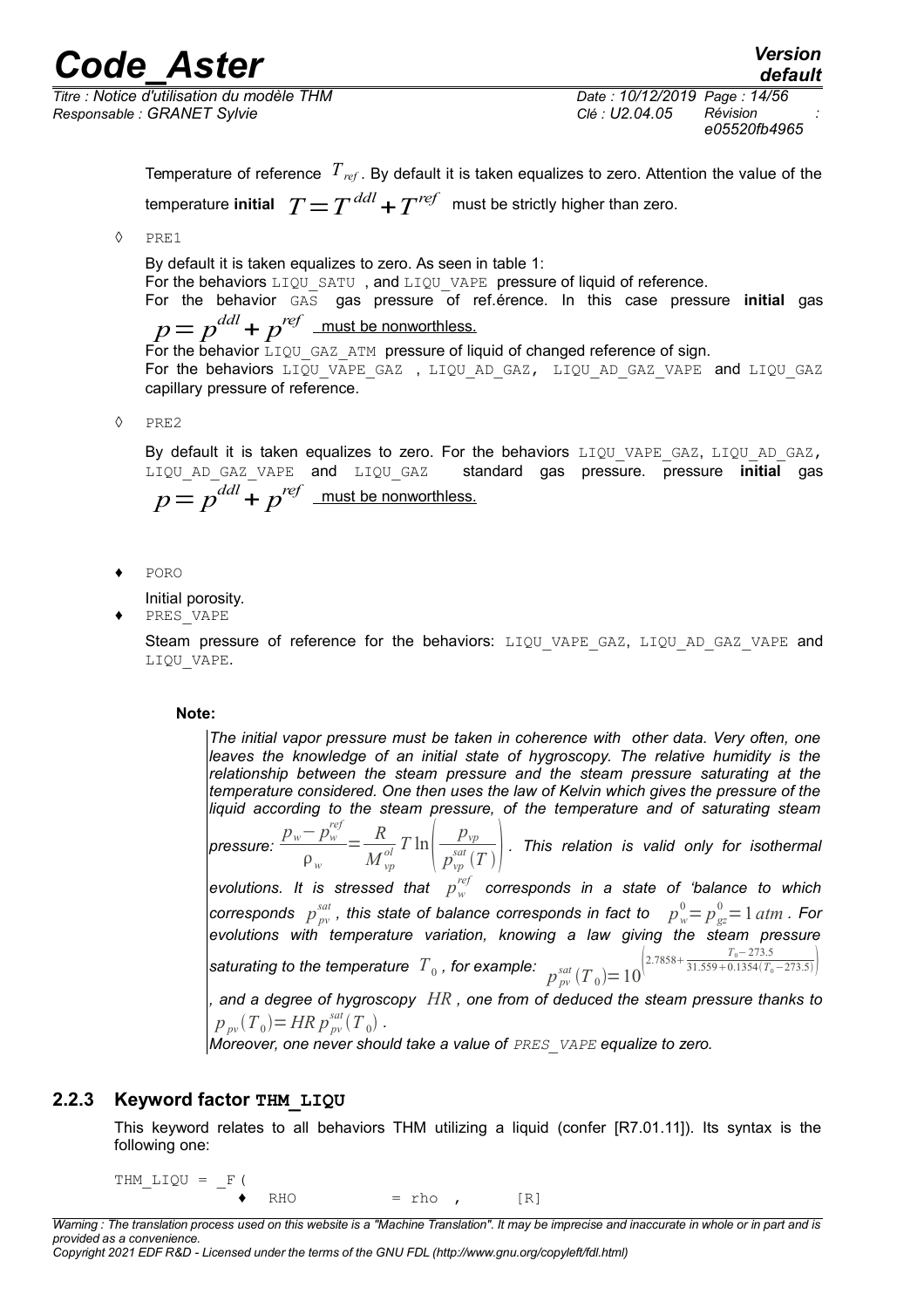*Titre : Notice d'utilisation du modèle THM Date : 10/12/2019 Page : 15/56 Responsable : GRANET Sylvie Clé : U2.04.05 Révision :*

*default e05520fb4965*

| $\bullet$ UN SUR K | $=$ usk,  | [R]           |
|--------------------|-----------|---------------|
| VISC               | $= VI$ ,  | [function **] |
| ◆ D VISC TEMP      | $=$ dvi , | [function **] |
| ALPHA              | $=$ alp , | [R]           |
| - CP               | $= CP$    | [R]           |
|                    |           |               |

♦ RHO

Density initial liquidE.

UN SUR K

Opposite of the compressibility of the liquid:  $|K_{\tilde{I}}|$  .

VISC [function \*\*]

Viscosity of the liquid. Function of the temperature.

♦ D\_VISC\_TEMP [function \*\*]

Derived from the viscosity of the liquid compared to the temperature. Function of the temperature. The user must ensure coherence with the function associated with VISC.

◊ ALPHA

Dilation coefficient (linear) of the liquid  $\alpha$ 

If  $|p|$  indicate the pressure of the liquid,  $|p|$  its density and  $|T|$  the temperature, the behavior of

the liquid is: *dρl*  $\rho_l$  $=\frac{dp_l}{v}$ *Kl*  $-3\alpha_l dT$ 

◊ CP

Specific heat with constant pressure of the liquid.

#### **2.2.4 Keyword factor THM\_GAZ**

<span id="page-14-0"></span>This keyword factor relates to all behaviors THM utilizing a gas (cf [R7.01.11]). For the behaviors utilizing at the same time a liquid and a gas, and when one takes into account the evaporation of the liquid, the coefficients indicated here relate to dry gas. The properties of the vapor will be indicated under the keyword THM\_VAPE\_GAZ. Its syntax is the following one:

THM  $GAZ = F$  (

| MASS MOL      | $=$ Mqs , | [R]           |
|---------------|-----------|---------------|
| CP            | $= CP$    | [R]           |
| VISC          | $= VI$    | [function **] |
| ◆ D VISC TEMP | $=$ dvi , | [function **] |
|               |           |               |

MASS MOL

Molar mass of dry gas. *M gs*

If  $p_{gs}$  indicate the pressure of dry gas,  $p_{gs}$  its density, R the constant of perfect gases and T

the temperature, the reaction of dry gas is:  $\frac{p_{gs}}{2}$  $\rho_{gs}$  $=\frac{RT}{16}$  $\frac{1}{M_{gs}}$  .

♦ CP

Specific heat with constant pressure of dry gas.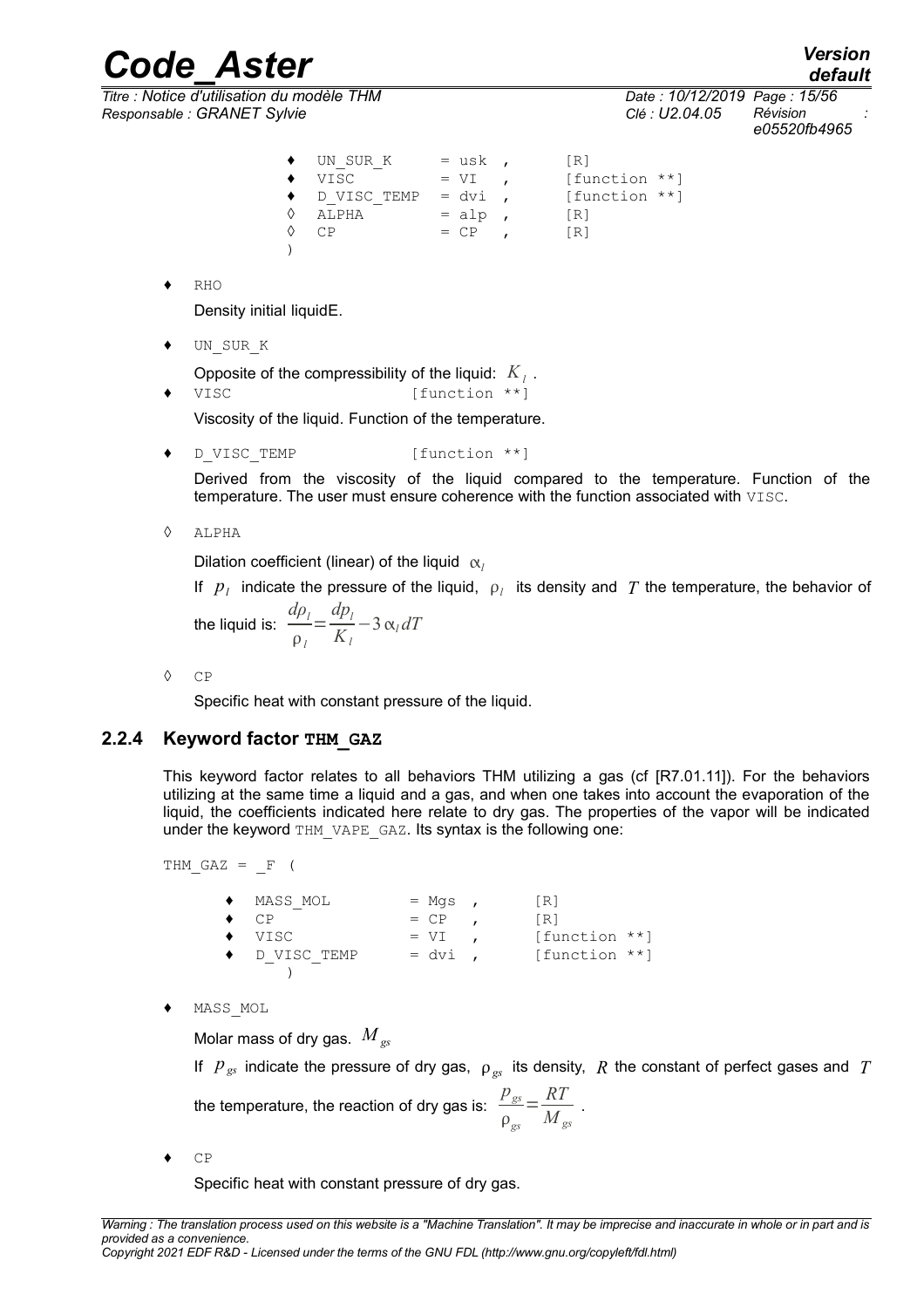*Titre : Notice d'utilisation du modèle THM Date : 10/12/2019 Page : 16/56 Responsable : GRANET Sylvie Clé : U2.04.05 Révision :*

*e05520fb4965*

*default*

◆ VISC [function \*\*]

Viscosity of dry gas. Function of the temperature.

♦ D\_VISC\_TEMP [function \*\*]

Derived compared to the temperature from viscosity from dry gas. Function of the temperature. The user must ensure coherence with the function associated with VISC.

#### **2.2.5 Keyword factor THM\_VAPE\_GAZ**

<span id="page-15-1"></span>This keyword factor relates to all behaviors THM utilizing at the same time a liquid and a gas, and fascinating of account the evaporation of the liquid (cf [R7.01.11]). The coefficients indicated here relate to the vapor. Syntax is the following one:

THM VAPE  $GAZ = F$  (

| $\blacklozenge$ mass mol      | $=$ m |          | R             |  |
|-------------------------------|-------|----------|---------------|--|
| $\bullet$ CP                  |       | $= CP$   | [R]           |  |
| $\blacklozenge$ visc          |       | $= VI$ , | [function **] |  |
| $\bullet$ D VISC TEMP = dvi , |       |          | [function **] |  |

♦ MASS\_MOL

Molar mass of the vapor. *M vp*

 $\bullet$  CP

Specific heat with constant pressure of the vapor.

VISC [function  $**$ ]

)

Viscosity of the vapor. Function of the temperature.

♦ D\_VISC\_TEMP [function \*\*]

Derived compared to the temperature from viscosity from the vapor. Function of the temperature. The user must ensure coherence with the function associated with  $VISC$ .

#### **2.2.6 Keyword factor THM\_AIR\_DISS**

<span id="page-15-0"></span>This keyword factor relates to behavior THM THM AIR DISS taking into account the dissolution of the air in the liquid (cf [R7.01.11]). The coefficients indicated here relate to the dissolved air. Syntax is the following one:

THM AIR DISS = F ( ◆ CP = CP ,  $[R]$ <br>◆ COEF HENRY = KH , [function \*\*] )

♦ CP

Specific heat with constant pressure of the dissolved air.

♦ COEF\_HENRY

Constant of Henry  $K_H$ , allowing to connect the molar concentration of dissolved air  $C_{ad}^{ol}$  (  $moles$  /  $m^3$  ) with the air pressure dryness:

$$
C_{ad}^{ol} = \frac{p_{as}}{K_H}
$$

**Note:**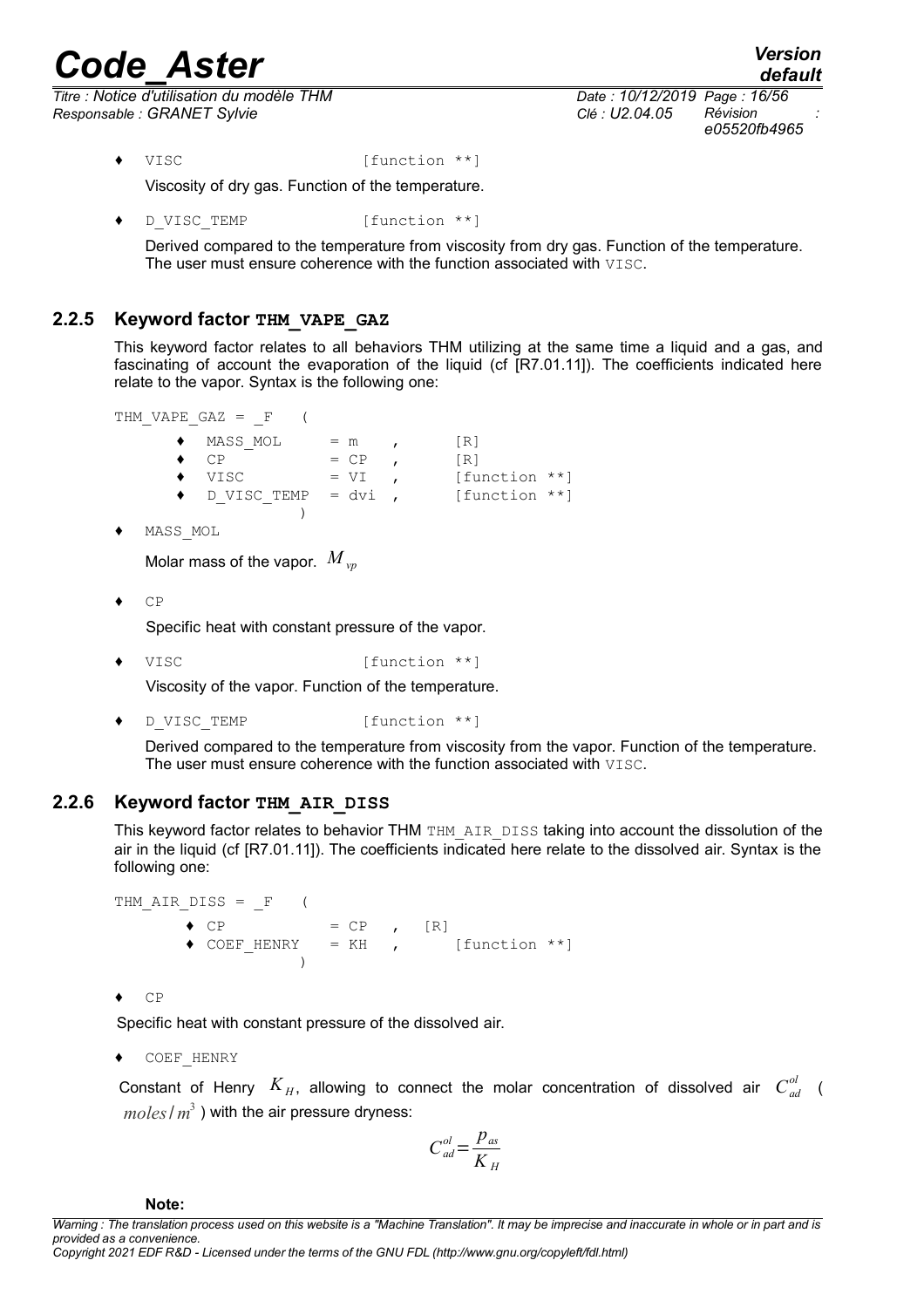*Titre : Notice d'utilisation du modèle THM Date : 10/12/2019 Page : 17/56 Responsable : GRANET Sylvie Clé : U2.04.05 Révision :*

*e05520fb4965*

*default*

*The constant of Henry that we use here expresses in Pa.m* 3 .*mol*<sup>−</sup><sup>1</sup> *. In the literature there exist various manners of writing the law of Henry. For example in Benchmarks of Andra, the law of Henry is given by*  $\omega_i^a = \frac{P_{as}}{H}$ *H*  $M^{ol}_{\textit{as}}$ *M <sup>w</sup> w with the concentration of air in the water which one can bring back to a density such as*  $\;\omega^a_l\!\!=\rho_{\rm\scriptscriptstyle ad}$  *.*  $\;H$  *is a coefficient which is expressed in*  $Pa$  . It will be necessary in these cases to write equivalence  $\ K_H^{\vphantom{E}}=H$ *M <sup>w</sup> w*

#### **2.2.7 Keyword factor THM\_DIFFU**

<span id="page-16-0"></span>Obligatory for all behaviors THM (cf [R7.01.11]). The user must make sure of the coherence of the functions and their derivative. Syntax is the following one:

Obligatory for all behaviors THM (cf [R7.01.11]). The user must make sure of the coherence of the functions and their derivative.

#### **Notice important concerning the orthotropism:**

*The user has several possibilities: to place themselves within a classical isotropic framework or to place themselves in a transverse case of isotropy in 3D. In this case it will have to inform a certain number of data materials (cf below) in the directions L and NR of the reference mark of orthotropism, the reference mark L, T being the reference mark of isotropy (cf R4.01.02). In the case 2D, the concept of isotropy transverse loses its direction and in this case only, one places oneself within an orthotropic framework. For the elastic mechanical part one will refer to R4.01.02 and the 3 directions will be to take into account. For the conductive terms (hydraulic and thermal), only the directions L and T of the plan will be this time to be informed (corresponding to reference mark X, Y if the total reference mark coincides with the local reference mark).*

*Attention the anisotropy in mechanics is valid only for one elastic mechanical behavior (not programmed for the other laws).*

General syntax is the following one:

| THM DIFFU | F<br>$=$             |                        |              |                   |
|-----------|----------------------|------------------------|--------------|-------------------|
| ♦         | R GAZ                | $=$ rgaz,              |              | [R]               |
|           | <b>RHO</b>           | $=$ rho                |              | [R]               |
| ♦         | CP                   | $= CP$                 |              | [R]               |
|           | /BIOT COEF           | $=$ organic,           |              | [R]               |
|           | /IBIOT L             | $=$ biol,              |              | [R]               |
|           | BIOT N               | $=$ bion,              |              | $\lceil R \rceil$ |
|           | / BIOT T             | $=$ biol,              |              | [R]               |
|           | BIOT L               | $=$ bion,              |              | [R]               |
|           | BIOT N               | $=$ bion,              |              | $\lceil R \rceil$ |
|           | PESA X               | $= px$                 |              | [R]               |
|           | PESA Y               | $= py$<br>$\mathbf{r}$ |              | [R]               |
|           | PESA Z               | $=$ $pz$               |              | [R]               |
|           | /PERM IN             | $=$ leave              |              | [function]        |
|           | / PERMIN N           | $=$ perml,             |              | [function]        |
|           | PERMIN L             | $=$ permn,             |              | [function]        |
|           | / PERMIN T           | $=$ perml,             |              | [function]        |
|           | PERMIN L             | $=$ permn,             |              | [function]        |
| ♦         | ♦<br>SATU PRES       | $=$ sp                 | $\mathbf{r}$ | [function]        |
|           | ♦<br>SATU PRES<br>D. | $=$ dsp                | $\mathbf{r}$ | [function]        |

*Warning : The translation process used on this website is a "Machine Translation". It may be imprecise and inaccurate in whole or in part and is provided as a convenience.*

*Copyright 2021 EDF R&D - Licensed under the terms of the GNU FDL (http://www.gnu.org/copyleft/fdl.html)*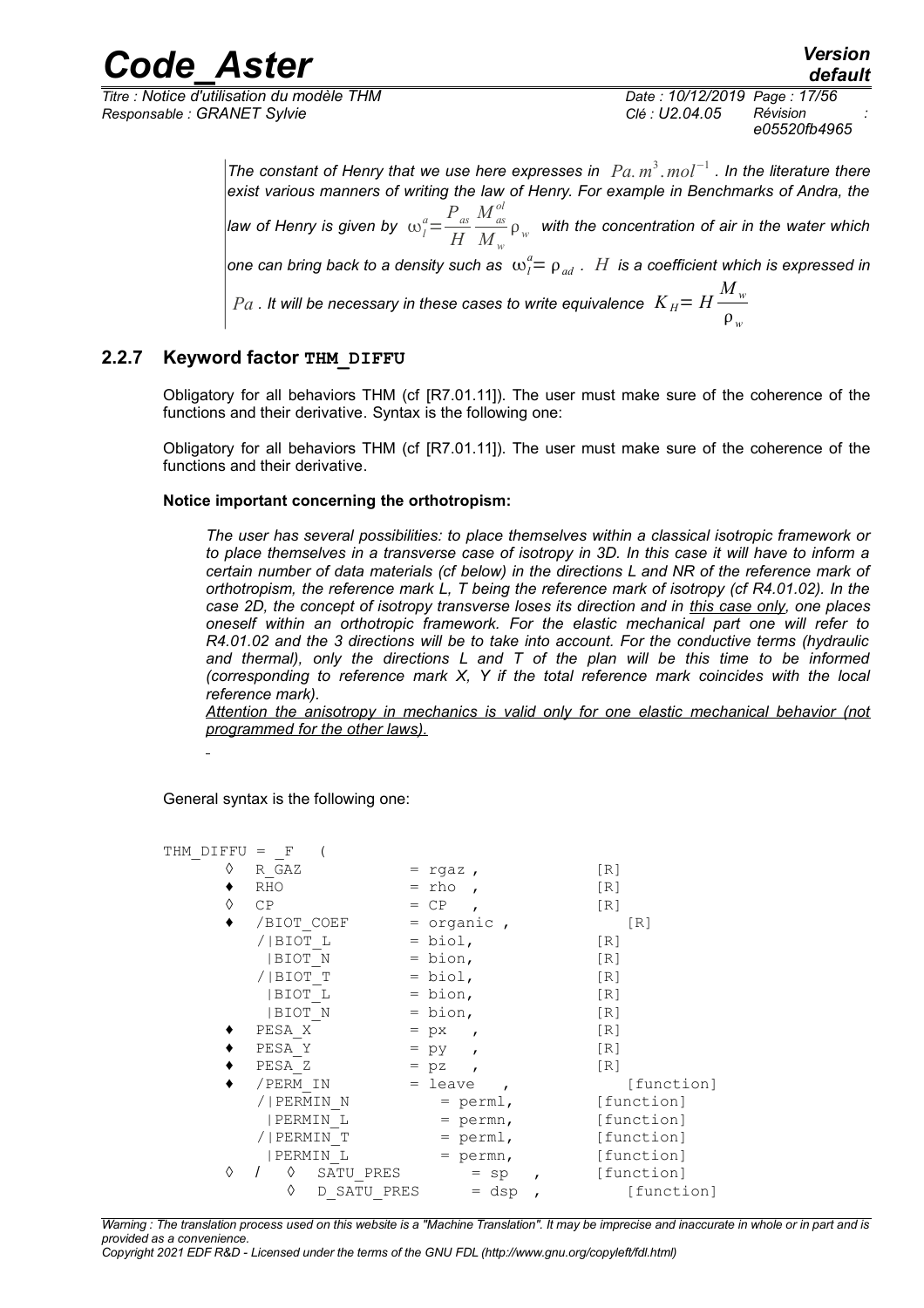*Titre : Notice d'utilisation du modèle THM Date : 10/12/2019 Page : 18/56*  $Responsible : GRANET$  *Sylvie* 

*e05520fb4965*

|            | ♦<br>♦<br>♦<br>♦<br>♦<br>$\prime$<br>♦<br>♦<br>♦<br>♦<br>♦ | VG N<br>VG PR<br>VG SR |     |                   | PERM $LIQU$ = perml,<br>D PERM LIQU SATU = dperm,<br>$PERM$ GAZ = $permg$ ,<br>D PERM SATU GAZ = dpsg,<br>D PERM PRES GAZ = dppg,<br>$= \text{vgn}$ ,<br>$= Pr$ ,<br>$=$ Sr ,<br>$VG$ SMAX = smax,<br>VG SATUR = $stur$ , |               | [function]<br>[function]<br>[function]<br>[function]<br>[function]<br>[R]<br>[R]<br>[R]<br>[R]<br>[R] |  |
|------------|------------------------------------------------------------|------------------------|-----|-------------------|---------------------------------------------------------------------------------------------------------------------------------------------------------------------------------------------------------------------------|---------------|-------------------------------------------------------------------------------------------------------|--|
|            |                                                            |                        |     |                   |                                                                                                                                                                                                                           |               |                                                                                                       |  |
| ♦          | FICKV T                                                    |                        |     | $=$ fvt,          |                                                                                                                                                                                                                           |               | [function]                                                                                            |  |
| ♦          | FICKV PV                                                   |                        |     |                   | $=$ / fvpv                                                                                                                                                                                                                |               | [function]                                                                                            |  |
| ♦          |                                                            |                        |     |                   | $1 \quad \blacksquare$                                                                                                                                                                                                    |               | [DEFECT]                                                                                              |  |
|            | FICKV PG                                                   |                        |     | $\sqrt{2}$        | $=$ / fvpg                                                                                                                                                                                                                |               | [function]                                                                                            |  |
|            |                                                            |                        |     |                   | 1                                                                                                                                                                                                                         |               | [DEFECT]                                                                                              |  |
| ♦          | FICKV S                                                    |                        |     | $=$               | / fvs<br>$/$ 1                                                                                                                                                                                                            |               | [function]                                                                                            |  |
|            |                                                            |                        |     |                   |                                                                                                                                                                                                                           | $\mathbf{r}$  | [DEFECT]                                                                                              |  |
| ♦          | D FV T                                                     |                        |     |                   | $=$ / dfvt                                                                                                                                                                                                                |               | [function]                                                                                            |  |
|            |                                                            |                        |     | $\sqrt{2}$        | $\overline{0}$                                                                                                                                                                                                            | $\mathbf{r}$  | [DEFECT]                                                                                              |  |
| ♦          | D FV PG                                                    |                        |     | $=$               | / dfvgp                                                                                                                                                                                                                   |               | [function]                                                                                            |  |
|            |                                                            |                        |     |                   | 0                                                                                                                                                                                                                         | $\mathbf{r}$  | [DEFECT]                                                                                              |  |
| ♦          | FICKA T                                                    |                        |     |                   | = conceited                                                                                                                                                                                                               |               | [function]<br>$\mathbf{r}$ and $\mathbf{r}$                                                           |  |
| ♦          | FICKA PA                                                   |                        |     | $\lambda = 1$     | / fapv                                                                                                                                                                                                                    | $\mathbf{r}$  | [function]                                                                                            |  |
|            |                                                            |                        |     | $\sqrt{2}$        | 1                                                                                                                                                                                                                         | $\mathbf{r}$  | [DEFECT]                                                                                              |  |
| ♦          | FICKA PL                                                   |                        |     |                   | $=$ / fapg                                                                                                                                                                                                                |               | [function]                                                                                            |  |
|            |                                                            |                        |     |                   | $/$ 1                                                                                                                                                                                                                     | $\mathbf{r}$  | [DEFECT]                                                                                              |  |
| ♦          | FICKA S                                                    |                        |     |                   | $=$ / fas,<br>$/$ 1                                                                                                                                                                                                       |               | [function]                                                                                            |  |
|            |                                                            |                        |     |                   |                                                                                                                                                                                                                           | $\mathbf{r}$  | [DEFECT]                                                                                              |  |
| ♦          | D FA T                                                     |                        |     |                   | $=$ / dfat                                                                                                                                                                                                                |               | [function]                                                                                            |  |
|            |                                                            |                        |     | $\sqrt{2}$        | $\overline{0}$                                                                                                                                                                                                            | $\mathbf{r}$  | [DEFECT]                                                                                              |  |
| ♦          | /LAMB T                                                    |                        |     | $=$<br>$\sqrt{2}$ | lambt,                                                                                                                                                                                                                    |               | [function]                                                                                            |  |
|            |                                                            |                        |     | $\sqrt{2}$        | 0                                                                                                                                                                                                                         |               | [DEFECT]                                                                                              |  |
|            |                                                            | / LAMB TN              | $=$ | $\sqrt{2}$        |                                                                                                                                                                                                                           |               | lambtl, [function]                                                                                    |  |
|            |                                                            |                        |     | $\sqrt{2}$        | 0                                                                                                                                                                                                                         |               | [DEFECT]                                                                                              |  |
|            |                                                            | LAMB TL                | $=$ | $\sqrt{2}$        |                                                                                                                                                                                                                           |               | lambtn, [function]                                                                                    |  |
|            |                                                            |                        |     | $\sqrt{0}$        |                                                                                                                                                                                                                           |               | [DEFECT]                                                                                              |  |
|            |                                                            | /   LAMB TOUT          |     | $=$               | / lambtl,                                                                                                                                                                                                                 |               | [function]                                                                                            |  |
|            |                                                            |                        |     |                   | $\sqrt{0}$                                                                                                                                                                                                                |               | [DEFECT]                                                                                              |  |
|            |                                                            |                        |     |                   |                                                                                                                                                                                                                           |               | $ LAMB TL = / lambtn, [function]$                                                                     |  |
|            |                                                            |                        |     | / 0               |                                                                                                                                                                                                                           |               | [DEFECT]                                                                                              |  |
| ♦          | LAMB S                                                     |                        |     | $=$               | $/$ lambs,                                                                                                                                                                                                                |               | [function]                                                                                            |  |
|            |                                                            |                        |     |                   | $/$ 1                                                                                                                                                                                                                     | $\mathbf{r}$  | [DEFECT]                                                                                              |  |
| ♦          | LAMB PHI                                                   |                        |     |                   | $=$ / lambp,                                                                                                                                                                                                              |               | [function]                                                                                            |  |
| $\Diamond$ |                                                            |                        |     | $=$ $\mathcal{A}$ | $\mathbf{1}$<br>$\mathcal{L}$                                                                                                                                                                                             |               | [DEFECT]<br>[function]                                                                                |  |
|            | /LAMB CT                                                   |                        |     | $\sqrt{0}$        | / $lambct$ ,                                                                                                                                                                                                              |               | [DEFECT]                                                                                              |  |
|            |                                                            |                        |     | $=$ /             |                                                                                                                                                                                                                           | $\mathbf{r}$  | [function]                                                                                            |  |
|            | /   LAMB_C_N                                               |                        |     | $\sqrt{2}$        | $\overline{0}$                                                                                                                                                                                                            | lambctl,      | [DEFECT]                                                                                              |  |
|            |                                                            |                        |     | $=$               | / lambctn,                                                                                                                                                                                                                |               | [function]                                                                                            |  |
|            |                                                            | LAMB C L               |     | $\sqrt{2}$        | $\overline{0}$                                                                                                                                                                                                            |               | [DEFECT]                                                                                              |  |
|            | $/$  LAMB C T                                              |                        |     | $=$               | $\sqrt{2}$                                                                                                                                                                                                                | lambctl,      | [function]                                                                                            |  |
|            |                                                            |                        |     | $\sqrt{2}$        | $\mathbf{0}$                                                                                                                                                                                                              |               | [DEFECT]                                                                                              |  |
|            |                                                            |                        |     |                   | $=$ / lambctn,                                                                                                                                                                                                            |               | [function]                                                                                            |  |
|            |                                                            | LAMB C L               |     | $\sqrt{2}$        | $\circ$                                                                                                                                                                                                                   |               | [DEFECT]                                                                                              |  |
|            |                                                            |                        |     |                   | $=$ / dlambs,                                                                                                                                                                                                             |               |                                                                                                       |  |
| ♦          | D LB S                                                     |                        |     |                   |                                                                                                                                                                                                                           |               | [function]<br>[DEFECT]                                                                                |  |
| ♦          |                                                            |                        |     | $\sqrt{2}$        | 0                                                                                                                                                                                                                         | $\mathcal{L}$ |                                                                                                       |  |
|            | /D LB T                                                    |                        |     | $=$               | / dlambt,                                                                                                                                                                                                                 |               | [function]                                                                                            |  |
|            |                                                            |                        |     |                   | 0<br>$\mathcal{L}$                                                                                                                                                                                                        |               | [DEFECT]                                                                                              |  |

*Warning : The translation process used on this website is a "Machine Translation". It may be imprecise and inaccurate in whole or in part and is provided as a convenience. Copyright 2021 EDF R&D - Licensed under the terms of the GNU FDL (http://www.gnu.org/copyleft/fdl.html)*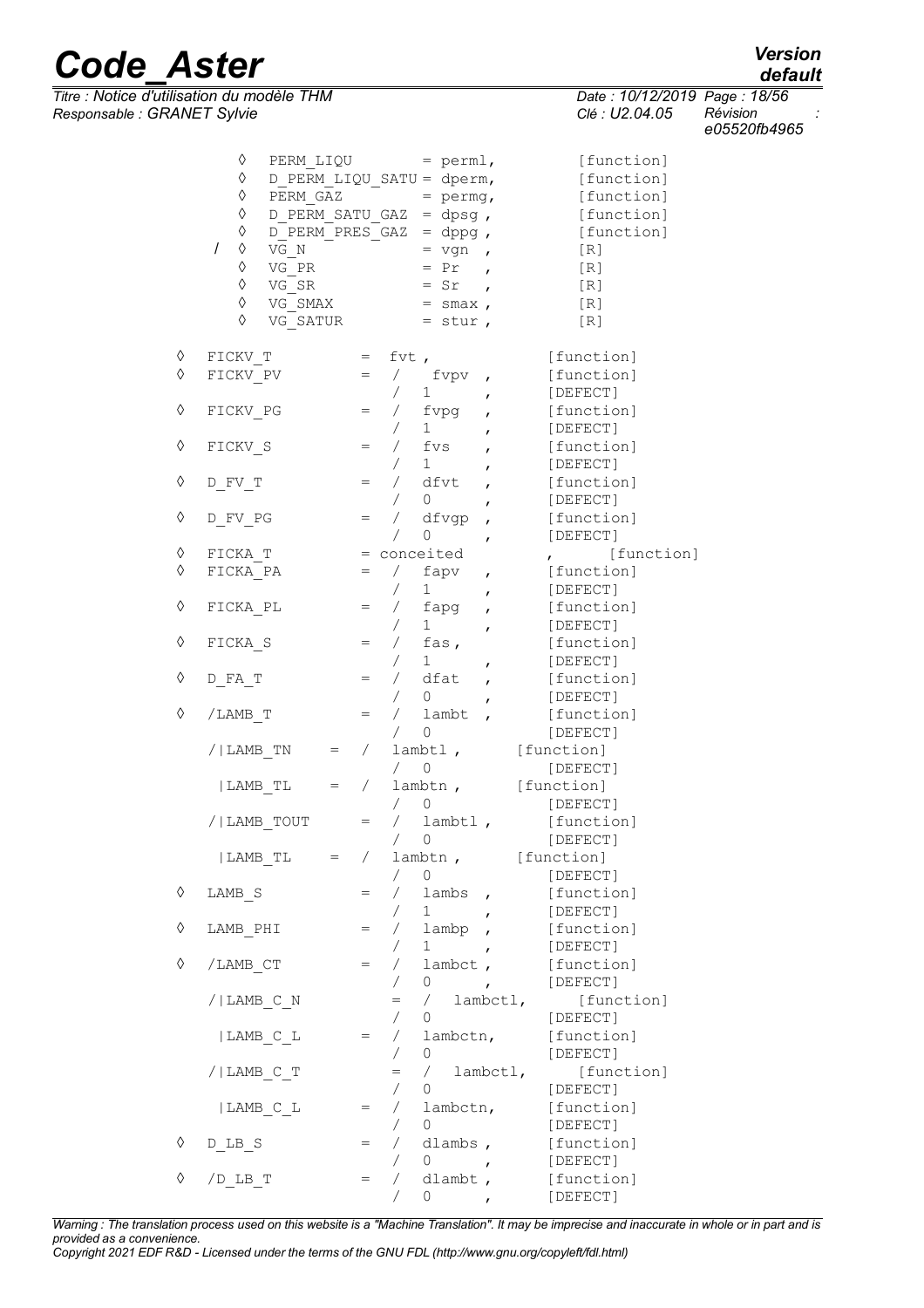*Titre : Notice d'utilisation du modèle THM Date : 10/12/2019 Page : 19/56 Responsable : GRANET Sylvie Clé : U2.04.05 Révision :*

*default e05520fb4965*

|   | D LB TN        |     |           |                  | $d$ lambtl, |             |     | [function]<br>[DEFECT] |
|---|----------------|-----|-----------|------------------|-------------|-------------|-----|------------------------|
|   | D LB TL        | $=$ |           |                  | dlambtn,    |             |     | [function]             |
|   |                |     |           | $\left( \right)$ |             |             |     | [DEFECT]               |
|   | $/$  D LB TOUT |     | $=$       |                  |             | $d$ lambtl, |     | [function]             |
|   |                |     |           |                  |             |             |     | [DEFECT]               |
|   | D LB TL        | $=$ |           |                  | dlambtn,    |             |     | [function]             |
|   |                |     |           | $\left( \right)$ |             |             |     | [DEFECT]               |
| ♦ | D LB PHI       |     |           |                  | dlambp,     |             |     | [function]             |
|   |                |     |           | $\Box$           |             |             |     | [DEFECT]               |
| ♦ | SIGMA T        |     | $=$ St    |                  |             |             |     | [function]             |
| ♦ | D SIGMA T      |     | = dst     |                  |             |             |     | [function]             |
| ♦ | PERM G INTR    |     | $=$ $pqi$ | $\mathbf{r}$     |             |             |     | [function]             |
| ♦ | CHAL VAPO      |     | $= cv$    | $\mathbf{r}$     |             |             |     | [function **]          |
| ♦ | <b>EMMAG</b>   |     | $=$ EM    |                  |             |             | [R] |                        |
|   |                |     |           |                  |             |             |     |                        |

R GAZ

Constant of perfect gases.

♦ RHO

For the hydraulic behaviors initial homogenized density [R7.01.11]. It is that which will intervene in the equilibrium equation of momentum and in the hydraulic part. Attention in the cases with dynamics and only in these cases, it will also be necessary to inform the density in ELAS (the user will have to thus take care of being coherent between these two values).

◊ CP

For the thermal behaviors, specific heat with constant constraint of the solid alone (of the grains).

#### **Note:**

Attention it acts here of the specific heat only and not of "  $\ _\rho\ C_{_{p}}\;$  ", as it is done for other *thermal orders. The density of the grains is calculated in the code starting from the homogenized density [R7.01.11].*

BIOT COEF

Coefficient of Biot used in the isotropic case.

BIOT L, BIOT N

In the transverse isotropic case (3D only), the coefficients of Biot for the directions L and NR of the local reference mark of orthotropism. In this case both are obligatory.

♦ BIOT\_L, BIOT\_N, BIOT\_T

In the orthotropic case (in 2D only), the coefficients of Biot for the directions L and NR T. In this case the three are obligatory.

PESA X, PESA Y, PESA Z

Gravity according to X, there and Z

**Note:**

*Gravity defined here is that used in the equation of Darcy only. When there are mechanical calculations, gravity is also defined in AFFE\_CHAR\_MECA . This remark applies of course for the three components of gravity.*

◊ PERM\_IN [function \*\*]

Intrinsic permeability function of porosity in the isotropic case.

*Warning : The translation process used on this website is a "Machine Translation". It may be imprecise and inaccurate in whole or in part and is provided as a convenience.*

*Copyright 2021 EDF R&D - Licensed under the terms of the GNU FDL (http://www.gnu.org/copyleft/fdl.html)*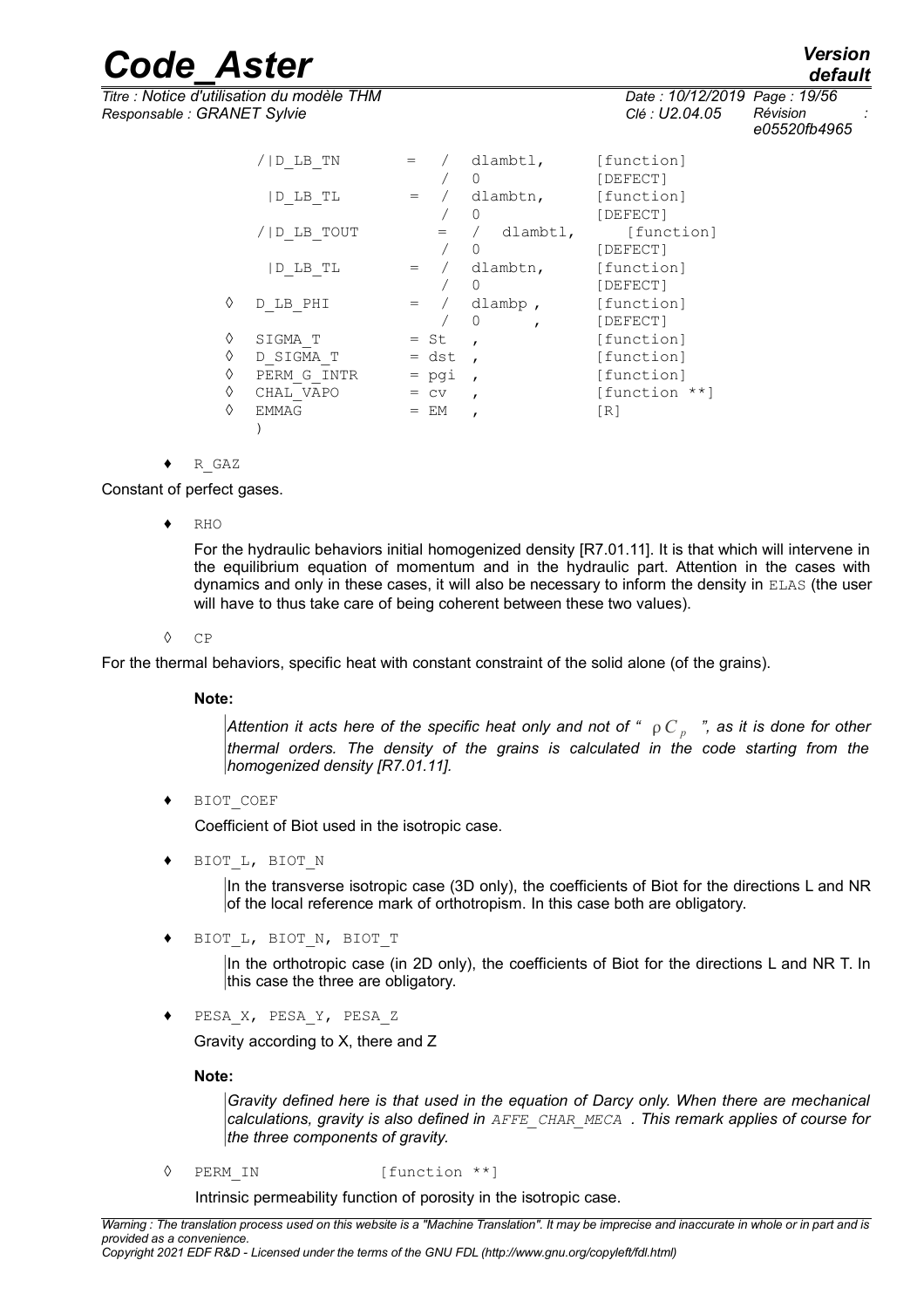*Titre : Notice d'utilisation du modèle THM Date : 10/12/2019 Page : 20/56 Responsable : GRANET Sylvie Clé : U2.04.05 Révision :*

*default*

The permeability to the classical direction  $K$ , of which dimension is that a speed is calculated in the following way:

$$
K = \frac{K_{int} K_{rel}}{m} \rho_l g
$$
 where  $K_{int}$  is the intrinsic permeability,  $K_{rel}$  the relative permeability, m

viscosity,  $\rho_l$  density of the liquid and  $|g|$  the acceleration of gravity. Obligatory in the isotropic case.

◊ PERMIN\_L, PERMIN\_N [function \*\*]

In the isotropic case transverse 3D, the intrinsic permeability for the directions L and NR of the local reference mark of orthotropism. In this case both are obligatory.

◊ PERMIN\_L, PERMIN\_T [function \*\*]

In the orthotropic case in 2D, the intrinsic permeability for the directions L and T of the local reference mark (correspondent with X, Y without rotation of angle). In this case both are obligatory.

◊ SATU\_PRES [function \*\*]

For the unsaturated material behaviors (LIQU\_VAPE\_GAZ, LIQU\_VAPE, LIQU\_GAZ, LIQU\_GAZ\_ATM, LIQU\_AD\_GAZ, LIQU\_AD\_GAZ\_VAPE), isotherm of saturation function of the capillary pressure. Only for the mixing rates HYDR UTIL or HYDR ENDO (see section [2.5\)](#page-32-2).

**Note:**

*For digital reasons, it should be prevented that saturation reaches value 1. Also it is very strongly recommended to multiply the capillary function (generally including between 0 and 1) by 0.999.*

◊ D\_SATU\_PRES [function \*\*]

For the unsaturated material behaviors (LIQU VAPE GAZ, LIQU VAPE, LIQU GAZ, LIQU\_GAZ\_ATM, LIQU\_AD\_GAZ, LIQU\_AD\_GAZ\_VAPE), derived from saturation compared to the pressure. Only for the mixing rates HYDR\_UTIL or HYDR\_ENDO (see section [2.5\)](#page-32-2).

◊ PERM\_LIQ [function \*\*]

For the unsaturated material behaviors (LIQU VAPE GAZ, LIQU VAPE, LIQU GAZ, LIQU GAZ ATM, LIQU AD GAZ, LIQU AD GAZ VAPE), permeability relating to the liquid: function of saturation. Only for the mixing rates HYDR\_UTIL or HYDR\_ENDO (see section [2.5\)](#page-32-2).

◊ D\_PERM\_LIQ\_SATU [function \*\*]

For the unsaturated material behaviors (LIQU VAPE GAZ, LIQU VAPE, LIQU GAZ, LIQU GAZ ATM, LIQU AD GAZ, LIQU AD GAZ VAPE), derived from the Permeability relating to the liquid compared to saturation: function of saturation. Only for the mixing rates HYDR UTIL OF HYDR ENDO (see section [2.5\)](#page-32-2).

◊ PERM\_GAZ [function \*\*]

For the unsaturated material behaviors (LIQU VAPE GAZ, LIQU VAPE, LIQU GAZ, LIQU AD GAZ, LIQU AD GAZ VAPE), permeability relating to gas: function of the saturation and the gas pressure. Only for the mixing rates HYDR, UTIL or HYDR, ENDO (see section [2.5\)](#page-32-2).

◊ D\_PERM\_SATU\_GAZ [function \*\*]

For the unsaturated material behaviors (LIQU VAPE GAZ, LIQU VAPE, LIQU GAZ, LIQU AD GAZ, LIQU AD GAZ VAPE), derived from the permeability to gas by report saturation has: function of the saturation and the gas pressure. Only for the mixing rates HYDR UTIL OT HYDR ENDO (see section [2.5\)](#page-32-2).

◊ D\_PERM\_PRES\_GAZ [function \*\*]

*Warning : The translation process used on this website is a "Machine Translation". It may be imprecise and inaccurate in whole or in part and is provided as a convenience. Copyright 2021 EDF R&D - Licensed under the terms of the GNU FDL (http://www.gnu.org/copyleft/fdl.html)*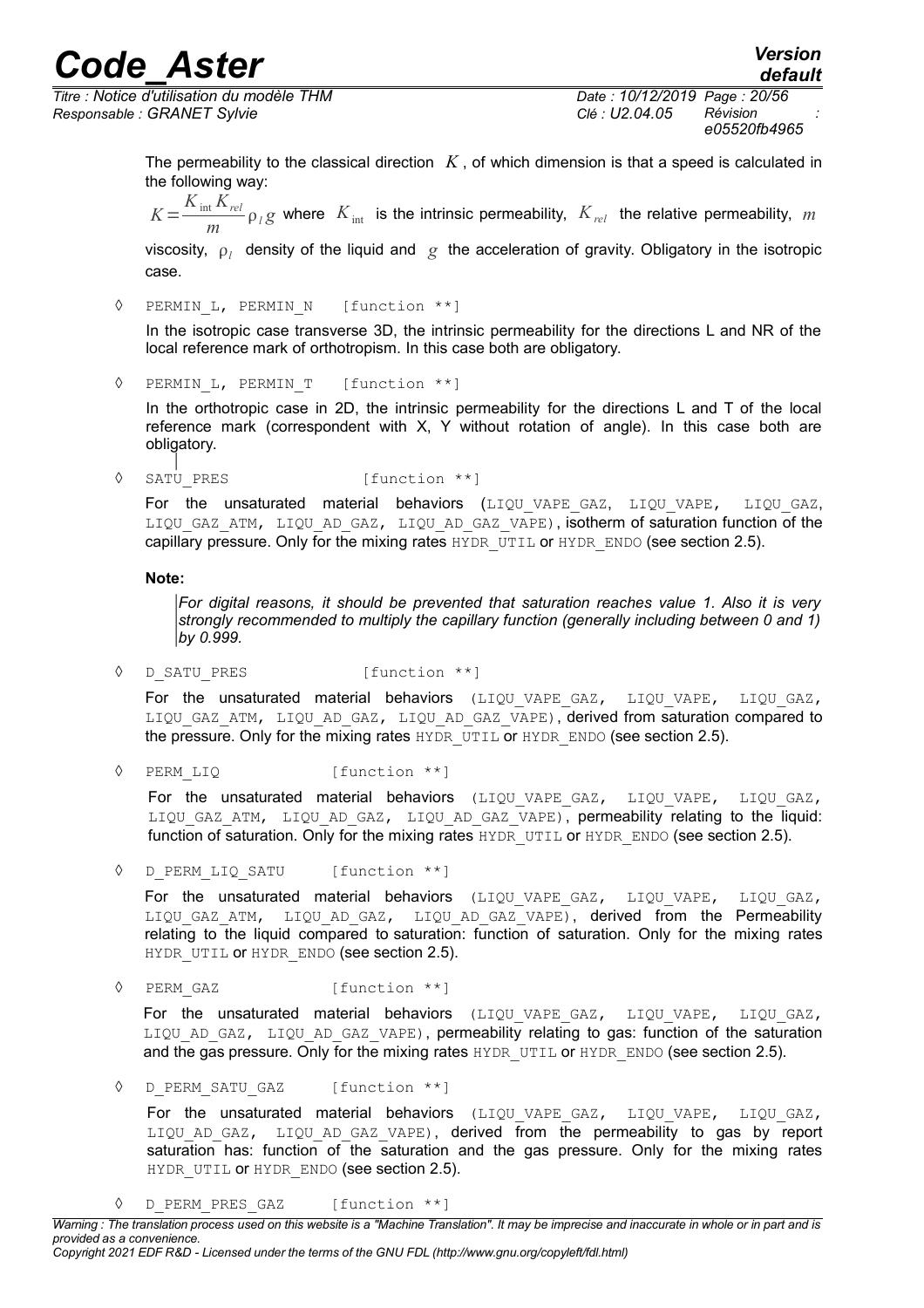*Titre : Notice d'utilisation du modèle THM Date : 10/12/2019 Page : 21/56 Responsable : GRANET Sylvie Clé : U2.04.05 Révision :*

*default e05520fb4965*

For the unsaturated material behaviors(LIQU\_VAPE\_GAZ, LIQU\_VAPE, LIQU\_GAZ, LIQU AD GAZ, LIQU AD GAZ VAPE), derived from the permeability to gas by report has the gas pressure: function of the saturation and the gas pressure. Only for the mixing rates HYDR UTIL OF HYDR ENDO (see section [2.5\)](#page-32-2).

◊ VG\_N [I]

For the unsaturated material behaviors with two unknown factors ( LIQU VAPE GAZ, LIQU AD GAZ, LIQU AD GAZ VAPE, LIQU GAZ) and if the hydraulic law is HYDR VGM or HYDR VGC (see section [2.5](#page-32-2) ), indicate the parameter  $N$  law of Mualem Van-Genuchten being used to define the capillary pressure and the permeabilities relating to water and gas.

◊ VG\_PR [R]

For the unsaturated material behaviors with two unknown factors ( $LIQUVAPEGAZ$ , LIQU AD GAZ, LIQU AD GAZ VAPE, LIQU GAZ) and if the hydraulic law is HYDR VGM or HYDR VGC (see section [2.5](#page-32-2) ), the parameter indicates  $Pr$  law of Mualem Van-Genuchten being used to define the capillary pressure and the permeabilities relating to water and gas.

◊ VG\_SR [R]

For the unsaturated material behaviors with two unknown factors ( LIQU VAPE GAZ LIQU AD GAZ, LIQU AD GAZ VAPE, LIQU GAZ) and if the hydraulic law is HYDR VGM or HYDR VGC (see section [2.5](#page-32-2) ), the parameter indicates *Sr* of residual saturation of the law of Mualem Van-Genuchten being used to define the capillary pressure and the permeabilities relating to water and gas.

◊ VG\_PENTR [R]

For the unsaturated material behaviors with two unknown factors ( $LIUV$ VAPE GAZ , LIQU AD GAZ, LIQU AD GAZ VAPE, LIQU GAZ) and if the hydraulic law is HYDR VGM or  $HYDR\_VGC$  (see section 2.5), the parameter indicates  $\overline{P}_e$  of pressure of entry of the law of Mualem Van-Genuchten. Medium désature only when the capillary pressure is higher than this value (0 by default).

◊ VG\_SMAX [R]

For the unsaturated material behaviors with two unknown factors ( $LIQUVAPEGAZ$ , LIQU AD GAZ, LIQU AD GAZ VAPE, LIQU GAZ) and if the hydraulic law is HYDR VGM or HYDR VGC (see section 2.5), indicates the maximum saturation for which one bracket the law of Mualem Van-Genuchten. Beyond this saturation the curves of Mualem-Van Genuchten are interpolated. This value must be very close to 1.

◊ VG\_SATUR [R]

For the unsaturated material behaviors with two unknown factors ( LIQU VAPE GAZ LIQU AD GAZ, LIQU AD GAZ VAPE, LIQU GAZ) and if the hydraulic law is HYDR VGM or  $HYDR^TVG\overline{C}$  (see section  $\overline{2.5}$  ). Beyond the saturation defined by  $VG$  SMAX, saturation is multiplied by this corrective factor. This value must be very close to 1 (see Doc. R7.01.11).

◊ FICKV\_T [function \*\*]

For the behaviors LIQU VAPE GAZ and LIQU AD GAZ VAPE, multiplicative part of the coefficient of Fick function of the temperature for the diffusion of the vapor in the gas mixture. The coefficient of Fick which can be a function of saturation, the temperature, the pressure of gas and the steam pressure, one defines it as a product of 4 functions:  $FICKV$ ,  $T$ ,  $FICKV$ ,  $S$ ,  $FICKV$ ,  $PG$ , FICKV\_VP. Only FICKV\_T is obligatory for the behaviors LIQU\_VAPE\_GAZ and LIQU AD GAZ VAPE. See remark in section [2.2.8.](#page-23-0)

◊ FICKV\_S [function \*\*]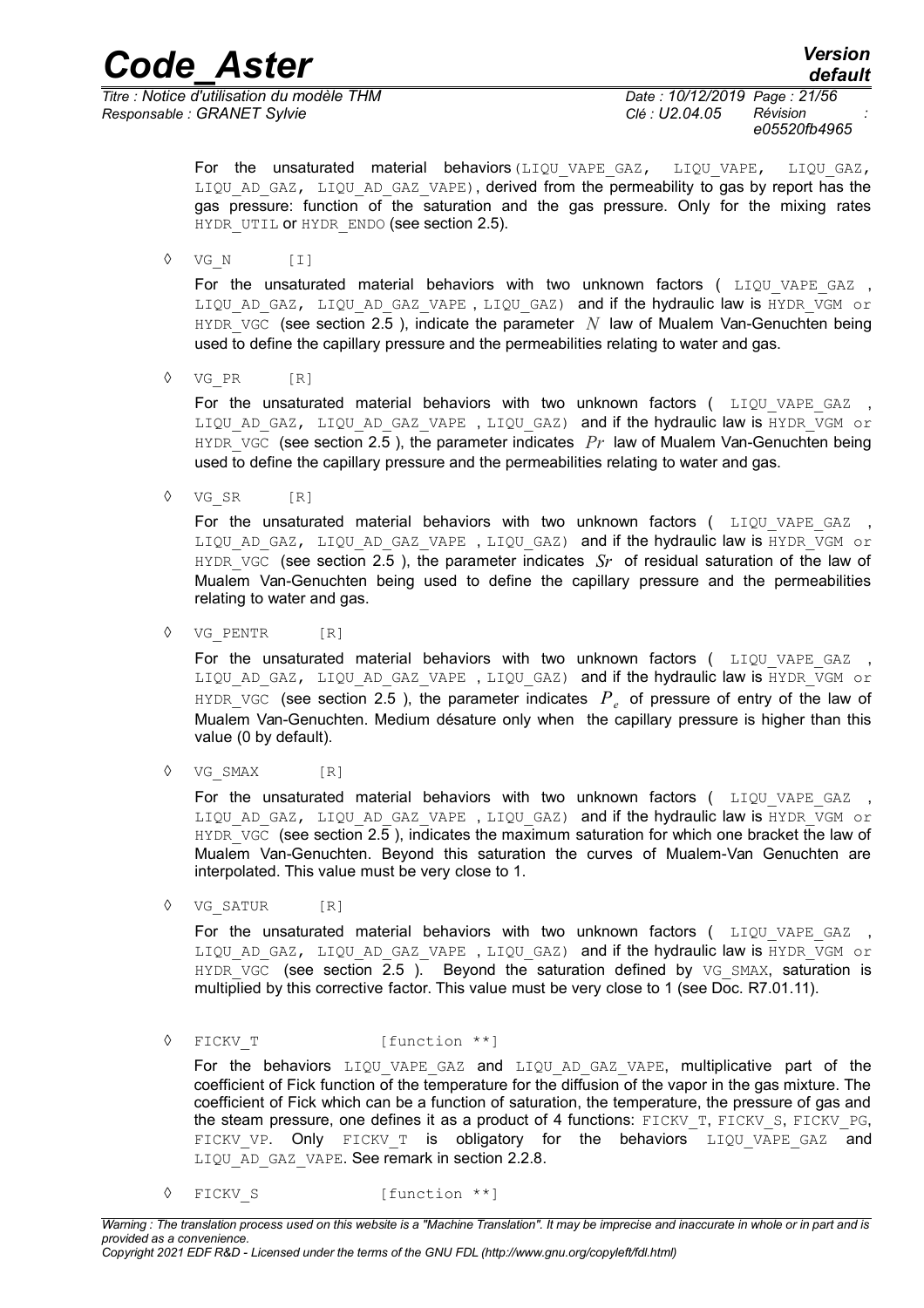*Titre : Notice d'utilisation du modèle THM Date : 10/12/2019 Page : 22/56 Responsable : GRANET Sylvie Clé : U2.04.05 Révision :*

*e05520fb4965*

*default*

For the behaviors LIQU VAPE GAZ and LIQU AD GAZ VAPE, multiplicative part of the coefficient of Fick function of saturation for the diffusion of the vapor in the gas mixture. If this function is used, one recommends to take  $FIGIFY - S = 0$ . See remark in section [2.2.8.](#page-23-0)

◊ FICKV\_PG [function \*\*]

For the behaviors LIQU VAPE GAZ and LIQU AD GAZ VAPE, multiplicative part of the coefficient of Fick function of the gas pressure for the diffusion of the vapor in the gas mixture. See remark in section [2.2.8.](#page-23-0)

◊ FICKV\_PV [function \*\*]

For the behaviors LIQU VAPE GAZ and LIQU AD GAZ VAPE, multiplicative part of the coefficient of Fick function of the steam pressure for the diffusion of the vapor in the gas mixture. See remark in section [2.2.8.](#page-23-0)

◊ D\_FV\_T [function \*\*]

For the behaviors LIQU VAPE GAZ and LIQU AD GAZ VAPE, derived from the coefficient FICKV T compared to the temperature. See remark in section [2.2.8.](#page-23-0)

◊ D\_FV\_PG [function \*\*]

For the behaviors LIQU VAPE GAZ and LIQU AD GAZ VAPE, derived from the coefficient FICKV PG compared to the gas pressure. See remark in section [2.2.8.](#page-23-0)

◊ FICKA\_T [function \*\*]

For the behavior LIQU AD GAZ VAPE and LIQU AD GAZ, multiplicative part of the coefficient of Fick function of the temperature for the diffusion of the air dissolved in the liquid mixture. The coefficient of Fick which can be a function of saturation, the temperature, the dissolved air pressure and the pressure of liquid, one defines it as a product of 4 functions: FICKA\_T, FICKA S, FICKV PA, FICKV PL. In the case of LIQU AD GAZ VAPE, only FICKA T is obligatory. See remark in section [2.2.8.](#page-23-0)

◊ FICKA\_S [function \*\*]

For the behavior LIQU\_AD\_GAZ\_VAPE and LIQU\_AD\_GAZ, multiplicative part of the coefficient of Fick function of saturation for the diffusion of the air dissolved in the liquid mixture. See remark in section [2.2.8.](#page-23-0)

◊ FICKA\_PA [function \*\*]

For the behavior LIQU AD GAZ VAPE and LIQU AD GAZ, multiplicative part of the coefficient of Fick function of the air pressure dissolved for the diffusion of the air dissolved in the liquid mixture. See remark in section [2.2.8.](#page-23-0)

◊ FICKA\_PL [function \*\*]

For the behavior LIQU AD GAZ VAPE and LIQU AD GAZ, multiplicative part of the coefficient of Fick function of the pressure of liquid for the diffusion of the air dissolved in the liquid mixture. See remark in section [2.2.8.](#page-23-0)

◊ D\_FA\_T [function \*\*]

For the behavior LIQU AD GAZ VAPE and LIQU AD GAZ, derived from the coefficient FICKA T compared to the temperature. See remark in section [2.2.8.](#page-23-0)

◊ LAMB\_T [function \*\*]

Multiplicative part of the thermal conductivity of the mixture depend on the temperature (See remark in section [2.2.8.](#page-23-0)). This operand is obligatory in the thermal and isotropic case.

◊ LAMB\_TL, LAMB\_TN [function \*\*]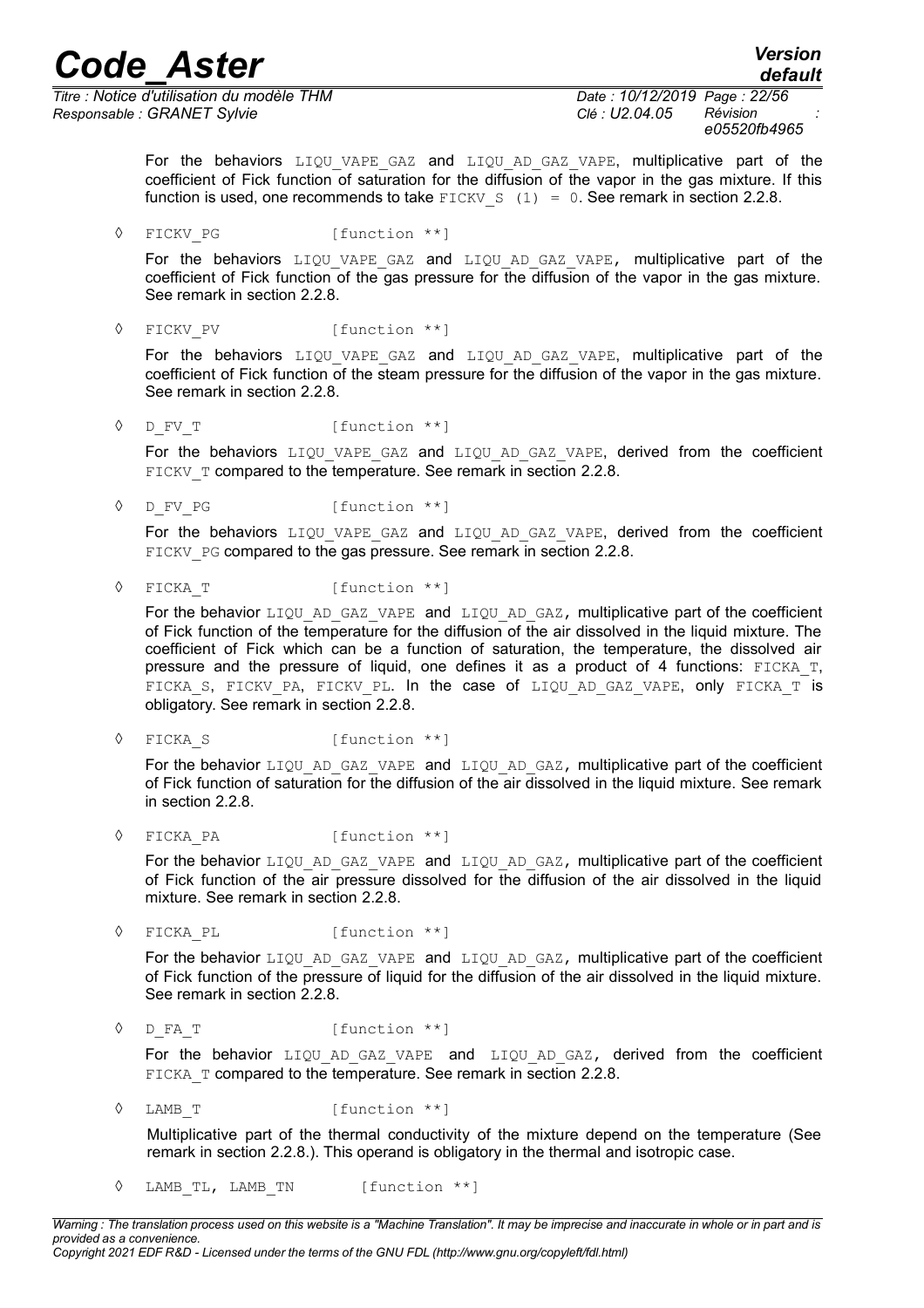*Titre : Notice d'utilisation du modèle THM Date : 10/12/2019 Page : 23/56 Responsable : GRANET Sylvie Clé : U2.04.05 Révision :*

*e05520fb4965*

*default*

In the transverse isotropic case, multiplicative parts of the thermal conductivity of the mixture depend on the temperature for the directions L and NR of the local reference mark of orthotropism. These operands are obligatory if there is thermics in transverse isotropy.

*Code\_Aster Version*

◊ LAMB\_TL, LAMB\_TOUT [function \*\*]

In the orthotropic case 2D, left multiplicative the thermal conductivity of the mixture depend on the temperature for the directions L and T. These operands are obligatory if there is thermics in orthotropism.

◊ LAMB\_S [function \*\*]

Multiplicative part (equal to 1 by default) of the thermal conductivity of the mixture depend on saturation (See remark in section [2.2.8\)](#page-23-0).

◊ LAMB\_PHI [function \*\*]

Multiplicative part (to 1 by default equalizes) thermal conductivity of the mixture depend on porosity (cf [§2.2.9]).

◊ LAMB\_CT [function \*\*]

Part of the thermal of the constant mixture and additive conductivity in the isotropic case (cf [§2.2.9]). This constant is equal to zero by default.

◊ LAMB\_C\_L, LAMB\_C\_N [function \*\*]

In the transverse isotropic case, left the thermal conductivity of the constants mixture and additive (cf [§2.2.9]) for the directions L and NR of the local reference mark of orthotropism. These constants are equal to zero by default.

◊ LAMB\_C\_L, LAMB\_C\_T [function \*\*]

In the orthotropic case 2D, left the thermal conductivity of the constants mixture and additive (cf [§2.2.9]) for the directions L and T of the local reference mark. These constants are equal to zero by default.

◊ D\_LB\_T [function \*\*]

Derived from the part of thermal conductivity of the mixture depend on the temperature compared to the temperature in the isotropic case.

◊ D\_LB\_TL, D\_LB\_TN [function \*\*]

In the transverse isotropic case, derived from the parts of thermal conductivity of the mixture depend on the temperature compared to the temperature, for the directions L and NR of the local reference mark of orthotropism.

◊ D\_LB\_TL, D\_LB\_TOUT [function \*\*]

In the orthotropic case 2D, derived from the parts of thermal conductivity of the mixture depend on the temperature compared to the temperature, for the directions L and TN of the local reference mark of orthotropism.

◊ D\_LB\_S [function \*\*]

Derived from the part of thermal conductivity of the mélange depend on saturation.

◊ D\_LB\_PHI [function \*\*]

Derived from the part of thermal conductivity of the mixture depend on porosity.

◊ EMMAG [function \*\*]

Coefficient of storage. This coefficient is taken into account only in the cases of modelings without mechanics.

**Note:**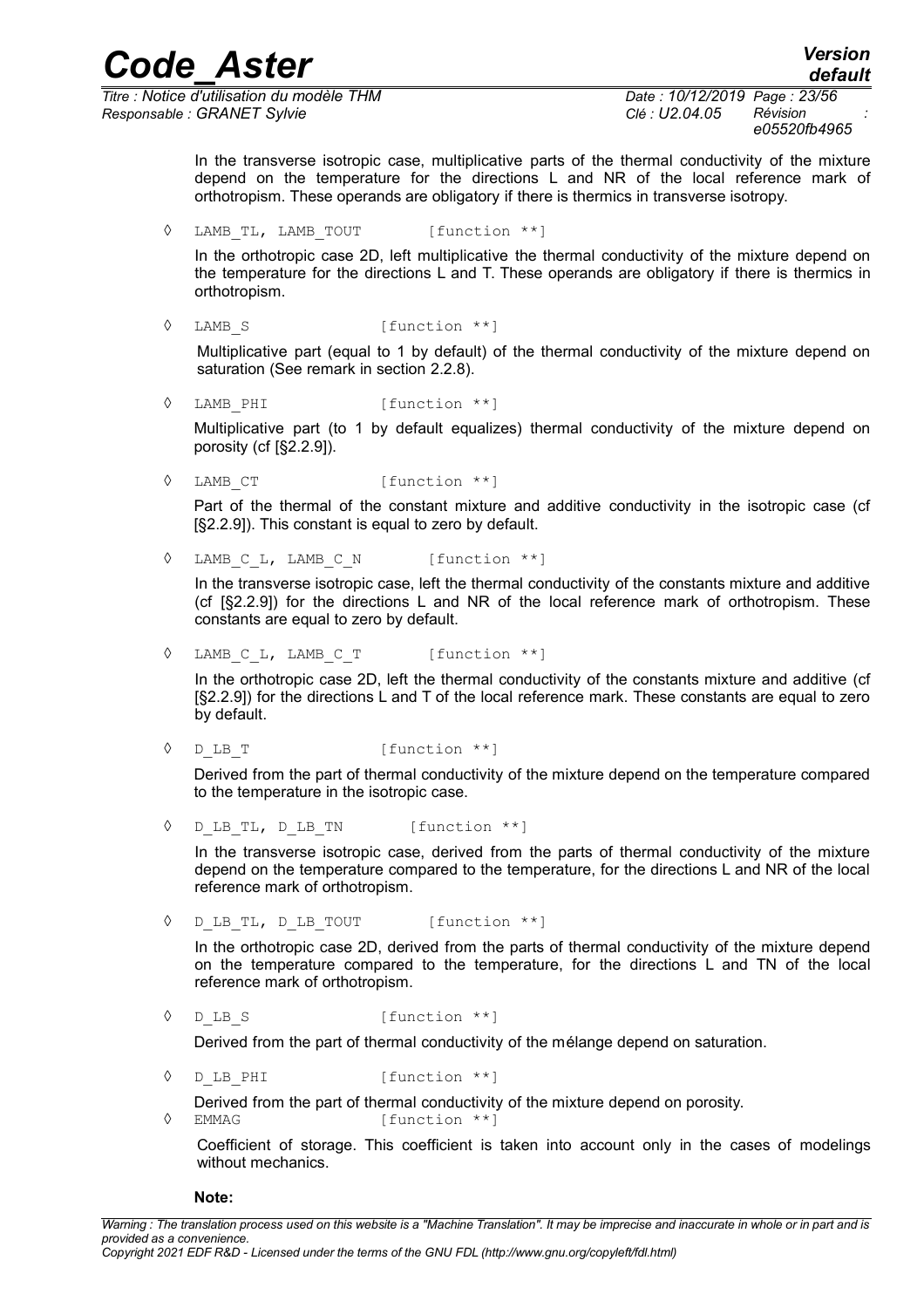*Titre : Notice d'utilisation du modèle THM Date : 10/12/2019 Page : 24/56 Responsable : GRANET Sylvie Clé : U2.04.05 Révision :*

*e05520fb4965*

*default*

*Attention it is important to remind the user that the parameters BIOT\_COEF and BIOT\_L, BIOT\_N are incompatible for the same modeling. The user must inform the parameter BIOT\_COEF if it chooses to conduct a study in the isotropic case, parameters BIOT\_L, BIOT\_N if it chooses to conduct its study in isotropic transverse, or BIOT\_L, BIOT\_N and BIOT\_T in the orthotropic case 2D. The same rule is applicable for the parameters PERM\_IN, LAMB\_T, D\_LB\_T and LAMB\_CT. For these conductive terms, in the orthotropic case 2D, only the components L and T are necessary.*

#### **2.2.8 Summary of the functions of couplings and their dependence**

<span id="page-23-0"></span>The tables below point out the various functions and their possible dependences and obligations.

#### **Keyword factor THM\_LIQU**

|   | <b>RHO</b>  | $\mu_{lq}$                                  |
|---|-------------|---------------------------------------------|
|   | UN SUR K    | la                                          |
| ♦ | ALPHA       | $\alpha_{lq}$                               |
| ♦ | CP          |                                             |
|   | VISC        | $\mu_{lq}$                                  |
|   | D VISC TEMP | $\partial \mu_{\underline{l}\underline{q}}$ |

#### **Keyword factor THM\_GAZ**

| MASS MOL    | $\overline{I}$<br>as        |
|-------------|-----------------------------|
| СP          | a <sub>S</sub>              |
| VISC        | $\vert\mathbf{l}_{as}\vert$ |
| D VISC TEMP |                             |

#### **Keyword factor THM\_VAPE\_GAZ**

| MASS MOL    | $M_{\mathit{VP}}^{\mathit{ol}}$ |
|-------------|---------------------------------|
| CP          | $\sim$ $vp$                     |
| VISC        | $\mu_{vp}$                      |
| D VISC TEMP | $\tau$<br>vn                    |

#### **Keyword factor THM\_AIR\_DISS**

| ( '()H'H')<br>H H'NI H V<br>. . |  |
|---------------------------------|--|

#### **Keyword factor THM\_INIT**

|  |  | <b>Free</b><br>,,,,<br>.<br>. |  |
|--|--|-------------------------------|--|
|--|--|-------------------------------|--|

*Warning : The translation process used on this website is a "Machine Translation". It may be imprecise and inaccurate in whole or in part and is provided as a convenience.*

*Copyright 2021 EDF R&D - Licensed under the terms of the GNU FDL (http://www.gnu.org/copyleft/fdl.html)*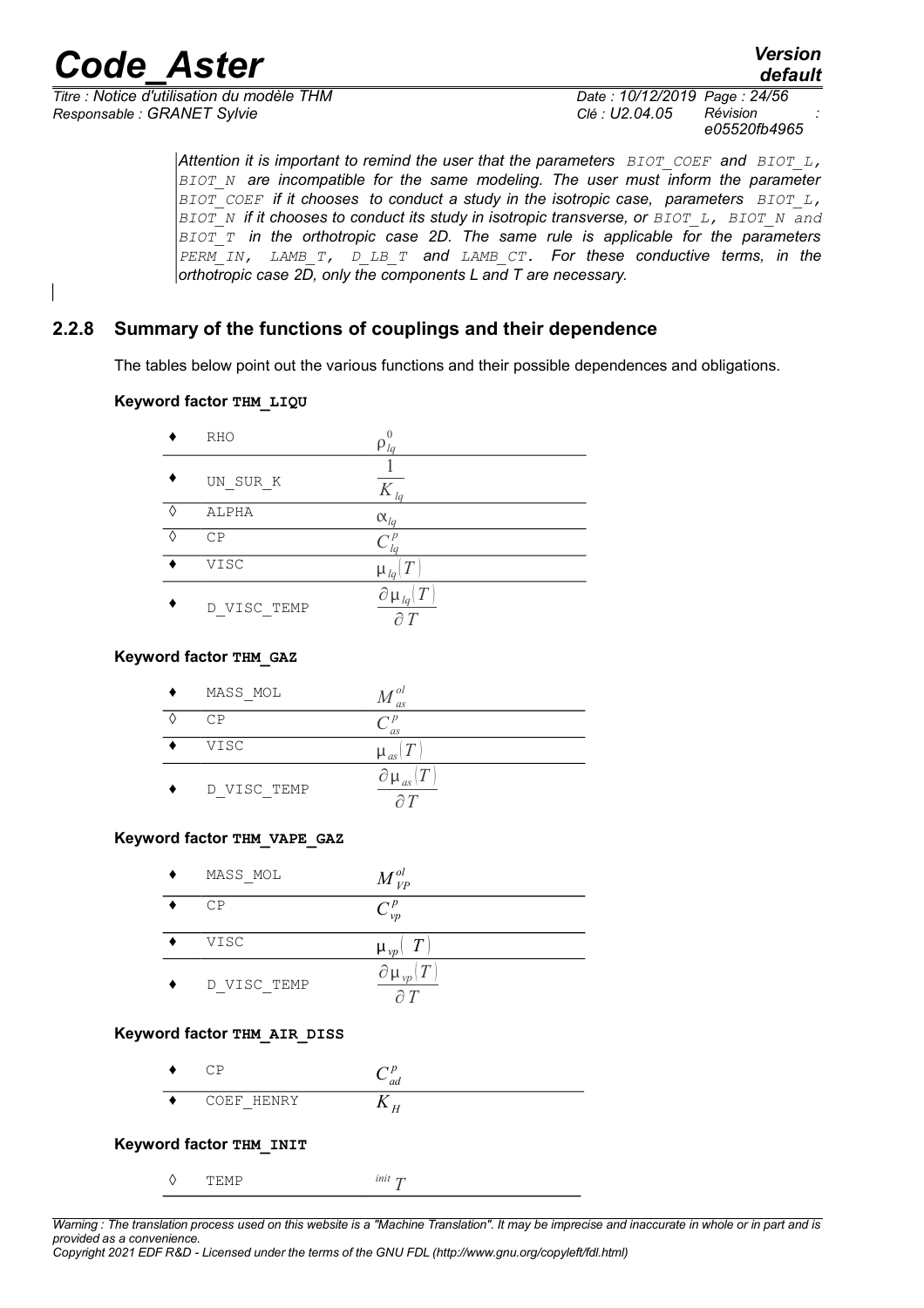*Titre : Notice d'utilisation du modèle THM Date : 10/12/2019 Page : 25/56*  $Responsible : GRANET$  *Sylvie* 

*default e05520fb4965*

| PRE1      | $init$ $\mathbf{D}$  |
|-----------|----------------------|
| PRE2      | init<br>$\mathbf{r}$ |
| PORO      |                      |
| NEAR VAPE | vp                   |

#### <span id="page-24-0"></span>•**Keyword factor THM\_DIFFU**

| $\Diamond$            | R GAZ                  | $\boldsymbol{R}$                                                                                                                                                       |
|-----------------------|------------------------|------------------------------------------------------------------------------------------------------------------------------------------------------------------------|
|                       | RHO                    | $r_{0}$                                                                                                                                                                |
| $\overline{\diamond}$ | $\mathbb{C}\mathbb{P}$ | $C^s_{\sigma}$                                                                                                                                                         |
| $\overline{\diamond}$ | BIOT COEF              | $\boldsymbol{b}$                                                                                                                                                       |
| $\overline{\diamond}$ | BIOT L                 | $\overline{b_L}$                                                                                                                                                       |
| $\overline{\diamond}$ | BIOT N                 | $b_N$                                                                                                                                                                  |
| $\overline{\lozenge}$ | BIOT T                 | $b_T$                                                                                                                                                                  |
| $\overline{\lozenge}$ | SATU_PRES              | $S_{\mathfrak{l}q}\bigl[\mathfrak{p}_{\mathfrak{c}}\bigr]$                                                                                                             |
| ♦                     | D SATU_PRES            | $\partial S_{lq} p_c $<br>$\partial p_c$                                                                                                                               |
|                       | PESA X                 | $\overline{F_x^m}$                                                                                                                                                     |
|                       | PESA Y                 | $\overline{F_y^m}$                                                                                                                                                     |
|                       | PESA Z                 | $F_z^m$                                                                                                                                                                |
| $\overline{\diamond}$ | PERM IN                | $K^{\text{int}}$<br>$\phi$                                                                                                                                             |
| $\overline{\diamond}$ | PERMIN L               | $K^{\overline{\mathrm{int}}}$<br>according to L<br>$\phi$                                                                                                              |
| $\overline{\lozenge}$ | PERMIN N               | $K^{\overrightarrow{\text{int}}}$<br>according to NR<br>$\phi$                                                                                                         |
| $\overline{\lozenge}$ | PERMIN T               | $\overline{K}^{\text{int}}(\Phi)$<br>according to T<br>(2D)                                                                                                            |
| $\overline{\diamond}$ | PERM LIQU              | $\overline{k^{\tiny rel}_{\scriptscriptstyle lq}(S_{\scriptscriptstyle lq})}$                                                                                          |
| ♦                     | D PERM LIQU SATU       | $\partial k_{lq}^{rel} (S_{lq})$<br>$\overline{\partial S}_{lq}$                                                                                                       |
| $\overline{\diamond}$ | PERM GAZ               | $\overline{k_{\rm\,}^{\rm\scriptscriptstyle rel}(S_{\rm\scriptscriptstyle lq},p_{\rm\scriptscriptstyle gz})}$                                                          |
| ♦                     | D PERM_SATU_GAZ        | $\partial k_{\scriptscriptstyle\cal g z}^{\scriptscriptstyle rel}   S_{\scriptscriptstyle lq},\, p_{\scriptscriptstyle\cal g z}  $<br>$\partial S_{lq}$                |
| $\Diamond$            | D PERM PRES GAZ        | $\partial\, k_{\rm\scriptscriptstyle g z}^{\rm\scriptscriptstyle rel} \big  S_{\rm\scriptscriptstyle lq}, \, p_{\rm\scriptscriptstyle g z} \big $<br>$\partial p_{gz}$ |
| $\Diamond$            | FICKV T                |                                                                                                                                                                        |
| $\overline{\diamond}$ | FICKV S                |                                                                                                                                                                        |
| $\overline{\diamond}$ |                        |                                                                                                                                                                        |
|                       | FICKV PG               | $\frac{{\int}_{\nu p}^T (T)}{{\int}_{\nu p}^{\mathcal{S}}(S)}\ \frac{{\int}_{\nu p}^{\mathcal{S}\mathcal{Z}}(P_g)}{{\int}_{\nu p}^{\mathcal{S}\mathcal{Z}}(P_g)}$      |

*Warning : The translation process used on this website is a "Machine Translation". It may be imprecise and inaccurate in whole or in part and is provided as a convenience.*

*Copyright 2021 EDF R&D - Licensed under the terms of the GNU FDL (http://www.gnu.org/copyleft/fdl.html)*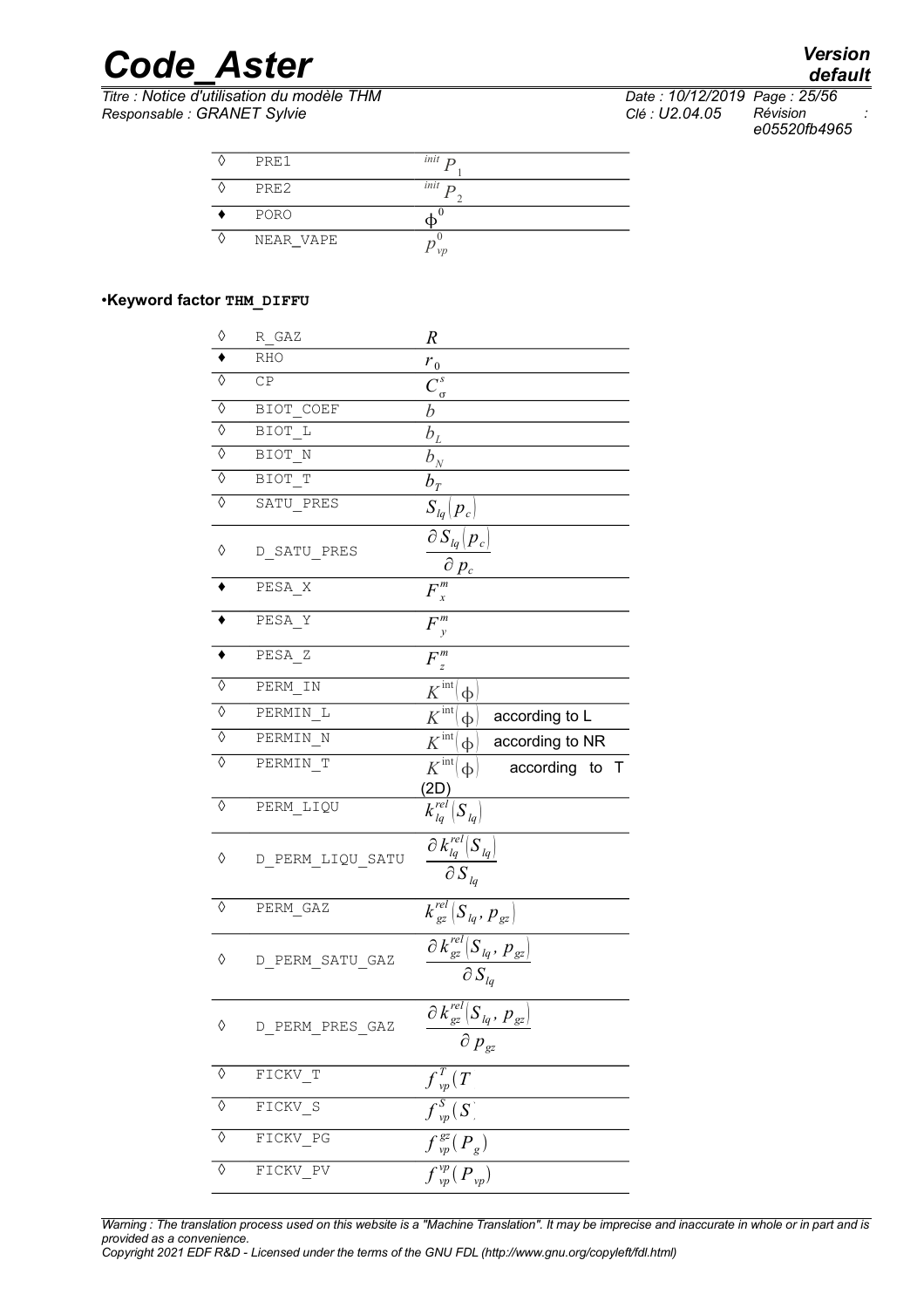*Titre : Notice d'utilisation du modèle THM Date : 10/12/2019 Page : 26/56*  $Responsible : GRANET$  *Sylvie* 

| Date : 10/12/2019 Page : 26/56 |              |  |
|--------------------------------|--------------|--|
| Clé : U2.04.05                 | Révision     |  |
|                                | e05520fb4965 |  |

| ♦                     | $D_FV_T$                           | $\frac{\partial f_{vp}^T(T)}{\partial T}$                                                                      |
|-----------------------|------------------------------------|----------------------------------------------------------------------------------------------------------------|
| ♦                     | D FV PG                            | $\overline{\partial} f^{g_{\mathrm{Z}}}_{vp}(P_{g_{\mathrm{Z}}})$<br>$\left.\partial\, P_{\mathit{gz}}\right.$ |
| ♦                     | FICKA T                            |                                                                                                                |
| $\Diamond$            | FICKA S                            | $\frac{f\frac{T}{ad}(T)}{f\frac{S}{ad}(S)}$                                                                    |
| $\overline{\diamond}$ | FICKA PA                           | $f^{ad}_{ad}(P_{ad})$                                                                                          |
| ♦                     | FICKA_PL                           | $f_{\mathit{ad}}^{\mathit{lq}}(P_{\mathit{lq}}% {\mathit{rq}})$                                                |
| ♦                     | $D$ <sub><math>F</math>A</sub> $T$ | $\partial f_{ad}^T(T)$<br>$\partial T$                                                                         |
| $\overline{\diamond}$ | LAMB T                             | $\frac{\lambda_T^T(T)}{\lambda_T^T(T)}$                                                                        |
| $\overline{\lozenge}$ | LAMB TL                            | according to L                                                                                                 |
| $\overline{\diamond}$ | LAMB TN                            | $\overline{\lambda^T_T(T)}$<br>according to NR                                                                 |
| $\overline{\diamond}$ | LAMB TT                            | $\lambda_T^T(T)$ according to T (2D)                                                                           |
| $\Diamond$            | D LB T                             | $\partial \lambda_T^T(T)$<br>$\partial T$                                                                      |
| ♦                     | $D$ <sup>LB</sup> <sup>TL</sup>    | $\overline{\partial \lambda^T_T(T)}$<br>according to L<br>$\partial T$                                         |
| ♦                     | $D$ <sub>LB</sub> $_TN$            | $\partial \lambda_T^T(T)$<br>according to NR<br>$\partial T$                                                   |
| ♦                     | $D$ <sup>LB</sup> <sup>TT</sup>    | $\overline{\partial \lambda^T_T(T)}$<br>according to T<br>$\overline{\partial T}$                              |
| ♦                     | LAMB_PHI                           | <u>(2D)</u><br>$\frac{1}{\lambda_{\phi}^{T}(\phi)}$                                                            |
| ♦                     | D LB PHI                           | $\partial \lambda_{\varphi}^{T}(\varphi)$<br>$\partial \varphi$                                                |
| ♦                     | LAMB S                             | $\overline{\lambda^T_S(S)}$                                                                                    |
| ♦                     | $D$ <sub>_</sub> LB _S             | $\overline{\partial\lambda_S^T(S)}$<br>$\partial S$                                                            |
| ♦                     | LAMB CT                            | $\overline{T}$<br>λ<br>CT                                                                                      |
| ♦                     | LAMB C L                           | $\overline{T}$<br>according to L<br>$\lambda_{CT}$                                                             |
| $\Diamond$            | LAMB C N                           | $\overline{T}$<br>according to NR<br>$\lambda_{\underline{C}T}$                                                |
| ♦                     | LAMB C T                           | T<br>according to T (2D)<br>$\lambda_{CT}^-$                                                                   |

#### **Note:**

*If there is thermics:*

 $\lambda^T$  is function of porosity, saturation and temperature and is given in the shape of the *product of three functions:*

*Warning : The translation process used on this website is a "Machine Translation". It may be imprecise and inaccurate in whole or in part and is provided as a convenience. Copyright 2021 EDF R&D - Licensed under the terms of the GNU FDL (http://www.gnu.org/copyleft/fdl.html)*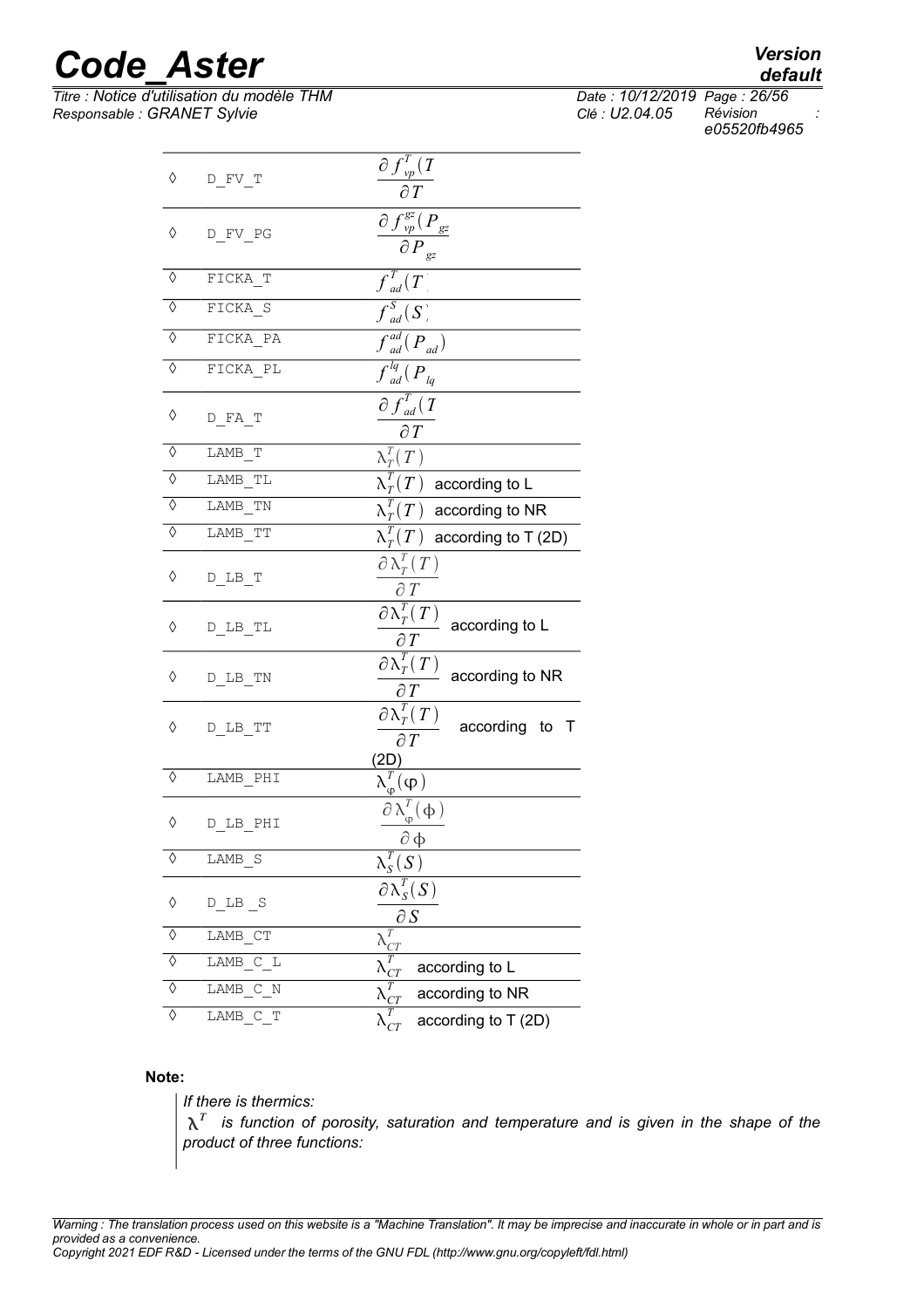*Titre : Notice d'utilisation du modèle THM Date : 10/12/2019 Page : 27/56 Responsable : GRANET Sylvie Clé : U2.04.05 Révision :*

*e05520fb4965*

 $\lambda^T = \lambda_{\phi}^T$  $T^T_\phi(\Phi)$  .  $\lambda^T_S(S_{lq})$  .  $\lambda^T_T(T)+\lambda^T_{cte}$  with the tensor  $\lambda^T_T(T)$  obligatory and the other  $f$ unctions by default taken equal to one, except the tensor  $\;\lambda_{\mathit{cte}}^T \!=\! \mathbf{0}\;$  .

*For the coefficient of Fick of the gas mixture, in the case LIQU\_VAPE\_GAZ and* LIQU\_AD\_GAZ\_VAPE  $F_{vp}(P_{vp},P_{gz},T,S)=f^{\nu p}_{vp}(P_{vp})$  .  $f^{\varepsilon z}_{vp}(P_{gz})$  .  $f^T_{vp}$  $_{\nu p}^{T}(T)$  .  ${f}^S_{\nu p}$  $\int_{vn}^{S}(S)$  with *f vp*  $T\overline{T}_{vn}(T)$  obligatory, other functions being taken by default equal to one, and the derivative *equal to zero. One will neglect the derivative compared to steam pressure and saturation.* 

*In the cases LIQU\_AD\_GAZ\_VAPE* and *LIQU\_AD\_GAZ, the coefficient of Fick of the liquid* mixture will be in the form:  $\;F_{\;ad}(P_{\;ad}$  ,  $P_{\;lg}$  ,  $T$  ,  $S$   $)$   $=$   $f^{ad}_{\;ad}(P_{\;ad})$  .  $f^{lq}_{\;ad}(P_{\;lg})$  .  $f^{T}_{\;ad}$  $_{ad}^{T}(T)$  .  ${f}^S_{ad}$  $\int_{ad}^{S}(S)$ , with  $f^{\, T}_{\, ad}$  $T\over T_{ad}(T)$  obligatory, other functions being taken by default equal to one, and the *derivative equalizes to zero. One considers only the derivative compared to the temperature (the others are in any case taken equal to zero).*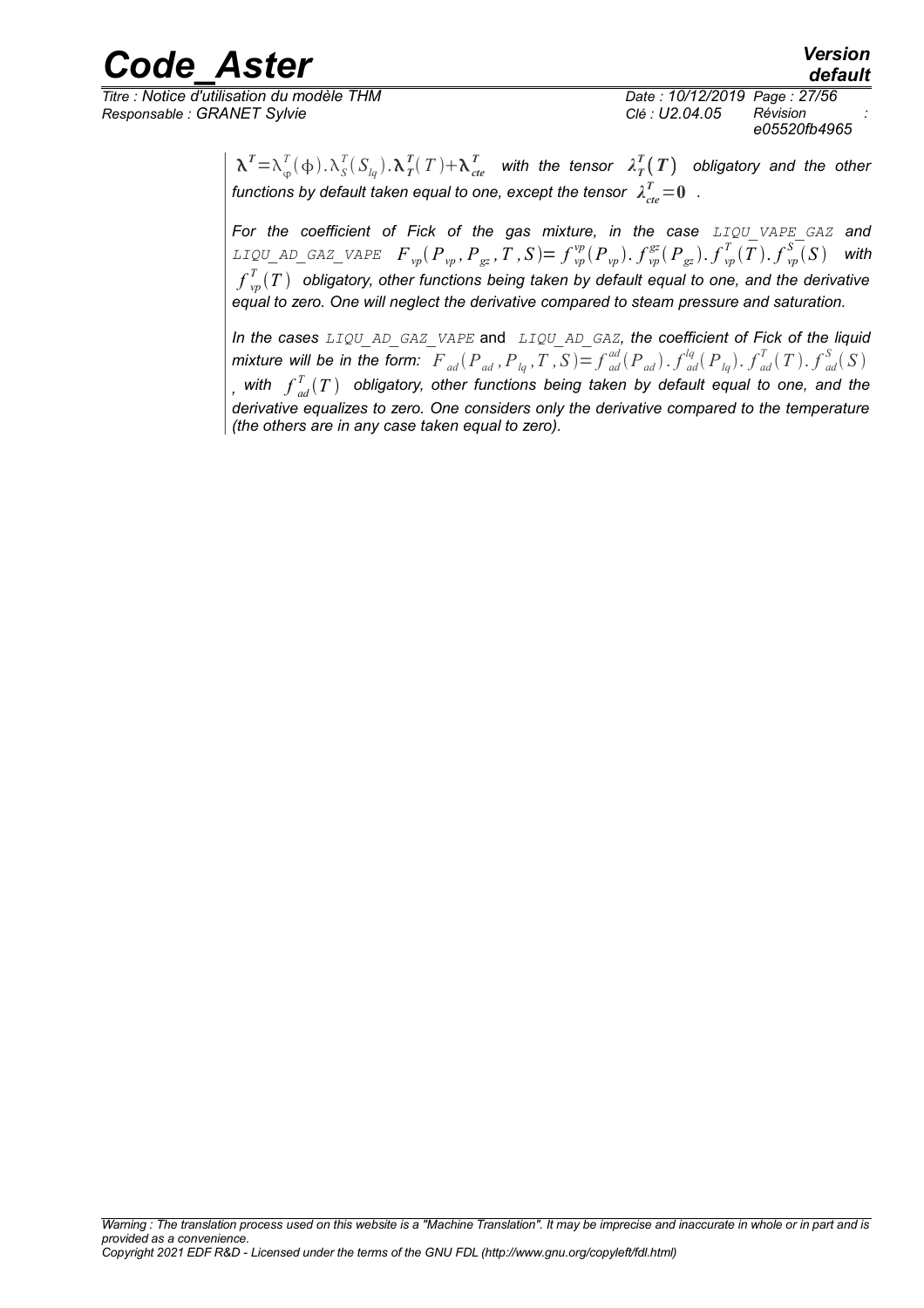*Titre : Notice d'utilisation du modèle THM Date : 10/12/2019 Page : 28/56 Responsable : GRANET Sylvie Clé : U2.04.05 Révision :*

*e05520fb4965*

### **2.3 Initialization of calculation**

<span id="page-27-0"></span>**To define an initial state, it is necessary to define a state of generalized stresses (with the elements), nodal unknown factors and internal variables.**

- **In the keyword THM\_INIT of DEFI\_MATERIAU , values are defined initial for porosity and the steam pressure (when it model account of the vapor takes) but too if it is wished of reference for the nodal unknown factors.**
- **By the keyword DEPL keyword factor ETAT\_INIT order STAT\_NON\_LINE, one affects the field of initialization of the nodal unknown factors. (the physical values of initializations will be the sum of the values defined under THM\_INIT and under ETAT\_INIT).**
- By the keyword SIGM keyword factor **ETAT** INIT order STAT NON LINE, the fields of **initialization of the constraints are affected.**
- **By the keyword VARI keyword factor ETAT\_INIT one affects (possibly) the fields of initialization of the internal variables.**

In order to specify the things, one recalls to which category of variables belongs each physical size (these physical sizes existing or not according to selected modeling):

| <b>Nodal</b><br>unknown                         | $p_c$ , $p_g$ , $p_{lq}$ , $T$ , $u_x$ , $u_y$ , $u_z$                                                                                                                                                  |
|-------------------------------------------------|---------------------------------------------------------------------------------------------------------------------------------------------------------------------------------------------------------|
| factors                                         |                                                                                                                                                                                                         |
| <b>Constraints</b><br>at the points<br>of Gauss | $\sigma_{_{xx}}, \sigma_{_{yy}}, \sigma_{_{zz}}, \sigma_{_{xy}}, \sigma_{_{xz}}, \sigma_{_{yz}}, \sigma_{_{p_x}}, \sigma_{_{p_w}}, \sigma_{_{p_z}}, \sigma_{_{p_y}}, \sigma_{_{p_z}}, \sigma_{_{p_z}},$ |
|                                                 | $m_{ad}$ , $M_{ad}$ , $M_{ad}$ , $M_{ad}$ , $h_w^m$ , $h_w^m$ , $h_{\text{v},b}^m$ , $h_{\text{ad}}^m$ , $Q'$ , $q_x$ , $q_y$ , $q_z$                                                                   |
| <b>Internal</b><br>variables                    | $\Phi$ , $\rho_{lq}$ , $p_{vp}$ , $S_{lq}$                                                                                                                                                              |

The correspondence between name of component Aster and physical size is clarified in [§Annexe 1]. The initialization of the nodal unknown factors as well as the difference between initial state and state in reference were described and detailed in the section [2.2.2.](#page-11-0) It is pointed out nevertheless that  $p = p^{ddl} + p^{ref}$  for the pressures PRE1 and PRE2 and  $T = T^{ddl} + T^{ref}$  for the temperatures, where  $p^{\mathit{ref}}$  and  $\mathit{T}^{\mathit{ref}}$  are defined under the keyword  $\texttt{THM\_INIT}$  order <code>DEFI\_MATERIAU.</code>

The keyword DEPL keyword factor ETAT\_INIT order STAT\_NON\_LINE defines the initial values of  ${[u]}^{ddl}$  . The initial values of the densities of the vapor and the dry air are defined starting from the initial values of the vapor and gas pressures. It is noticed that, for displacements, the decomposition  $u\!=u^{ddl}\!+u^{ref}$  is not made: the keyword  $\text{\tiny{THM\_INIT}}$  order <code>DEFI\_MATERIAU</code> thus does not allow to define initial displacements. The only way of initializing displacements is thus to give them an initial value by the keyword factor ETAT\_INIT order STAT\_NON\_LINE.

Concerning the constraints, the fields to be informed are the constraints indicated in appendix I following selected modeling.

Initial values of the enthali, which belong to the generalized constraints are defined starting from the keyword SIGM keyword factor ETAT\_INIT order STAT\_NON\_LINE. The introduction of the initial conditions is very important, for the enthali. In practice, one can reason by considering that one has three states for the fluids:

- the state running,
- the state of reference: it is that of the fluids in a free state. In this state of reference, one can consider that the enthali are worthless,
- the initial state: it must be in thermodynamic balance. For the enthali of water and vapor, one will have to take: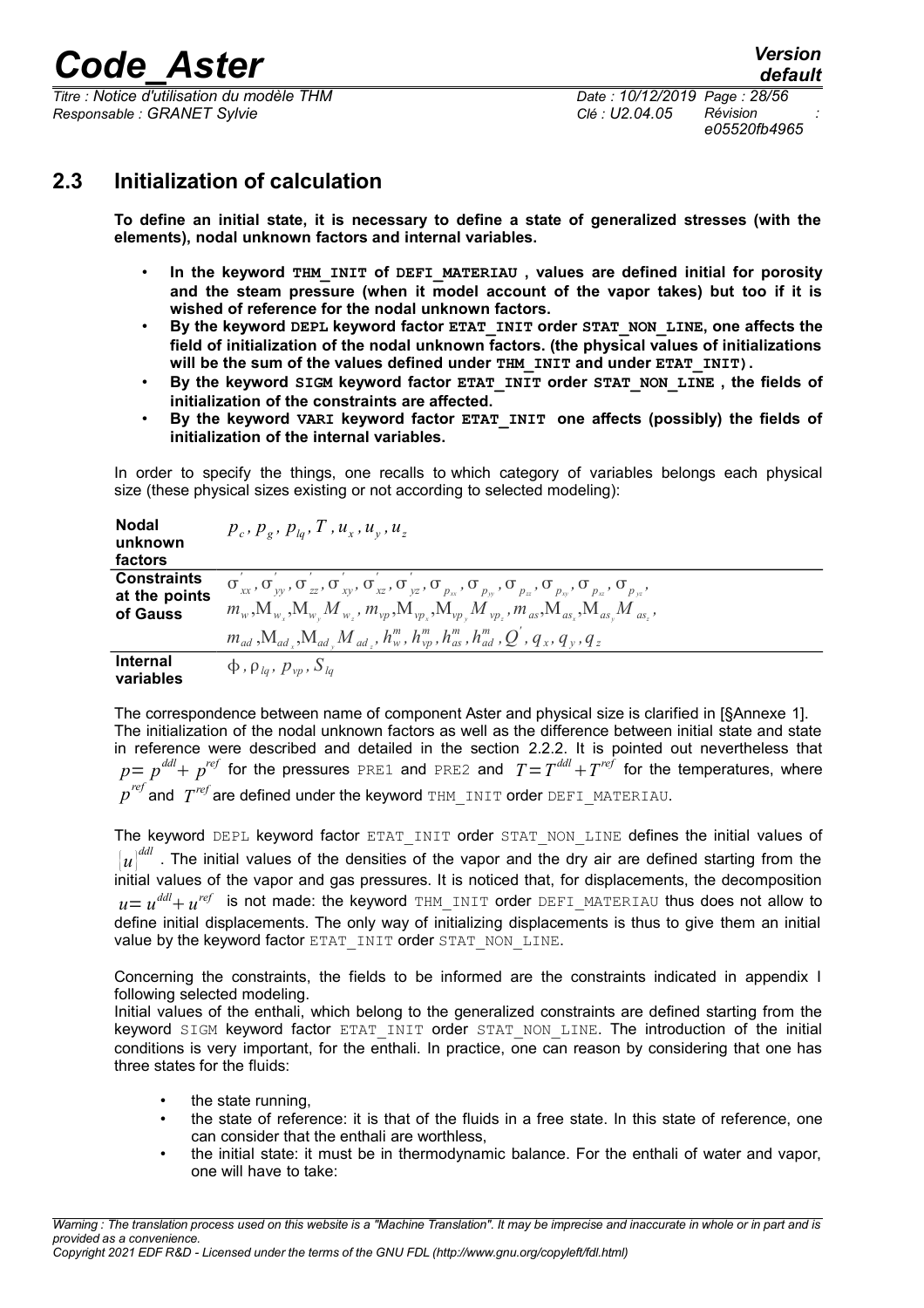*Titre : Notice d'utilisation du modèle THM Date : 10/12/2019 Page : 29/56 Responsable : GRANET Sylvie Clé : U2.04.05 Révision :*

*default e05520fb4965*

$$
\begin{aligned}\n\lim_{m} h_{w}^{m} &= \frac{p_{w}^{init} - p_{l}^{ref}}{p_{w}} = \frac{p_{w}^{init} - p_{atm}}{p_{w}} \\
\lim_{m} h_{vp}^{m} &= L \left( T^{\text{init}} \right) = \text{chaleur latente de vaporisation} \\
\lim_{m} h_{as}^{m} &= 0 \\
\lim_{m} h_{ad}^{m} &= 0\n\end{aligned}
$$

and with  $L[T] = 2500800 - 2443[T - 273.15]$  J/kg

#### **Note:**

The initial vapor pressure will have to be taken in coherence with these choices (cf [2.2.3\)](#page-13-0).

Concerning the mechanical constraints, the partition of the constraints in constraints total and effective is written:

$$
\sigma\!=\!\sigma^{\,\prime}\!+\!\sigma_{_{p}}
$$

where the tensor  $\,\boldsymbol{\sigma}\,$  is the total constraint, c.a.d that which checks:  $\,\mathbf{Div}\big(\boldsymbol{\sigma}\big) {+} \,r\,F^{\prime\prime\prime\prime} {=} 0$ *σ* ' is the effective constraint. For the laws of effective constraints:  $d$  σ '=  $f$   $|$  $d$  ε −  $\alpha$ <sub>0</sub> $d$ T ,  $\alpha$  $|$  , where  $\varepsilon = \frac{1}{2}$ 2  $(\nabla \, \pmb{u} + {}^T \nabla \, \pmb{u})$  and  $\,\,{}_{\mathfrak{C}}\,$  represent the internal variables.

Components of the tensor  $\sigma_{p}^{\text{}}$  are calculated according to the water pressures. The adopted writing is incremental and, if it is wanted that valueS components of  $\sigma_{_{p}}$  are coherent with Lbe valueS initial of pressures definedS underS wordSkeyS THM\_INIT and ETAT\_INIT, it is necessary to initialize the  $\mathsf{components\ of\ }\ \sigma_{_{p}}$  by the keyword <code>SIGM</code> keyword factor <code>ETAT\_INIT</code> order <code>STAT\_NON\_LINE.</code>

#### Example:

Fields of displacements initialized in ETAT INIT can be in the following way defined:

```
 CHAMNO=CRÉA_CHAMP (MAILLAGE=MAIL,
                      OPERATION=' AFFE', 
                     TYPE CHAM=' NOEU DEPL R',
                     AFFE= (F (TOUT=" OUT", NOM_CMP=' TEMP',
                              VALE = 0.0, ),
                            F (GROUP NO=' SURFBO',
                              NOM CMP=' PRE1',
                              VALE=7.E7, ),F (GROUP NO=' SURFBG',
                              NOM CMP=' PRE1',
                              VALE=3.E7,),
                            _F (GROUP_NO=' SURFBO',
                              NOM CMP=' PRE2',
                              VAL\bar{E}=0.0, ),F (GROUP NO=' SURFBG',
                              NOM \overline{CMP}=' PRE2',
                              VALE = 0.0, ( ), ),
```
And stress fields in the following way:

SIGINIT=CRÉA\_CHAMP (MAILLAGE=MAIL, OPERATION=' AFFE', TYPE\_CHAM=' CART\_SIEF\_R',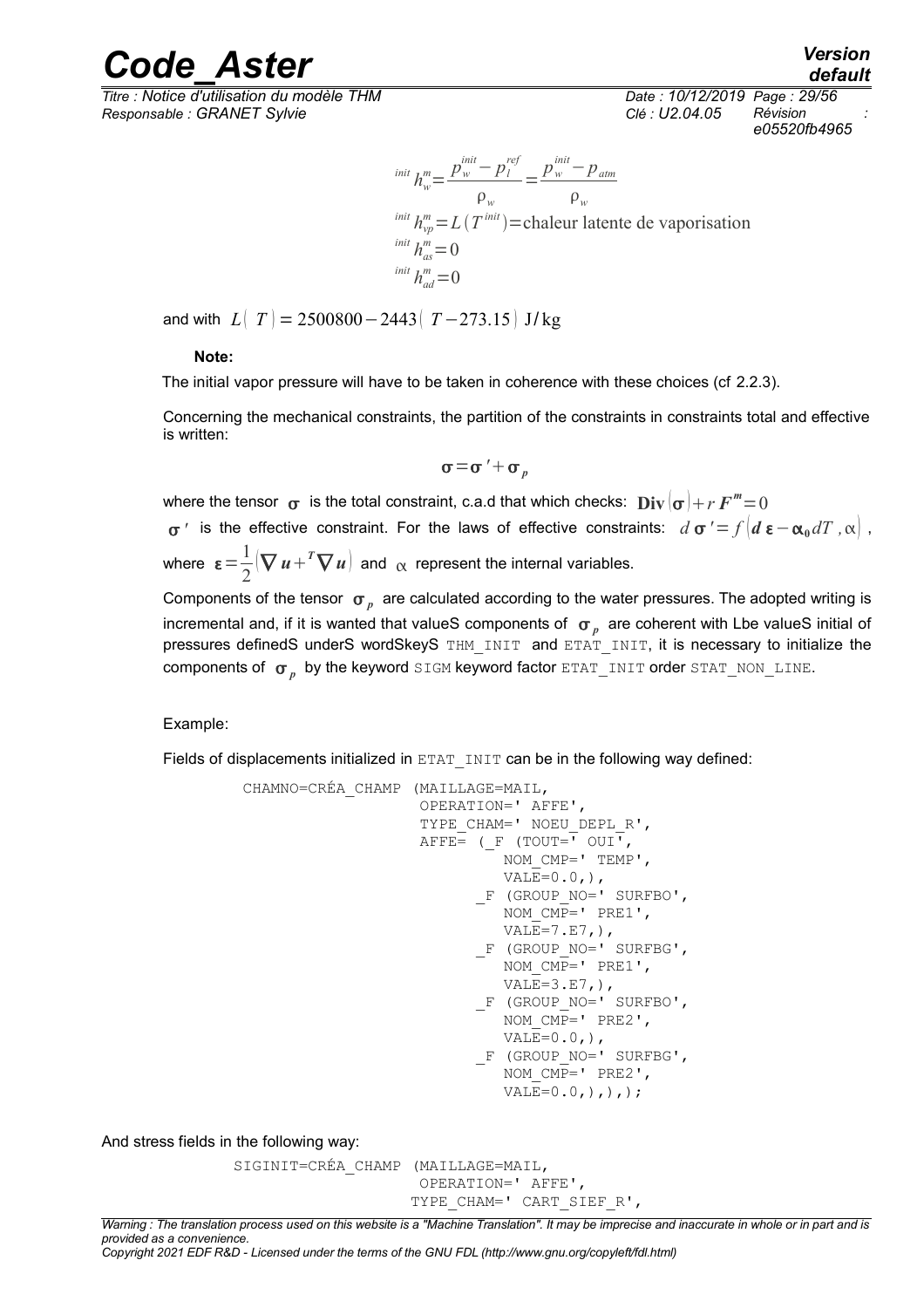*default*

*Titre : Notice d'utilisation du modèle THM Date : 10/12/2019 Page : 30/56 Responsable : GRANET Sylvie Clé : U2.04.05 Révision :*

*e05520fb4965*

```
AFFE= (F (GROUP MA=' BO',
                             NOM_CMP=
  ('SIXX', 'SIYY', 'SIZZ', 'SIXY', 'SIXZ',
   'SIYZ', 'SIPXX', 'SIPYY', 'SIPZZ', 'SIPXY',
   'SIPXZ', 'SIPYZ',
 'M11', 'FH11X', 'FH11Y', 'ENT11',
 'M12', 'FH12X', 'FH12Y', 'ENT12',
 'QPRIM', 'FHTX', 'FHTY', 'M21',
 'FH21X', 'FH21Y', 'ENT21',
   'M22', 'FH22X', 'FH22Y', 'ENT22',),
 VAT.E= (0.0, 0.0, 0.0, 0.0, 0.0,
   0.0,0.0, 0.0, 0.0, 0.0,
  0.0, 0.0, 0.0,0.0, 0.0, 0.0,
   0.0,0.0, 0.0, 2500000.0,
   0.0,0.0, 0.0, 0.0, 0.0, 0.0, 0.0,
  0. , 0. , 0. , 0.),),),);
```
### **2.4 Loadings and boundary conditions**

<span id="page-29-0"></span>All the boundary conditions or loading are affected via the order  $A$ FFE\_CHAR\_MECA [U4.44.01]. The loadings are then activated by the keyword factor EXCIT order STAT\_NON\_LINE.

In a classical way, three types of boundary conditions are possible:

- Conditions of the Dirichlet type which consist in imposing on part of border of the values fixed for principal unknown factors belonging to  $\left| u\right| ^{ddl}~$  (and not  $\left| u\right| =u^{ddl}+u^{init}$  ) for that one uses the keyword factor DDL IMPO or FACE\_IMPO of AFFE\_CHAR\_MECA.
- Conditions of the Neumann type which consist in imposing values on the "dual quantities", either by not saying anything (worthless flows in hydraulics and thermics), or in their giving a value via the keywords FLUN, FLUN\_HYDR1 and FLUN\_HYDR2 keyword factor FLUX\_THM\_REP order AFFE CHAR MECA. This flow is then multiplied by a function of time (by default equalizes to 1) called by FONC MULT under keyword EXCIT order STAT NON LINE. FLUN, FLUN HYDR1 and FLUN HYDR2 the heat fluxes, water flows and flows of gas component represent respectively (cf, end of the paragraph).
- Conditions of the type mixed (or "of exchange") who consist in unsaturated to impose a condition "external" for each principal unknown factor of hydraulics (  $p_c$  ,  $p_g$  ) as well as the coefficients of corresponding exchange. In fine, that consists in imposing a value on the "dual quantities" function of the external pressures and coefficients of exchange (in a linear way). The external pressures and the coefficients of exchanges are respectively indicated by the keywords PRE1\_EXT and PRE2\_EXT and COEF\_11, COEF\_12, COEF\_21, COEF\_22, by using the keyword factor ECHANGE\_THM order AFFE\_CHAR\_MECA.
- Mechanical conditions in total constraints  $\sigma$  *n* are they given via PRES\_REP order AFFE\_CHAR\_MECA. One will refer to the documentation of this order to know the possibilities of them.

From a syntactic point of view the conditions of Dirichlet thus apply as to the following example

```
DIRI=AFFE_CHAR_MECA (MODELE=MODELE,
                       DDL_IMPO= (_F (GROUP NO=' GAUCHE',
                                    TEMP=0.0,),
                                   _F (TOUT=' OUI',
                                    PRE2=0.0,),
                                  F (GROUP NO=' GAUCHE',
                                   PRE1=0.0,),
                                   _F (TOUT=' OUI',
                                    DX=0.0,),
```
*Warning : The translation process used on this website is a "Machine Translation". It may be imprecise and inaccurate in whole or in part and is provided as a convenience. Copyright 2021 EDF R&D - Licensed under the terms of the GNU FDL (http://www.gnu.org/copyleft/fdl.html)*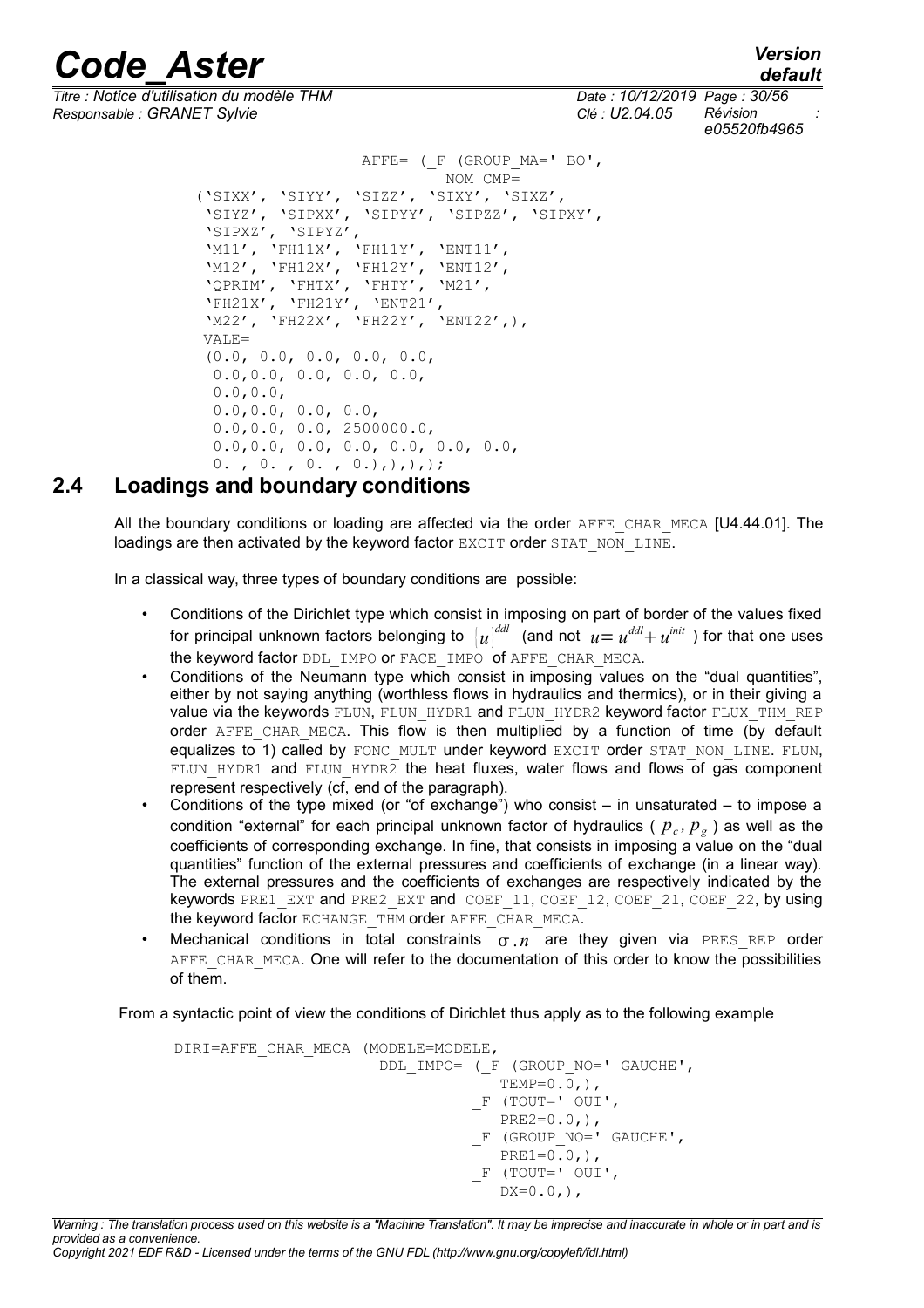*Titre : Notice d'utilisation du modèle THM Date : 10/12/2019 Page : 31/56 Responsable : GRANET Sylvie Clé : U2.04.05 Révision :*

*default e05520fb4965*

 \_F (TOUT=' OUI',  $DY=0.0, )$ , \_F (TOUT=' OUI',  $DZ=0.0,)$ ,

),)

For the conditions of Neuman, syntax will be then as on the following example:

```
NEU1=AFFE_CHAR_MECA (MODELE=MODELE,
                        FLUX THM REP= F (GROUP MA=' DROIT',
                                  FLUN=200.,
                                 FLUN HYDR1=0.0,
                                 FLUNHYDR2=0.0), ;
NEU2=AFFE_CHAR_MECA (MODELE=MODELE,
                        PRES_REP=_F (GROUP_MA=' DROIT',
                                 PRES=2., \overline{)};
```
One defines then the multiplicative function which one wants to apply, for example with *NEU1* :

*Code\_Aster Version*

FLUX=DEFI\_FONCTION (NOM\_PARA=' INST', VALE= (0.0, 386.0, 315360000.0,312.0, 9460800000.0,12.6),);

The loadings are then activated in STAT\_NON\_LINE via the keyword EXCIT in the following way: EXCIT= ( F (CHARGE=DIRI, ),

 $-F$  (CHARGE=NEU2, ),  $\overline{F}$  (CHARGE=NEU1, FONC MULT=FLUX, ),  $\left( \begin{array}{c} 0 \\ 0 \end{array} \right)$ ,

FLUN corresponds to the value of the heat flow; FLUN HYDR1 and FLUN HYDR2 correspond to the values of the hydraulic flows associated with the pressures *PRE1* and *PRE2* . If there is no ambiguity for thermics or mechanics, on the other hand hydraulic principal unknown factors PRE1 and PRE2 change according to the selected coupling. As it below is pointed out

| <b>Behavior</b> | LIQU SATU | LIQU VAPE | LIQU GAZ ATM GAS |               | LIQU VAPE GAZ<br>LIQU GAZ<br>LIQU AD GAZ VA<br>PЕ |
|-----------------|-----------|-----------|------------------|---------------|---------------------------------------------------|
|                 |           |           |                  |               | LIQU AD GAZ                                       |
| <b>PRE1</b>     | $p_{lq}$  | $p_{lq}$  | $-p_{lq}$        | $p_{\varphi}$ | $p_c = p_g - p_{lq}$                              |
| PRE2            |           |           |                  |               | $P_{g}$                                           |

Associated flows are:

```
\mathsf{For\ PRE1,\ FLUN\_HYDR1}\ :\ \big( {M\mathstrut}_{\scriptscriptstyle{\cal W}}+{M\mathstrut}_{\scriptscriptstyle{\cal Vp}}\big) . n\!=\!{M\mathstrut}_{\scriptscriptstyle{\cal W}}^{\scriptscriptstyle\mathsf{ext}}+{M\mathstrut}_{\scriptscriptstyle{\cal Vp}}^{\scriptscriptstyle\mathsf{ext}}\mathsf{For~PRE2,~FLUN\_HYDR2~}: \big( M_{\mathit{ad}} + M_{\mathit{as}} \big) . \, n \mathord{=} M_{\mathit{ad}}^{\mathit{ext}} \mathord{+} M_{\mathit{as}}^{\mathit{ext}}
```
For the conditions D'exchange, who exists only for modelings of the type unsaturated \*HH2\***,** syntax will be then as on the following example: ECH=AFFE\_CHAR\_MECA (MODELE=MODELE,

*Warning : The translation process used on this website is a "Machine Translation". It may be imprecise and inaccurate in whole or in part and is provided as a convenience.*

*Copyright 2021 EDF R&D - Licensed under the terms of the GNU FDL (http://www.gnu.org/copyleft/fdl.html)*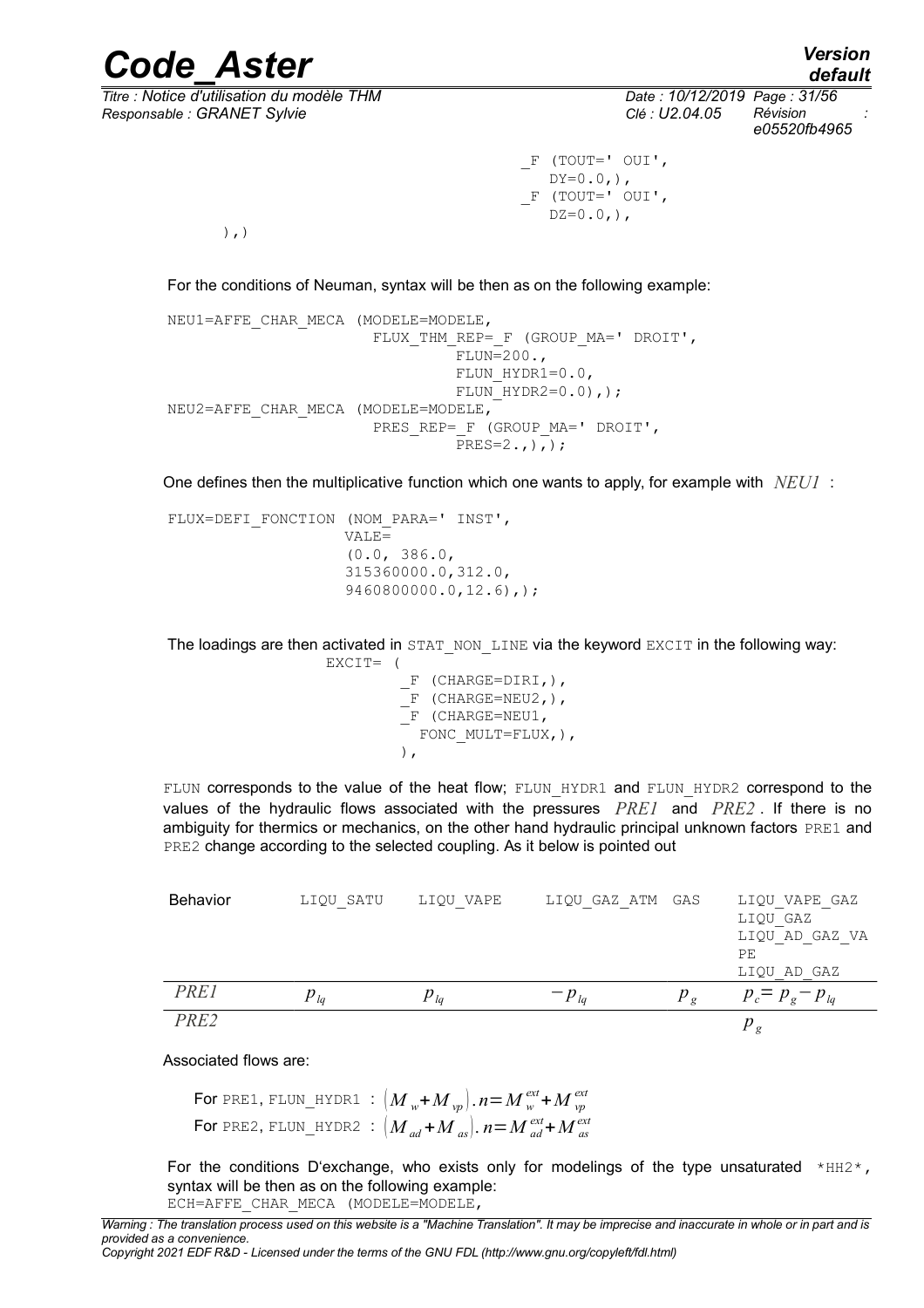*default*

*Titre : Notice d'utilisation du modèle THM Date : 10/12/2019 Page : 32/56 Responsable : GRANET Sylvie Clé : U2.04.05 Révision :*

*e05520fb4965*

ECHANGE\_THM=\_F (GROUP\_MA=' DROIT', COEF  $1\overline{1}=$  C11, COEF 12= C12, PRE1 EXT=1.E6, COEF 21= C21, COEF 22= C22, PRE2 EXT=1.E5, ), ); The loadings are then activated in STAT\_NON\_LINE via the keyword EXCIT in the following way: EXCIT= (  $F$  (CHARGE= ECH, TYPE CHARGE=' SUIV' ), ), Associated flows are then:

 $\mathbf{F}$ or PRE1,  $\left| M_w + M_{vp} \right| n = C \left( 11 \left( p_1 - p_1^{ext} \right) - C \left( 12 \left( p_2 - p_2^{ext} \right) \right) \right|$ For PRE2:  $(M_{ad} + M_{as})$ .  $n = C 21(p_1 - p_1^{ext}) - C 22(p_2 - p_2^{ext})$ 

We go to summarize the various possibilities by distinguishing the case where one imposes values on PRE1 and/or PRE2 and that where one works on combinations of the 2. It is announced that one can of course have various types of boundary conditions according to the pieces of border (groups of nodes or meshs) which one treats. For a more complete and more detailed outline in the way in which the boundary conditions are treated in the case unsaturated, one will refer to the note reproduced in appendix 2.

#### • **Case of the boundary conditions utilizing principal unknown factors PRE1 and PRE2**

One summarizes the usual case here where one imposes values on PRE1 and/or PRE2.

- Dirichlet on PRE1 and Dirichlet on *PRE2* The user imposes a value on *PRE1* and *PRE2* ; flows are computation results.
- Dirichlet on PRE1 and Neuman on *PRE2* The user imposes a value on  $PRE1$  and a value with flow associated with  $PRE2$  by not saying anything on PRE2 or by giving a value to FLUN HYDR2.
- Dirichlet on PRE2 and Neuman on PRE1 The user imposes a value on PRE2 and a value with flow associated with PRE1 by not saying anything on PRE1 or by giving a value to FLUN HYDR1.
- Neuman on PRE2 and Neuman on PRE1 Two flows are imposed either by not saying anything on PRE1 and/or PRE2 (worthless flows) that is to say by giving a value to FLUN HYDR1 and/or FLUN\_HYDR2

#### • **Case of the boundary conditions utilizing a linear relation between the principal unknown factors PRE1 and PRE2**

It is also possible to handle linear combinations of PRE1 and PRE2. It is necessary however to handle that with precaution so as to start from a correctly posed problem. The syntax of this operator is detailed in the documentation of AFFE\_CHAR\_MECA, the example below illustrates this kind of condition:

```
P_DDL=AFFE_CHAR_MECA (MODELE=MODELE,
                      LIAISON_GROUP= (_F (
                                 GROUP NO 1= 'EDGES',
                                 GROUP NO 2= 'EDGES',
                                 DDL 1=' PRE1',
                                 DDL<sup>2='</sup> PRE2',
                                 COEF MULT 1 = X,
                                 CDEFMULT2 = Y.
                                 CDEF IMPO = z,),\frac{1}{2}
```
This order means that on the border defined by the group of nodes *BORDS* , pressures PRE1 and PRE2 are connected by the linear relation

$$
x \, PRE1 + y \, PRE2 = z
$$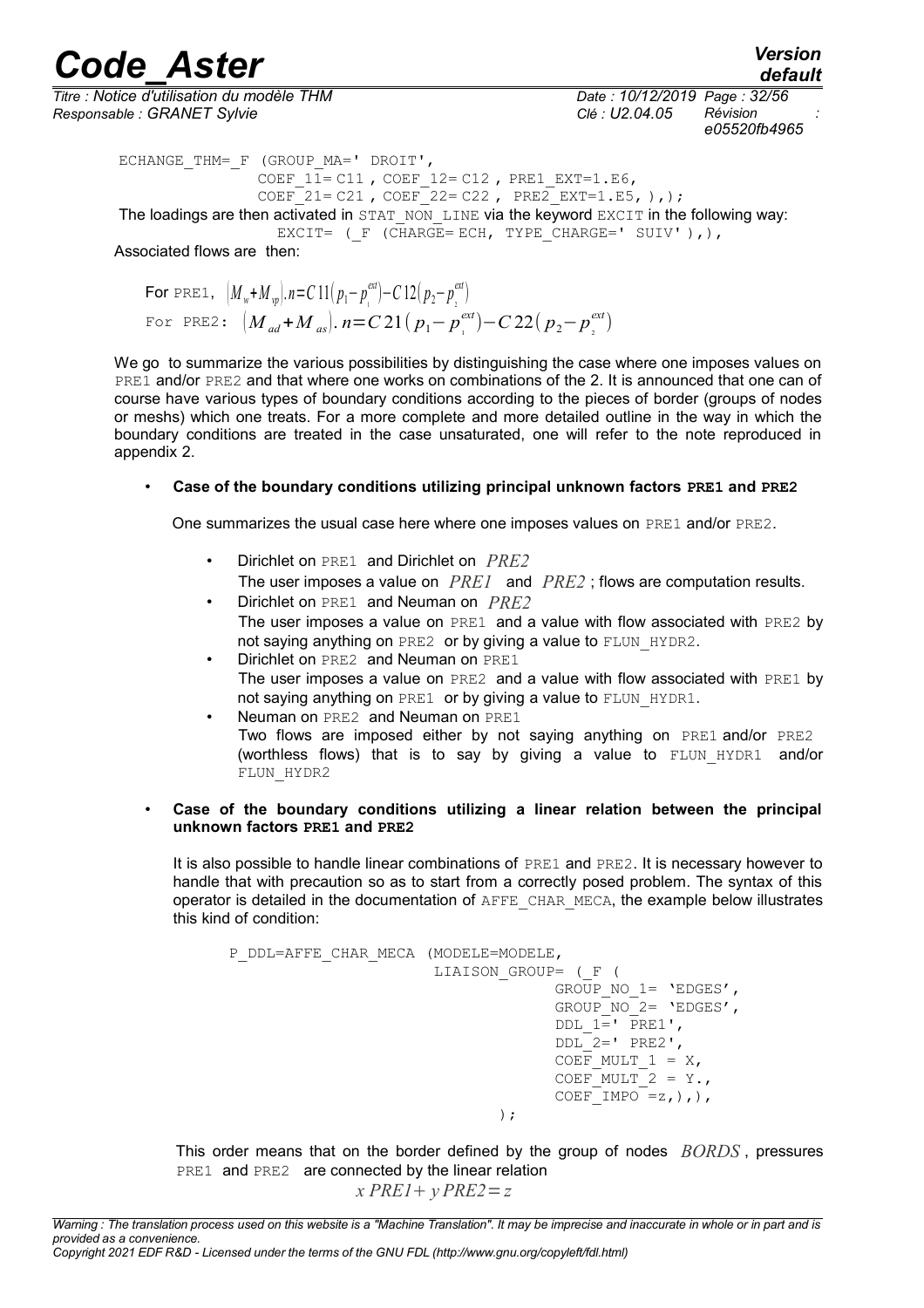*Responsable : GRANET Sylvie Clé : U2.04.05 Révision :*

*Titre : Notice d'utilisation du modèle THM Date : 10/12/2019 Page : 33/56 e05520fb4965*

#### **Note:**

Imposed flows are scalar quantities which can apply to a line or an internal surface to the modelled solid. In this case, these boundary conditions correspond to a source.

#### **2.5 Nonlinear calculation**

<span id="page-32-2"></span>The resolution can be carried out in 2 manners:

1.method of the coupling: it is most reliable, most robust and oldest

- 2.method of the chaining: it is a new strategy, adapted for the slightly coupled problems and the problems not being able to be currently solved by the method of the coupling.
	- Ex:
	- •calculation with the mechanical law of behavior 'ENDO\_HETEROGENE', which is not available in kit THM
	- •calculation with diphasic hydraulic modelings in finished volumes, which are not available in kit THM coupled with mechanics

The heart of the resolution is the order 'STAT\_NON\_LINE'. To this order one assigns the model (keyword MODEL), the materials (keyword CHAM\_MATER), le/les loadings (keyword EXCIT) and the initial state (keyword ETAT INIT) that one defined by all the orders described previously.

For general information concerning this order and his syntax, one will refer to his documentation. It is specified just that the method of calculating is a method of Newton. One does not speak thus below that of what is specific to calculations THM with knowing the keywords factors RELATION and RELATION KIT keyword BEHAVIOR who are closely dependent.

#### **Caution:**

*Under the keyword factor NEWTON, one must put a matrix of the type 'TANGENT' and not 'ELASTIC' .*

<span id="page-32-1"></span>One presents initially examples of use for the two strategies of resolution.

#### **2.5.1 Resolution by coupling**

In this case, the resolution is carried out by only one orders STAT\_NON\_LINE:

```
U0=STAT_NON_LINE (MODELE=MODELE,
            CHAM_MATER=CHMAT0,
            EXCI\bar{T}= (
                   F (CHARGE=T IMP, ),
                  -F (CHARGE=CALINT,
                      FONC MULT=FLUX, ),,
            COMPORTEMENT= \overline{F} (RELATION=' KIT_THHM',
                          RELATION_KIT=
                      ('ELAS', 'LIQU_GAZ', 'HYDR_UTIL'),),
            ETAT_INIT= F (DEPL=CHAMNO,
                          SIGM=SIGINIT),
            INCREMENT=_F (LIST_INST=INST1,),
           NEWTON= F (MATRICE=' TANGENTE', REAC ITER=1,),
           CONVERGENCE= F (RESI GLOB RELA=1.E-06,
                             ITER_GLOB_MAXI=15,
                             ITER INTE MAXI=5,),
           ARCHIVAGE= F (PAS ARCH=1,),);
```
#### <span id="page-32-0"></span>**2.5.2 Resolution by chaining**

*Warning : The translation process used on this website is a "Machine Translation". It may be imprecise and inaccurate in whole or in part and is provided as a convenience. Copyright 2021 EDF R&D - Licensed under the terms of the GNU FDL (http://www.gnu.org/copyleft/fdl.html)*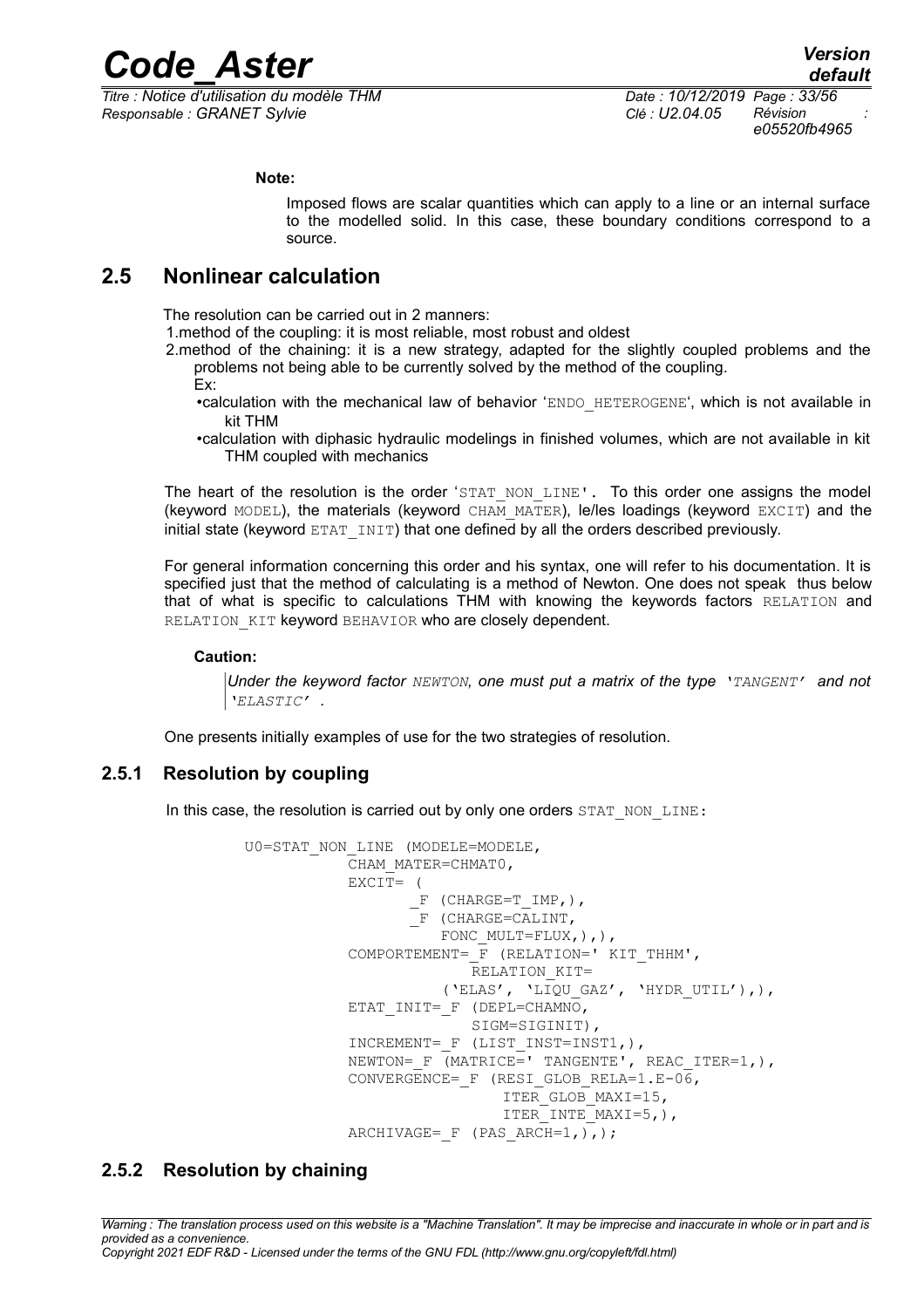*Titre : Notice d'utilisation du modèle THM Date : 10/12/2019 Page : 34/56 Responsable : GRANET Sylvie Clé : U2.04.05 Révision :*

*e05520fb4965*

*default*

The resolution by chaining currently applies to the only saturated Hydro-mechanical problems. One points out initially the equations of this problem:

$$
-\nabla \cdot \sigma'(u) + b\nabla p = 0
$$
  

$$
\partial_t(\rho \phi) + \nabla \cdot M_{lq} = 0
$$

where porosity  $\phi$  the law of behavior follows  $d\,\phi\!=\!bd\,(\nabla\!\cdot\!u)\!+\!\displaystyle\frac{b\!-\!\phi}{\nu}$ *Ks dp* .

Within the framework of the chaining, one solves separately the problems mechanics and hydraulics. The communication between two calculations is carried out via variables of order ('PTOT' and 'DIVU'). For the mechanical problem, the variable of order 'PTOT' play the part of the data of pressure. For the hydraulic problem, the variable of order 'DIVU' play the part of the voluminal data of deformation.

These variables of order are calculated by the order CHAINAGE THM.

The method illustrated below is a basic algorithm of pure chaining of calculations (hydraulic resolution at moment 1, mechanical resolution at moment 1, hydraulic resolution at moment 2, mechanical resolution at moment 2, etc…). One could consider more complicated algorithms (of type not fixes or nonlinear combined gradient) but that complexes of as much the setting in data in the command file. The question of the convergence of such algorithms is not either whole not acquired! The final mechanical solution is DEPLA and hydraulic solution is PRELIQ.

```
# buckles on the steps of time
 for K in arranges (1, lenlinst):
    UNPAS=DEFI LISTE REEL (DEBUT=listinst [k-1],
                            INTERVALLE=_F (JUSQU_A=listinst [K],
                           NOMBRE=1, \overline{)};
     UNPASSUB =DEFI_LISTE_INST (DEFI_LIST= F (LIST_INST =UNPAS),
                                       ECHEC=F (
                                                SUBD_METHODE=' MANUEL',
                                                SUBD PAS = 4,
                                                SUBD_NIVEAU=5,),);
     yew (k>1):
        DEFVHY=CHAINAGE THM (RESULTAT=DEPLA, INFO=1,
                                  MODELE=MODHYD,
                                 MATR_PROJECTION=MATPROJ,
                                  TYPE_CHAINAGE=' MECA_HYDR',
                                  INST=listinst [K],);
  MATEHY=AFFE_MATERIAU (MAILLAGE=MAIL,
                                 AFFE= F (TOUT=' OUI',
                                         MATER=MATERIAU,),
                                  AFFE_VARC=_F (NOM_VARC=' DIVU',
                                               EVOL=DEFVHY, \ldots);
else:
  MATEHY=AFFE_MATERIAU (MAILLAGE=MAIL,
                             AFFE= F (TOUT=' OUI',
                                      MATER=MATERIAU,),);
```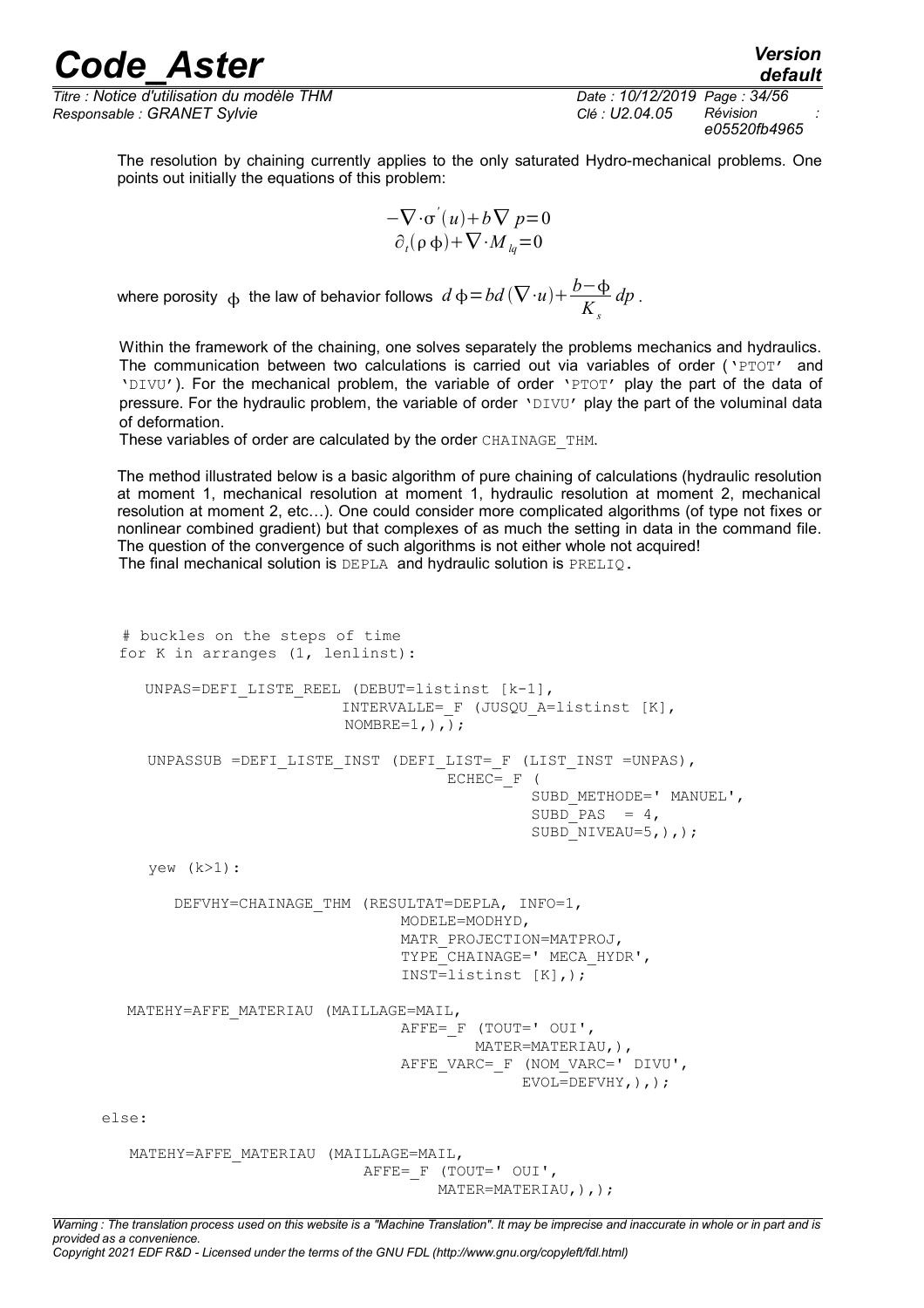*Code\_Aster Version default Titre : Notice d'utilisation du modèle THM Date : 10/12/2019 Page : 35/56 Responsable : GRANET Sylvie Clé : U2.04.05 Révision : e05520fb4965* yew (k==1): PRELIQ=STAT\_NON\_LINE (MODELE=MODHYD, CHAM\_MATER=MATEHY,  $EXCI$ <sup>T</sup>= F (CHARGE=CHARHYD,), SOLVEUR= F (METHODE=' MUMPS', PCENT PIVOT=100,), CONVERGENCE= F (ITER GLOB MAXI=50,), ARCHIVAGE=  $F^{-}$ (LIST INST=UNPAS,), COMPORTEMENT=  $F$  (RELATION=' KIT H', RELATION KIT= ('LIQU SATU', 'HYDR UTIL',  $),$ INCREMENT= F (LIST INST=UNPASSUB, ), ) ; else: PRELIQ=STAT\_NON\_LINE (reuse=PRELIQ, MODELE=MODHYD, CHAM\_MATER=MATEHY, EXCIT= F (CHARGE=CHARHYD,), SOLVEUR=  $F$  (METHODE=' MUMPS', PCENT PIVOT=100,),  $\overline{ARCHIVAGE}$  F (LIST INST=UNPAS,), ETAT\_INIT=\_F (EVOL\_NOLI=PRELIQ,  $INST=\overline{l}$ istinst  $[k-1]$ ), CONVERGENCE= F (ITER GLOB MAXI=50,), COMPORTEMENT=  $F$  (RELATION=' KIT H', RELATION KIT= ('LIQU SATU', 'HYDR UTIL', $),$ INCREMENT= F (LIST INST=UNPASSUB,),); yew (k>1): TO DESTROY (INFO=1, CONCEPT=  $F$  (NOM= (REPTOT, MATEME,),),); REPTOT=CHAINAGE THM (RESULTAT=PRELIQ, MODELE=MODMEC, TYPE CHAINAGE=' HYDR MECA', TYPE\_RESU=' EVOL VARC',  $INST=listinst$   $[K]$ , ); MATEME=AFFE\_MATERIAU (MAILLAGE=MAIL, AFFE= F (TOUT=' OUI', MATER=MATERIAU,), AFFE\_VARC=\_F (TOUT=' OUI', EVOL=REPTOT, NOM\_VARC=' PTOT',),);  $vew (k==1):$ DEPLA=STAT\_NON\_LINE (MODELE=MODMEC, CHAM\_MATER=MATEME, EXCIT=  $F$  (CHARGE=CHARMEC,), COMPORTEMENT= F (RELATION=' ELAS',), INCREMENT=\_F (LIST\_INST=UNPASSUB,), ARCHIVAGE=\_F (LIST\_INST=UNPAS,), NEWTON= F (MATRICE=' TANGENTE', REAC\_ITER=10, ), CONVERGENCE=  $\overline{F}$  (ITER GLOB MAXI=10,), SOLVEUR= F (METHODE=' MUMPS', PCENT\_PIVOT=100,),);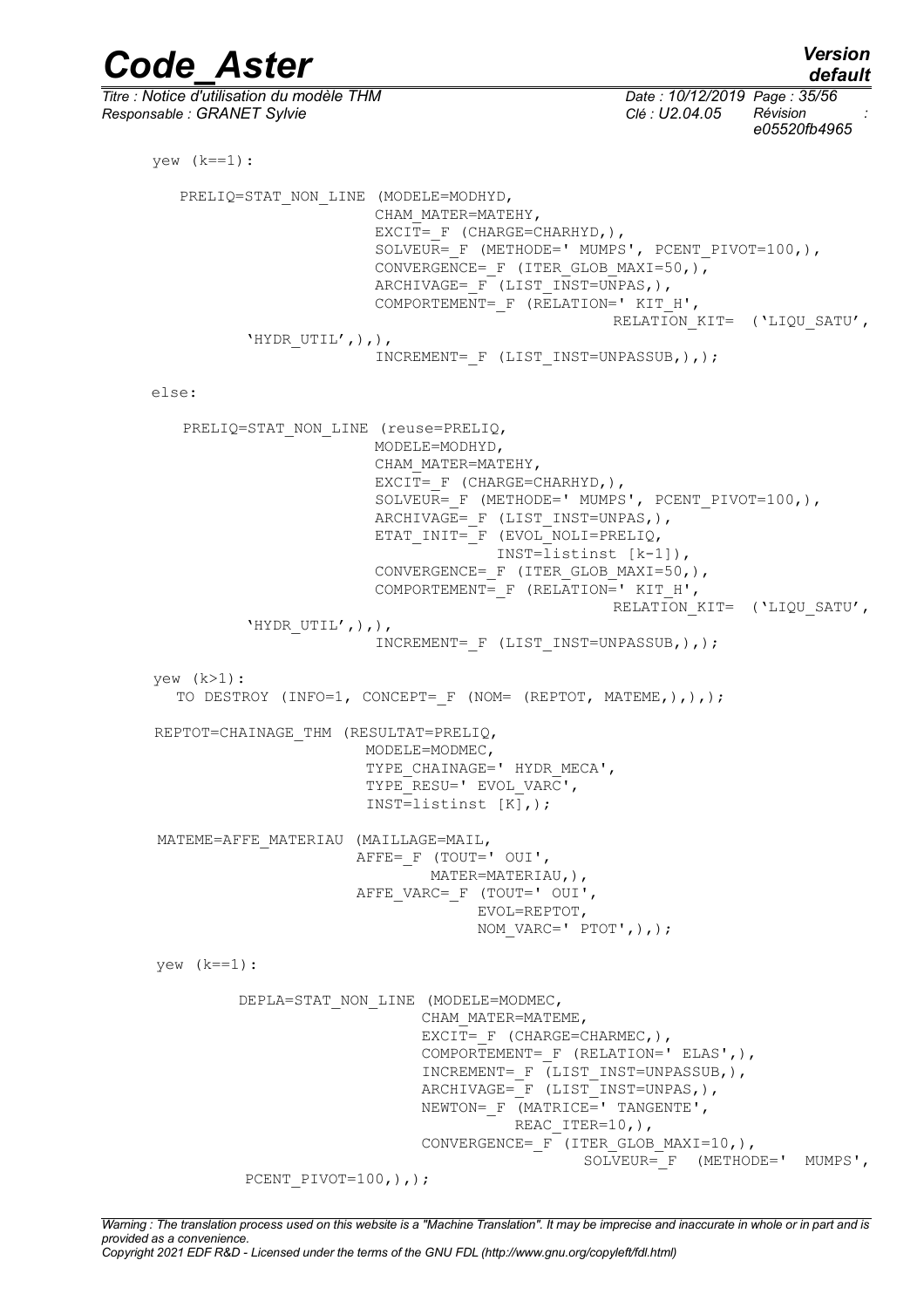*Titre : Notice d'utilisation du modèle THM Date : 10/12/2019 Page : 36/56 Responsable : GRANET Sylvie Clé : U2.04.05 Révision :*

```
default
e05520fb4965
```

```
else:
```

```
DEPLA=STAT_NON_LINE (reuse=DEPLA,
                     MODELE=MODMEC,
                      CHAM_MATER=MATEME,
                     EXCIT= F (CHARGE=CHARMEC,),
                     ARCHIVAGE= F (LIST INST=UNPAS,),
                     COMPORTEMENT= F (RELATION=' ELAS',),
                     ETAT_INIT= \overline{F} (EVOL NOLI=DEPLA,
                                         INST=listinst [k-1]),
                      INCREMENT=_F (LIST_INST=UNPASSUB,),
                     NEWTON= F (MATRICE=' TANGENTE',
                               REAC_ITER=10, ),
                     CONVERGENCE= F^{-} (ITER GLOB MAXI=10,),
                                       SOLVEUR= F (METHODE=' MUMPS',
PCENT PIVOT=100,),);
```
yew (k>1):

```
TO DESTROY (INFO=1, CONCEPT= F (NOM= (DEFVHY,),),);
TO DESTROY (INFO=1, CONCEPT= F (NOM= (UNPAS, UNPASSUB, MATEHY,),),);
```
#### **2.5.3 General advices of use**

<span id="page-35-0"></span>RELATION is informed by relations of the types KIT\_XXXX who allow to solve simultaneously from two to four equilibrium equations. The equations considered depend on the suffix XXXX with the following rule:

M indicate the mechanical equilibrium equation,

- $T$  indicate the thermal equilibrium equation,
- H indicate a hydraulic equilibrium equation,
- $V$  indicate the presence of a phase in form vapor (besides the liquid).

Only one letter *H* mean that the porous environment is saturated (only one variable with pressure *p* ), for example either of gas, or of liquid, or of a liquid mixture/gas (of which the pressure of gas is constant).

Two letters *H* mean that the porous environment is not saturated (two variables with pressure *p* ), for example a liquid mixture/vapor/gas.

The presence of the two letters *HV* mean that the porous environment is saturated by a component (in practice of water), but that this component can be in liquid form or vapor. There is not whereas an equation of conservation of this component, therefore only one degree of freedom pressure, but there are a liquid flow and a flow vapor. The possible relations are then the following ones:

| 'KIT HM'  |       |
|-----------|-------|
| 'KIT      | THM'  |
| 'KIT HHM' |       |
| 'KIT THH' |       |
| 'KIT      | THV'  |
| 'KIT      | THHM' |
| 'KIT HH'  |       |

The table below summarizes to which kit each modeling corresponds:

| KIT HM  | D PLAN HM, D PLAN HMD, D PLAN HMS, D PLAN HM SI, AXIS HM,<br>AXIS HMD, AXIS HMS, 3D HM, 3D HMD, 3D HMS, 3D HM SI |
|---------|------------------------------------------------------------------------------------------------------------------|
| KIT THM | D PLAN THM, D PLAN THMD, D PLAN THMS, AXIS THM, AXIS THMD,<br>AXIS THMS, 3D THM, 3D THMD, 3D THMS                |
| KIT HHM | D PLAN HHM, D PLAN HHMD, D PLAN HHMS, AXIS HHM, AXIS HHMD,                                                       |

*Warning : The translation process used on this website is a "Machine Translation". It may be imprecise and inaccurate in whole or in part and is provided as a convenience.*

*Copyright 2021 EDF R&D - Licensed under the terms of the GNU FDL (http://www.gnu.org/copyleft/fdl.html)*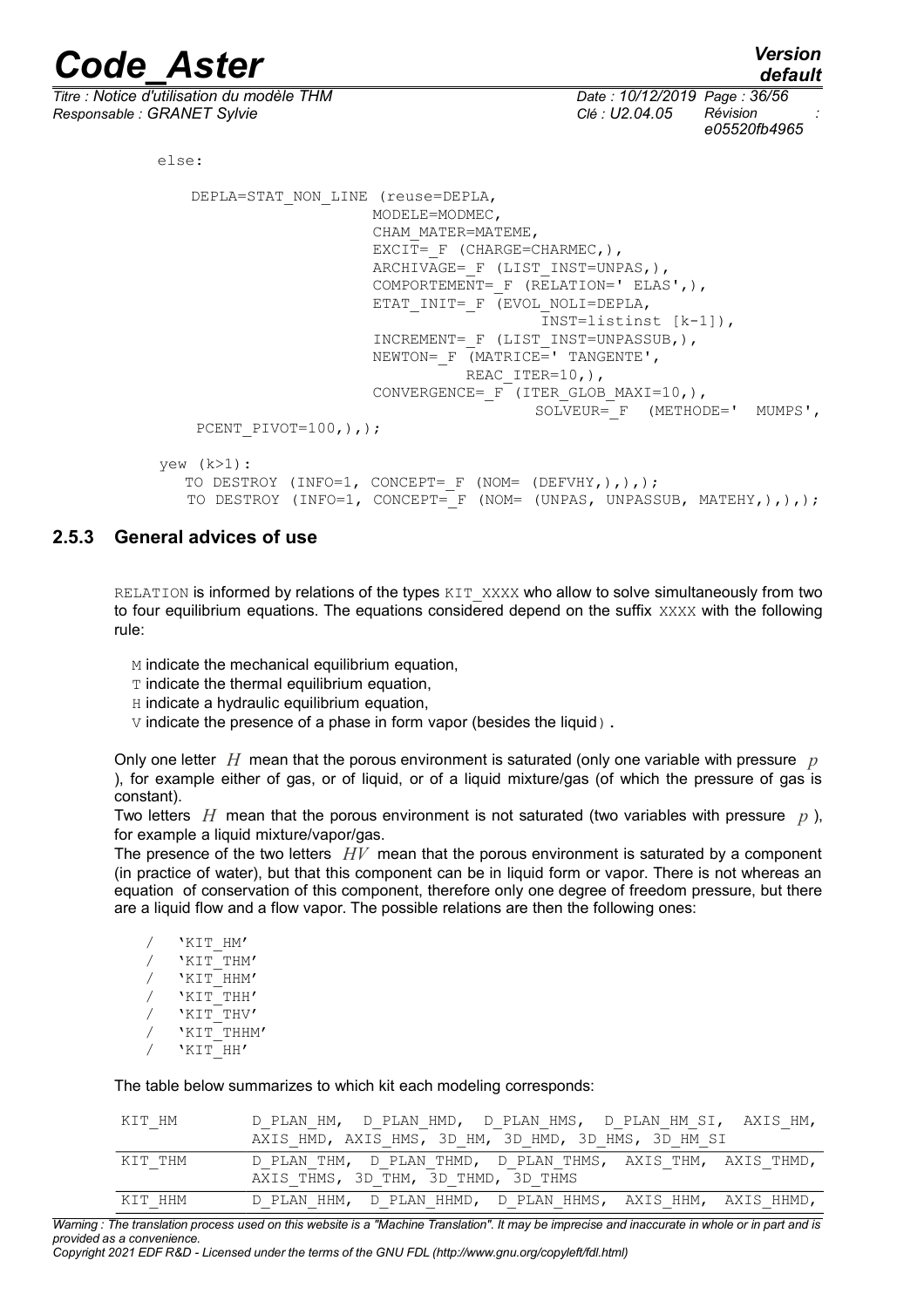*Titre : Notice d'utilisation du modèle THM Date : 10/12/2019 Page : 37/56 Responsable : GRANET Sylvie Clé : U2.04.05 Révision :*

*e05520fb4965*

|          |                                       |  | AXIS HHMS, 3D HHM, 3D HHMD, 3D HHMS, D PLAN HH2MD,           |
|----------|---------------------------------------|--|--------------------------------------------------------------|
|          |                                       |  | AXIS HH2MD, 3D HH2MD, D PLAN HH2MS, AXIS HH2MS, 3D HH2MS,    |
|          | D PLAN HH2M SI, 3D HH2M SI            |  |                                                              |
| KIT THH  |                                       |  | D PLAN THHD, D PLAN THHS, AXIS THHD, AXIS THHS, 3D THHD,     |
|          |                                       |  | 3D THHS, D PLAN THH2D, AXIS THH2D, 3D THH2D, D PLAN THH2S,   |
|          | AXIS THH2S, 3D THH2S                  |  |                                                              |
| KIT THV  | D PLAN THVD, AXIS THVD, 3D THVD       |  |                                                              |
| KIT THHM |                                       |  | D PLAN THHMD, D PLAN THHMS, AXIS THHMD, AXIS THHMS, 3D THHM, |
|          |                                       |  | 3D THHMD, 3D THHMS, D PLAN THH2MD, AXIS THH2MD, 3D THH2MD,   |
|          | D PLAN THH2MS, AXIS THH2MS, 3D THH2MS |  |                                                              |
| KIT HH   |                                       |  | D PLAN HHD, AXIS HHD, 3D HHD, D PLAN HH2D, AXIS HH2D,        |
|          | 3D HH2D,                              |  |                                                              |
|          |                                       |  | D PLAN HHS, AXIS HHS, 3D HHS, D PLAN HH2S, AXIS HH2S,        |
|          | 3D HH2S                               |  |                                                              |

For each modelled phenomenon (hydraulic and/or mechanical), one must specify in RELATION KIT :

- The mechanical model of behavior of the skeleton if there is mechanical modeling  $(M)$ ,
	- / 'ELAS'
	- / 'MOHR\_COULOMB'
	- / 'CJS'
	- / 'HUJEUX'
	- / 'CAM\_CLAY'
	- / 'BARCELONA'
	- / 'LAIGLE'
	- / 'LETK'
	- / 'DRUCK\_PRAGER'
	-
	- / **'**DRUCK\_PRAG\_N\_A**'**<br>/ **'**VISC\_DRUCK\_PRAG / 'VISC\_DRUCK\_PRAG'
	- / 'GONF\_ELAS'
	- / 'HOEK\_BROWN\_TOT'
	- / 'HOEK\_BROWN\_EFF'
	- / 'MAZARS'
	- / 'ENDO\_ISOT\_BETON'
- The gas/liquid reaction of, (the same one as that indicated in COMP THM under DEFI MATERIAU, cf [§2.2.2])
	- / 'LIQU\_SATU'
	- / 'LIQU\_GAZ'
	- / 'GAS'
	- / 'LIQU\_GAZ\_ATM'
	- / 'LIQU\_VAPE\_GAZ'
	- / 'LIQU\_AD\_GAZ\_VAPE'
	- / 'LIQU\_AD\_GAZ'
	- / 'LIQU\_VAPE'
- Concerning the hydraulic behavior, the user currently has 4 choices:
	- / 'HYDR\_UTIL'
	- / 'HYDR\_ENDO'
	- / 'HYDR\_VGM'
	- / 'HYDR\_VGC'
	- Either it chooses  $HYDR$  UTIL : this keyword then makes it possible to inform the curve of saturation and its derivative according to the capillary pressure as well as the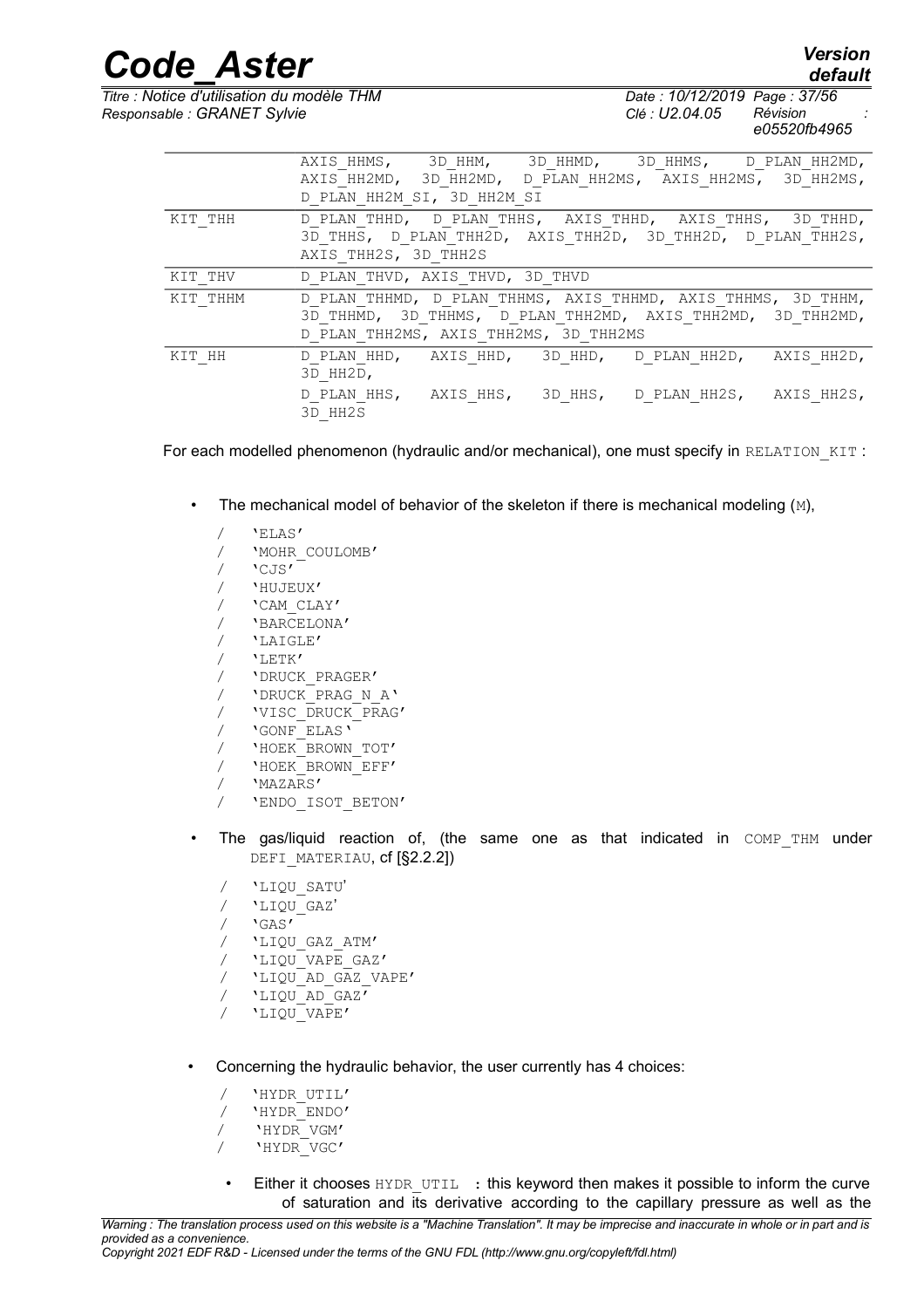*Titre : Notice d'utilisation du modèle THM Date : 10/12/2019 Page : 38/56 Responsable : GRANET Sylvie Clé : U2.04.05 Révision :*

*e05520fb4965*

*default*

permeability relative and its derivative according to saturation. The user returns these curves via a series of formulas then called by DEFI\_MATERIAU (cf [2.2.7\)](#page-16-0).

- Either it chooses  $HYPR$  ENDO : it is the same thing but allows the use of the laws with damage 'MAZARS'and'ENDO\_ISOT\_BETON'(the permeability is then coupled with the damage).
- Either it chooses HYDR\_VGM or HYDR\_VGC what means that the laws of capillarity and permeabilities will obey the model of preset Mualem-Van-Genuchten in the code, in other words, the capillarity is given by a law of Van Genuchten:

$$
S_{we} = \frac{S - S_{wr}}{1 - S_{wr}} \text{ and } m = 1 - \frac{1}{n}
$$

$$
S_{we} = \frac{1}{\left[1 + \left(\frac{P_c - P_e}{P_r}\right)^n\right]^m}
$$

The permeability relating to water is expressed then by integrating the model of prediction proposed by Mualem (1976) in the model of capillarity of Van-Genuchten:

$$
{k_{\,r}^{\,w}} \!=\!\! \sqrt{S_{\,we}} \Bigl(1 \!-\! \bigl(1-S_{\,we}^{\, -1/m} \bigr)^{\!m} \Bigr)^{\!2}
$$

The permeability to gas is formulated in a similar way by a law of Parker for  $HYPR$  VGM :

$$
k_{\it r}^{\it g z}\!=\!\sqrt{\left(1\!-\!S_{{\it we}}\right)}\!\!\left(1\!-\!S_{{\it we}}^{-1/m}\!\right)^{\!2m}
$$

or by a cubic law for HYDR VGC:

$$
k_r^{gz} = (1 - S)^3
$$

with in all the cases parameters  $n$ ,  $Pr$ ,  $Pe$ ,  $Swr$ ,  $Smax$  defined in DEFI\_MATERIAU :

 $n$  corresponds to the parameter  $VG$  N

 $Pr$  corresponds to the parameter  $VG$  PR

 $Pe$  corresponds to the parameter VG P ENTR (0 by default)

*Swr* corresponds to the parameter VG SR

With that must be added two additional parameters corresponding to a treatment which one carries out on these curves:

> *Smax* who corresponds to the parameter VG SMAX CSAT who corresponds to the parameter VG SATUR

We now will clarify what is this treatment and what are *CSAT* and *Smax* . For *SSmax* , these curves are interpolated by a polynomial of degree 2, *C1* in *Smax* , so as to avoid having to treat derivative of infinite values. Indeed, for  $S=1$ :

$$
\frac{\partial k_r^{\text{w}}(S)}{\partial S} = \infty
$$
\nand in the case of HYDR\_VGM:\n
$$
\frac{\partial k_r^{\text{gg}}(S)}{\partial S} = \infty
$$

*Warning : The translation process used on this website is a "Machine Translation". It may be imprecise and inaccurate in whole or in part and is provided as a convenience.*

*Copyright 2021 EDF R&D - Licensed under the terms of the GNU FDL (http://www.gnu.org/copyleft/fdl.html)*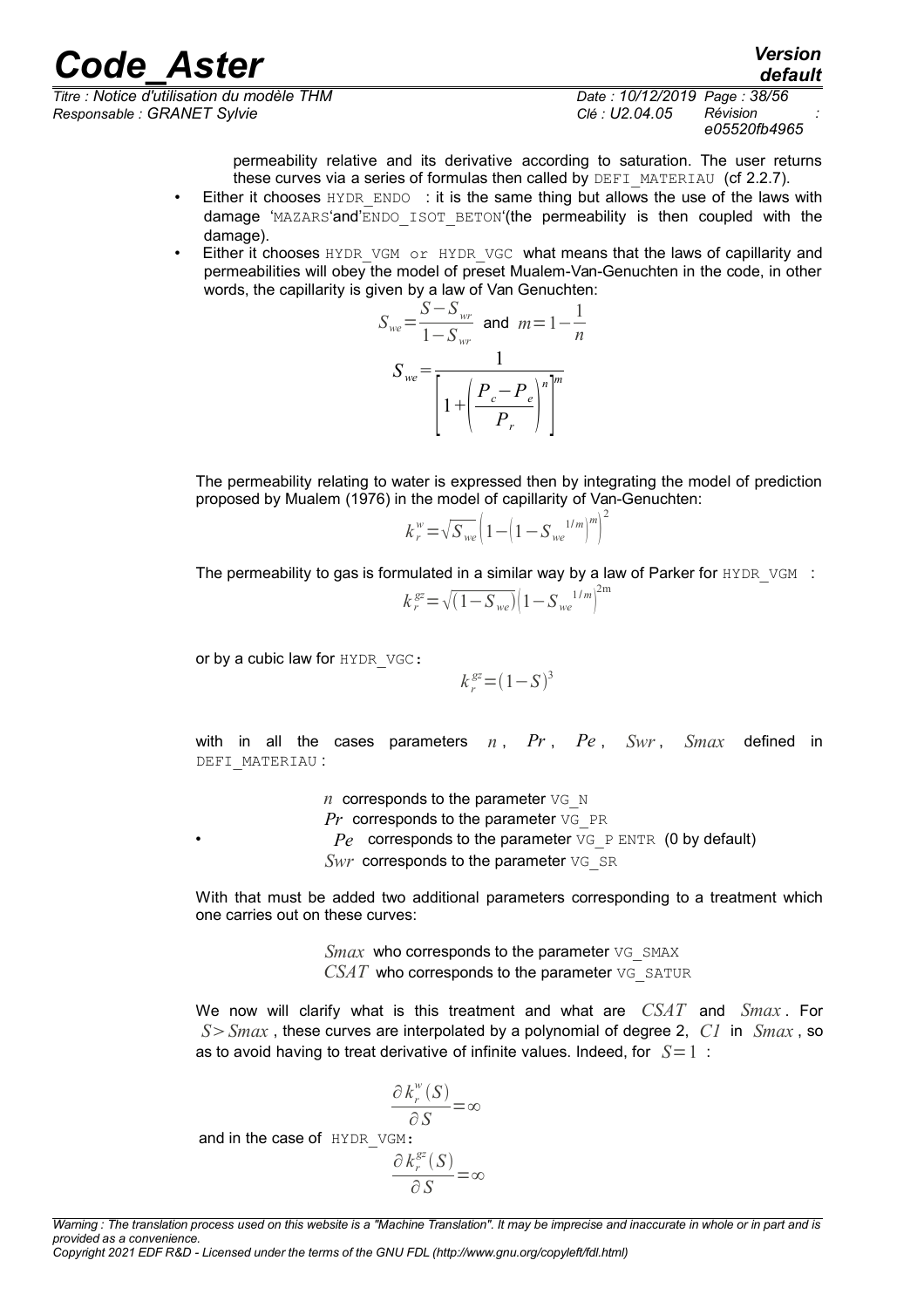*Titre : Notice d'utilisation du modèle THM Date : 10/12/2019 Page : 39/56 Responsable : GRANET Sylvie Clé : U2.04.05 Révision :*

*e05520fb4965*

*default*

To avoid having to deal with this problem (which does not have a priori physical meaning) one replaces these functions starting from a saturation *Smax* by a polynomial of the second order *C1* in this point.

What gives for the function  $k_r^w(S)$  :

For  $S = Smax$ , the polynomial is determined  $PL(S)$  such as

$$
\begin{cases}\nPL(S_{max})=k_r^w(S_{max}) \\
PL'(S_{max})=\frac{\partial k_r^w}{\partial S}(S_{max})\n\end{cases}\n\text{ and }\nPL(1)=0
$$

For  $S > Smax$ ,  $k_r^w(S)$  is replaced by  $PL(S)$ .

And, in the case of  $\texttt{HYDR\_VGM}_{\bm{r}}$  for  $k_r^{\texttt{gz}}(S)$  :

For  $S = Smax$ , the polynomial is determined  $PG(S)$  such as

$$
\begin{cases}\nPG(S_{max}) = k_r^{gz}(S_{max}) \\
PG'(S_{max}) = \frac{\partial k_r^{gz}}{\partial S}(S_{max})\n\end{cases}\n\text{ and } PG(0) = 1
$$

For  $S > Smax$ ,  $k_r^{gz}(S)$  is replaced by  $PG(S)$  like the example [Figure 2.5.3-a.](#page-39-0) In the case of a cubic law, no special treatment is necessary.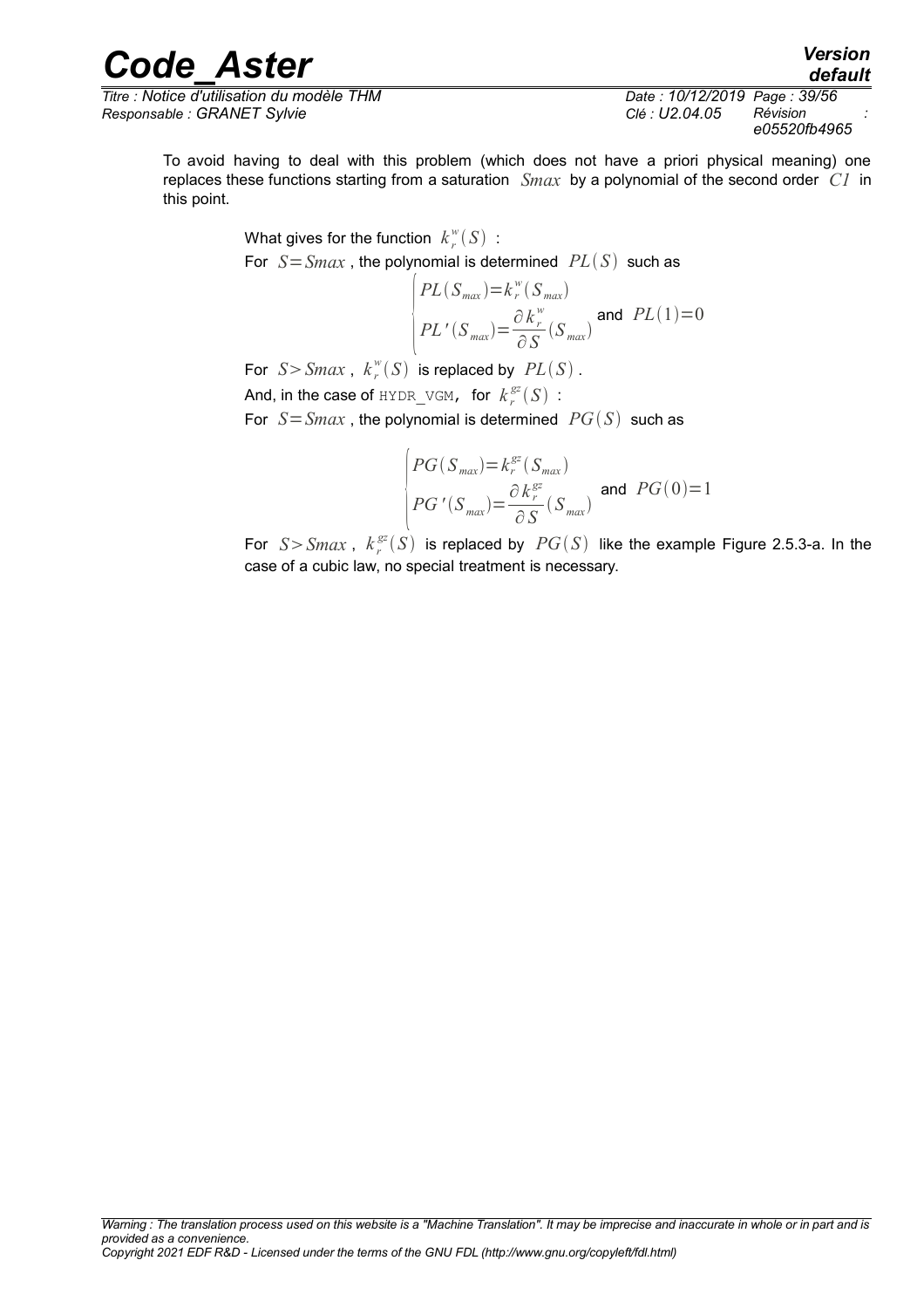*Responsable : GRANET Sylvie Clé : U2.04.05 Révision :*



<span id="page-39-0"></span>

For suction  $S(Pc)$  and for  $Pc < Pcmin$  (with  $S(Pcmin) = Smax$ ) the curve is prolonged  $S(Pc)$  by a hyperbole such as the curve is  $CI$  in this point: For *SSmax* :

$$
S(Pc)=1-\frac{A}{B-P_c}
$$

With *A* and *B* such that the curve is *C1* in *Smax* .

There is thus well a decreasing curve which tends towards 1 when *Pc* tends towards  $-\infty$ . This treatment enables us to manage negative capillary pressures in Code Aster (see the example [Figure 2.5.3-b\)](#page-39-1).



<span id="page-39-1"></span>**Figure 2.5.3-b: Example of prolongation for PC<0**

*S Pc* is then multiplied by a coefficient "of security" *CSAT* so that the saturation never reaches 1 (problem which one cannot treat).

**The Council: one advises a value of** *CSAT* **nearest possible to** 1 **(** 0,99999 **for example).**

#### **Caution:**

*Warning : The translation process used on this website is a "Machine Translation". It may be imprecise and inaccurate in whole or in part and is provided as a convenience. Copyright 2021 EDF R&D - Licensed under the terms of the GNU FDL (http://www.gnu.org/copyleft/fdl.html)*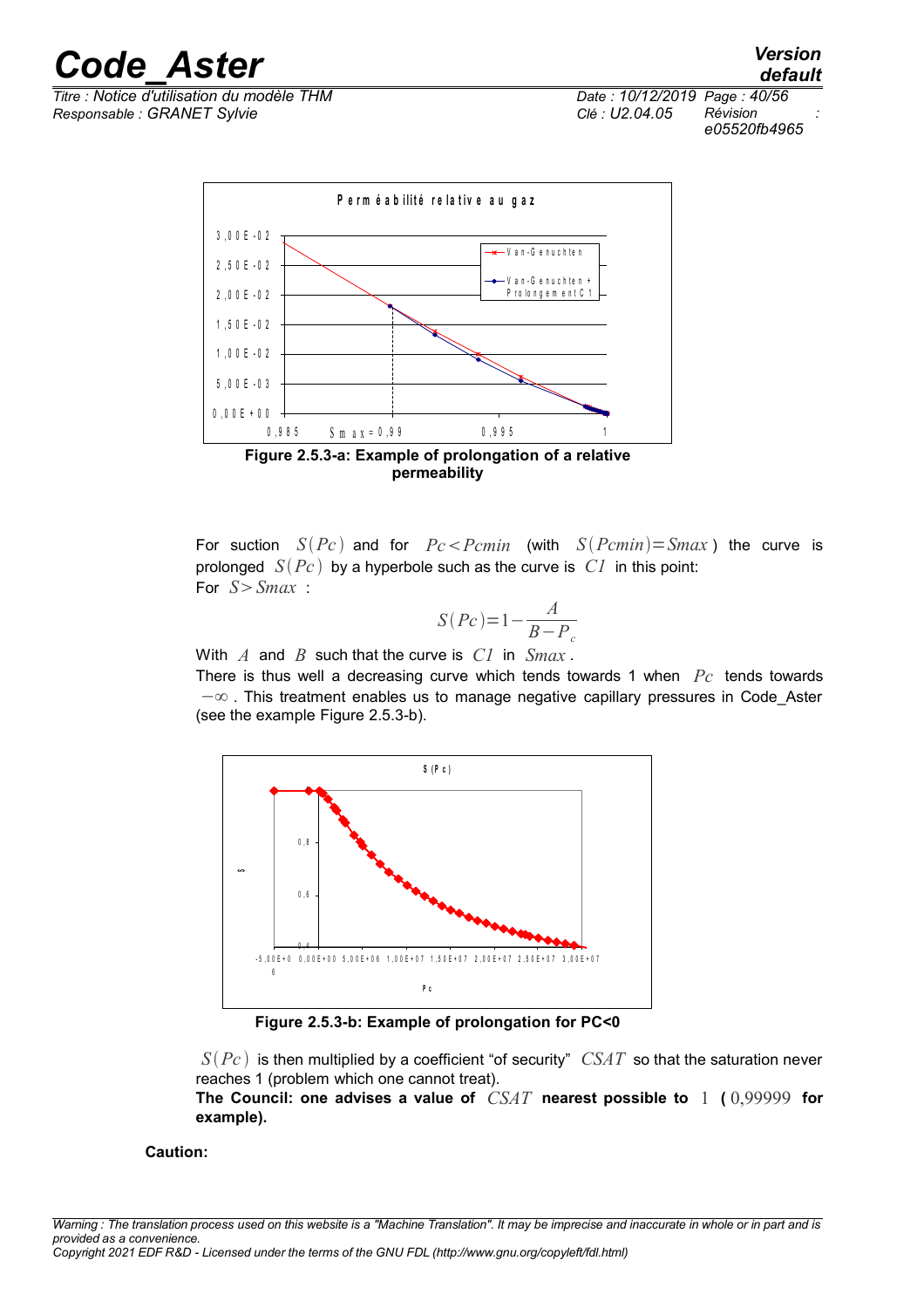*Responsable : GRANET Sylvie Clé : U2.04.05 Révision :*

*Titre : Notice d'utilisation du modèle THM Date : 10/12/2019 Page : 41/56 e05520fb4965*

> *According to KIT\_XXXX chosen, all the behaviors are not licit (for example if one chooses porous environments unsaturated, one cannot affect a perfect gas reaction of standard). all the possible combinations are summarized below*

|          | <b>Mechanics</b>                        | <b>Hydraulic coupling</b> | <b>Hydraulic law</b> |
|----------|-----------------------------------------|---------------------------|----------------------|
| KIT HM   | 'ELAS', 'MOHR COULOMB', 'CJS',          | 'GAS', 'LIQU SATU',       | 'HYDR UTIL'          |
| KIT THM  | 'HUJEUX', 'LAIGLE', 'CAM CLAY',         | 'LIQU GAZ ATM'            |                      |
|          | 'DRUCK PRAGER', 'LEK',                  |                           |                      |
|          | 'DRUCK PRAG N A',                       |                           |                      |
|          | 'VISC DRUCK PRAG', 'GONF ELAS',         |                           |                      |
|          | 'HOEK BROWN TOT',                       |                           |                      |
|          | 'HOEK BROWN EFF',                       |                           |                      |
| KIT HM   | 'MAZARS', 'ENDO_ISOT_BETON',            | 'GAS', 'LIQU_SATU',       | 'HYDR ENDO'          |
| KIT THM  |                                         | 'LIQU GAZ ATM'            |                      |
| KIT HHM  | 'ELAS', 'MOHR COULOMB', 'CJS',          | 'LIQU GAZ',               | 'HYDR UTIL'          |
| KIT THHM | $'$ HUJEUX' $'$ LAIGLE', $'$ CAM CLAY', | 'LIQU VAPE GAZ',          | 'HYDR VGM'           |
|          | 'DRUCK PRAGER',                         | 'LIQU AD VAPE GAZ'        | 'HYDR VGC'           |
|          | 'DRUCK PRAG N A',                       | 'LIQU AD GAZ'             |                      |
|          | 'VISC DRUCK PRAG', 'GONF ELAS',         |                           |                      |
|          | $'$ LEK $'$ ,                           |                           |                      |
|          | 'HOEK BROWN TOT',                       |                           |                      |
|          | 'HOEK BROWN EFF', 'BARCELONA'           |                           |                      |
| KIT HHM  | 'MAZARS', 'ENDO ISOT BETON',            | 'LIQU GAZ',               | 'HYDR ENDO'          |
| KIT THHM |                                         | 'LIQU VAPE GAZ',          |                      |
|          |                                         | 'LIQU AD VAPE GAZ'        |                      |
|          |                                         | 'LIQU AD GAZ'             |                      |
| KIT THH  |                                         | 'LIQU GAZ',               | 'HYDR UTIL'          |
| KIT HH   |                                         | 'LIQU VAPE GAZ',          | 'HYDR VGM'           |
|          |                                         | 'LIQU AD_VAPE_GAZ'        | 'HYDR VGC'           |
|          |                                         | 'LIQU AD GAZ'             |                      |
| KIT THV  |                                         | 'LIQU VAPE'               | 'HYDR UTIL'          |

#### **Note:**

I

*In the event of problem of convergence, it can be very useful to activate linear research. Linear research does not improve however systematically convergence, it is thus to handle with precaution.*

#### <span id="page-40-1"></span>**2.6 Postprocessing**

#### **2.6.1 General information**

<span id="page-40-0"></span>The postprocessing of the data in THM does not vary postprocessing usual Aster. It is pointed out just that for any impression of the values to the nodes which are not the nodal unknown factors, it is necessary to calculate these values by the order CALC\_CHAMP whose one gives an example hereafter.

For the constraints:

```
U0=CALC_CHAMP (reuse =U0,
                MODELE=MODELE,
               CHAM_MATER=CHMAT0,
                TOUT_ORDRE=' OUI',
                CONSTRAINT= ('SIGM_ELNO'),
                RESULTAT=U0,);
```
For the internal variables:

*default*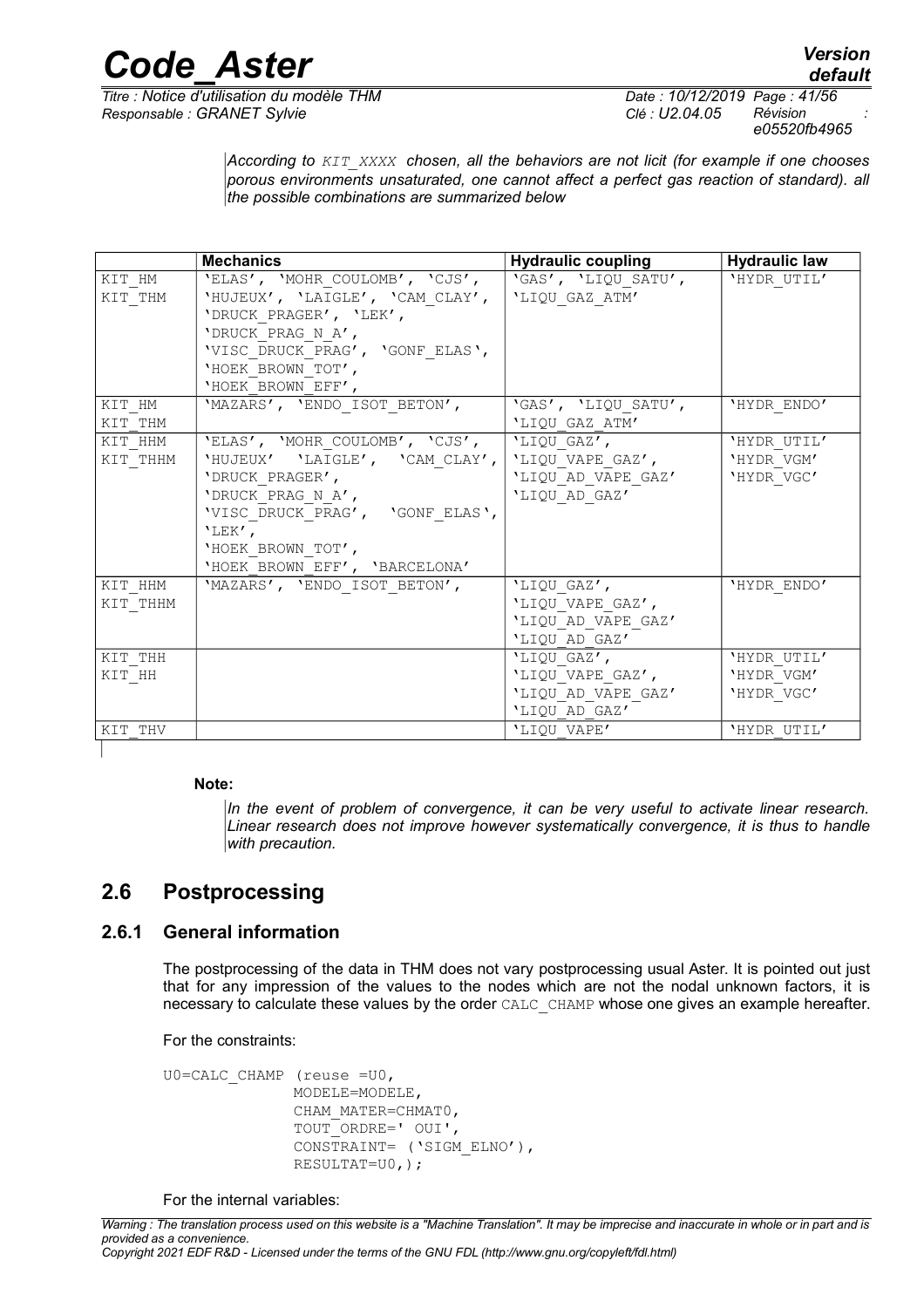*default*

*Titre : Notice d'utilisation du modèle THM Date : 10/12/2019 Page : 42/56 Responsable : GRANET Sylvie Clé : U2.04.05 Révision :*

```
U0=CALC_CHAMP (reuse =U0,
                MODELE=MODELE,
                 CHAM_MATER=CHMAT0,
                 TOUT_ORDRE=' OUI',
                VARI<sup>I</sup>INTERNE= ('VARI ELNO'),
                 RESULTAT=U0,);
```
It should however be recalled that all the values of displacements at exits correspond to  $|u^{ddt}|$  and not  $u = u^{ddl} + u^{ref}$ .

It is also important to know the name of the constraints and the numbers of the internal variables. All that is consigned in appendix I.

Thus the following example makes it possible to print the liquid water mass on the group of nodes *HAUT* at every moment.

```
TAB1=POST RELEVE T (ACTION= F (INTITULE=' CONT',
                               GROUP NO= ('HIGH'),
                               RESULTAT=U0,
                                NOM_CHAM=' SIEF_ELNO',
                               TOUT ORDRE=' OUI',
                               NOM \overline{CMP} ('M11'),
                                OPERATION=' EXTRACTION',),);
IMPR_TABLE (TABLE=TAB1,
            FICHIER=' RESULTAT',
            FORMAT=' AGRAF',
             PAGINATION=' INST',
```
NOM PARA=  $('INST', 'COOR X', 'M11'),);$ 

The following example makes it possible to print the values of porosity to node 1 and the first moment.

```
TAB2=POST_RELEVE_T (ACTION= F (INTITULE=' DEPL',
                                NOEUD=' NO1', 
                                 RESULTAT=U0,
                                 NOM_CHAM=' VARI_ELNO',
                                NUME ORDRE=1,
                                NOM \overline{C}MP = ('V2'),
                                 OPERATION=' EXTRACTION',),);
IMPR_TABLE (TABLE=TAB2,
            FICHIER=' RESULTAT',
             FORMAT=' AGRAF',
            PAGINATION=' INST',
           NOM PARA= ('INST', 'COOR X', 'V2');
```
#### <span id="page-41-0"></span>**2.6.2 Internal variables**

In addition to the general information suggested above, there exists from now on a means more convivial D '' of extracting the internal variables (cf Doc. U4.81.01). For that of the fields were created from which the principle is to extract from the field VARI\_ELGA (or VARI\_ELNO for fields calculated with the nodes) the internal variable which interests us via a keyword more speaking that *V1* , *V2* ,…

As a postprocessing these fields are calculated by CALC\_CHAMP. Syntax to be used is the following one:

• for a field with the elements cham elem

*Warning : The translation process used on this website is a "Machine Translation". It may be imprecise and inaccurate in whole or in part and is provided as a convenience. Copyright 2021 EDF R&D - Licensed under the terms of the GNU FDL (http://www.gnu.org/copyleft/fdl.html)*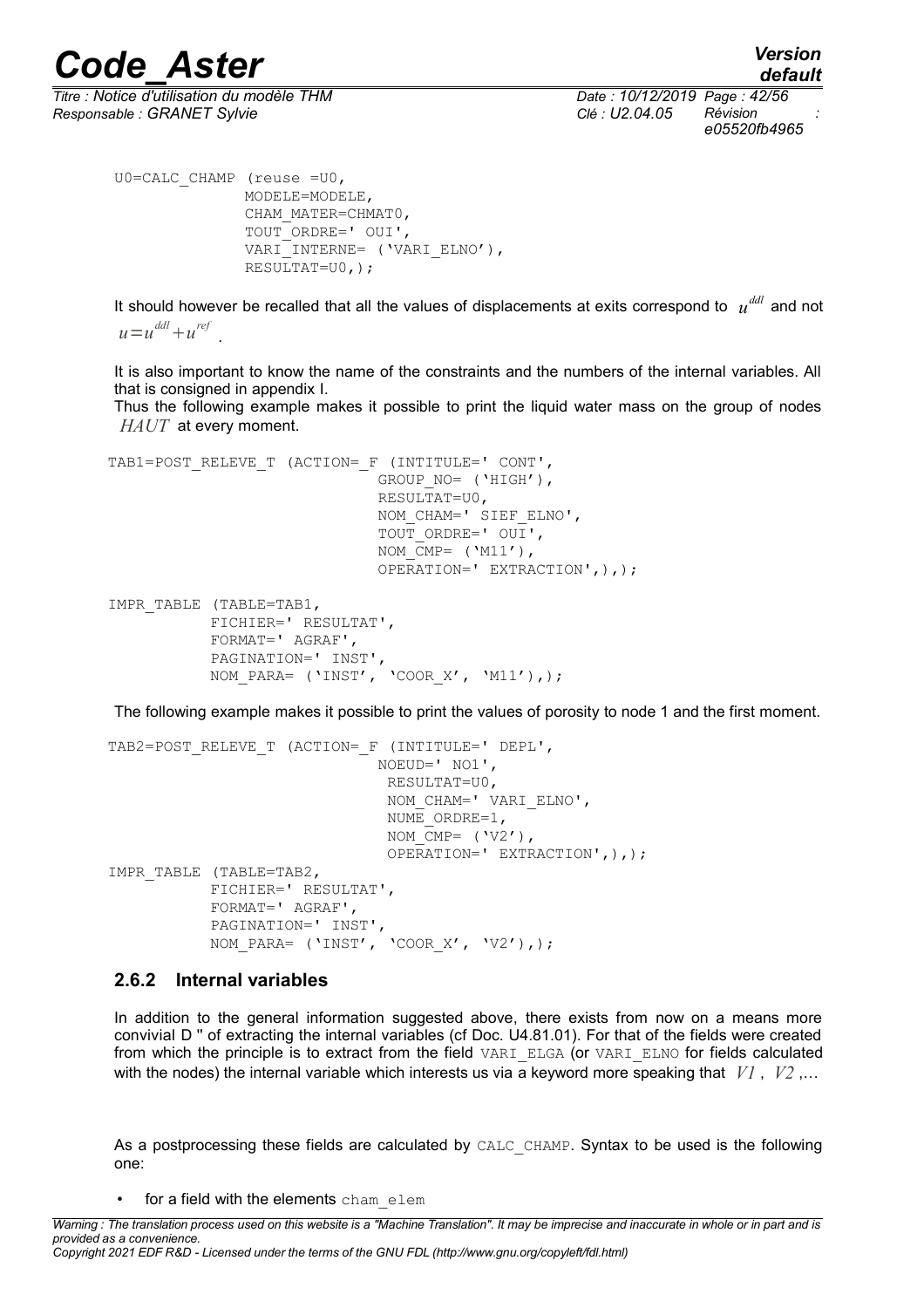*Titre : Notice d'utilisation du modèle THM Date : 10/12/2019 Page : 43/56 Responsable : GRANET Sylvie Clé : U2.04.05 Révision :*

*default e05520fb4965*

```
GAMP=CALC_CHAMP (RESULTAT=U0,
     OPTION=' VAEX_ELNO',
     NOM VARI=' GAMP');
```
• for a field with the nodes cham no :

GAMP=CALC\_CHAMP (reuse=GAMP, RESULTAT=GAMP, VARI\_INTERNE=' VAEX\_NOEU');

Since it is just a question of extracting one (and only one!!) variable intern, them cham elem correspondents must be calculated as a preliminary:

```
U0=CALC_CHAMP (reuse =U0,
               MODELE=MODELE,
              CHAM MATER=CHMAT0,
               TOUT_ORDRE=' OUI',
              VARI INTERNE= ('VARI ELNO'),
               RESULTAT=U0,);
```
The list of the various reference symbols of the internal variables is:

| "DPORO"        | variation of the porosity of material                          |
|----------------|----------------------------------------------------------------|
| "DRHOLQ"       | variation of the density of material                           |
| "DPVP"         | variation of the steam pressure                                |
| "SATLIQ"       | saturation of the liquid                                       |
| "EVP"          | cumulated voluminal plastic deformation                        |
| "IND ETA"      | Mechanical indicator of state                                  |
| "D"            | Value of the damage                                            |
| "IND END"      | Indicator of damage                                            |
| "TEMP MAX"     | Maximum temperature                                            |
| "GAMP"         | Plastic deformation déviatoire cumulated                       |
| "PCR"          | Critical pressure                                              |
| "SEUIL HYD"    | <b>Hydrous threshold</b>                                       |
| "IND HYD"      | Hydrous indicator of irreversibility                           |
| "PCOHE"        | Pressure of cohesion                                           |
| "COMP ROC"     | Behavior of the rock                                           |
| "SEUIL ISO"    | Isotropic threshold                                            |
| "ANG DEV"      | Angle of the threshold déviatoire                              |
| "X11"          | Components of the kinematic tensor of work hardening           |
| "X22"          | Components of the kinematic tensor of work hardening           |
| "X33"          | Components of the kinematic tensor of work hardening           |
| "X12"          | Components of the kinematic tensor of work hardening           |
| "X13"          | Components of the kinematic tensor of work hardening           |
| "X23"          | Components of the kinematic tensor of work hardening           |
| "DIST DEV"     | Distance standardized with the threshold déviatoire            |
| "DEV SUR CRIT" | Relationship between the threshold déviatoire and the critical |
|                | threshold deviatoric                                           |
| "DIST ISO"     | Distance standardized with the isotropic threshold             |
| "NB ITER"      | Iteration count internal                                       |
| ``STOP''       | Value of the local test of stop of the iterative process       |
| "NB REDE"      | Number of local recutting of the step of time                  |
| "SIGN"         | Sign of the contracted product of the deviatoric constraint by |
|                | the deviatoric plastic deformation                             |

#### **Note:**

*When the variable to be extracted is not part of the internal variables of the laws concerned, an alarm is emitted but the field is affected all the same with R8VIDE ().*

*Warning : The translation process used on this website is a "Machine Translation". It may be imprecise and inaccurate in whole or in part and is provided as a convenience.*

*Copyright 2021 EDF R&D - Licensed under the terms of the GNU FDL (http://www.gnu.org/copyleft/fdl.html)*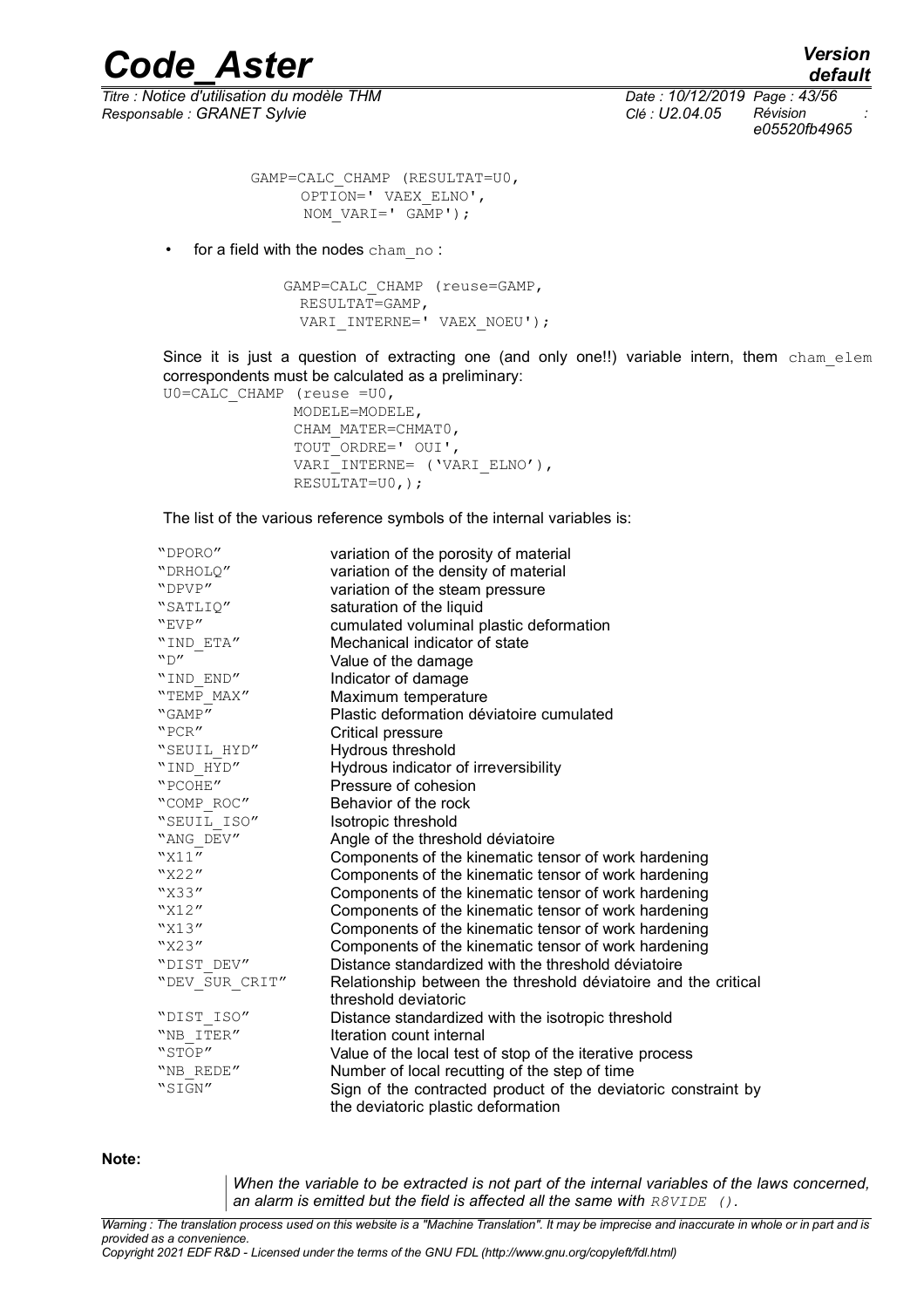*Titre : Notice d'utilisation du modèle THM Date : 10/12/2019 Page : 44/56 Responsable : GRANET Sylvie Clé : U2.04.05 Révision :*

#### **2.6.3 Isovaleurs**

<span id="page-43-0"></span>Caution: linear distinction resolution and quadratic grid

One recalls that for any problem THM and in order to avoid any ambiguity for the user, the grid used is always quadratic. On the other hand the resolution of the hydraulic and thermal problem is linear: unknown factors *PRE1* , *PRE2* and *TEMP* thus exist only on the nodes tops of the grid.

At the conclusion of calculation, one gets a result in this form:

•Pressures *PRE1* , *PRE2* and temperatures *TEMP* are on the nodes tops of the elements.

•The internal variables, the constraints are on the points of gauss and/or the nodes of the quadratic grid (according to whether one into selective or in is lumpé) and displacements mechanical are on the tops and the nodes mediums.

There is thus a conflict between the quadratic grids and linear calculations what will pose a problem for example to trace isovaleurs.

There then exists a manner simple to be freed from this problem by projecting the whole of the results on the linear grid resulting from the quadratic grid. Thus all the results will be defined at the same place (on the tops).

For *TEMP* , *PRE1* and *PRE2* , it is enough to project as on the following example:

**## projection of the quadratic grid on the linear grid:**

 $MAILQ4 = CREA MAILLAGE ($  GRID = E-MAIL, QUAD LINE =  $F$  (ALL = 'YES'), )

**## assignment of the model corresponding:**

```
MODELQ4=AFFE_MODELE (MAILLAGE=MAILQ4,
                   AFFE= F (TOUT=' OUI',
                             PHENOMENE=' MECANIQUE',
                             MODELISATION=' D_PLAN',),);
```
**## projection of the result on this new model:**

 $RESULIN = PROJ CHAMP$  ( METHODE=' ELEM', RESULTAT=resu, MODELE\_1=MODELQ8, MODELE\_2=MODELQ4, NOM CHAM =  $'$  DEPL', TOUT\_ORDRE=' OUI')

**## usual postprocessing but on the linear grid:**

```
IMPR_RESU (FORMAT=' MED',
          RESU=F (
                    RESULTAT=RESULIN,
                   NUME ORDRE= (1,10,20,),
                   NOM \overline{C}MP = ('PRE1', 'PRE2',),
                    MAILLAGE=MAILQ4,),);
```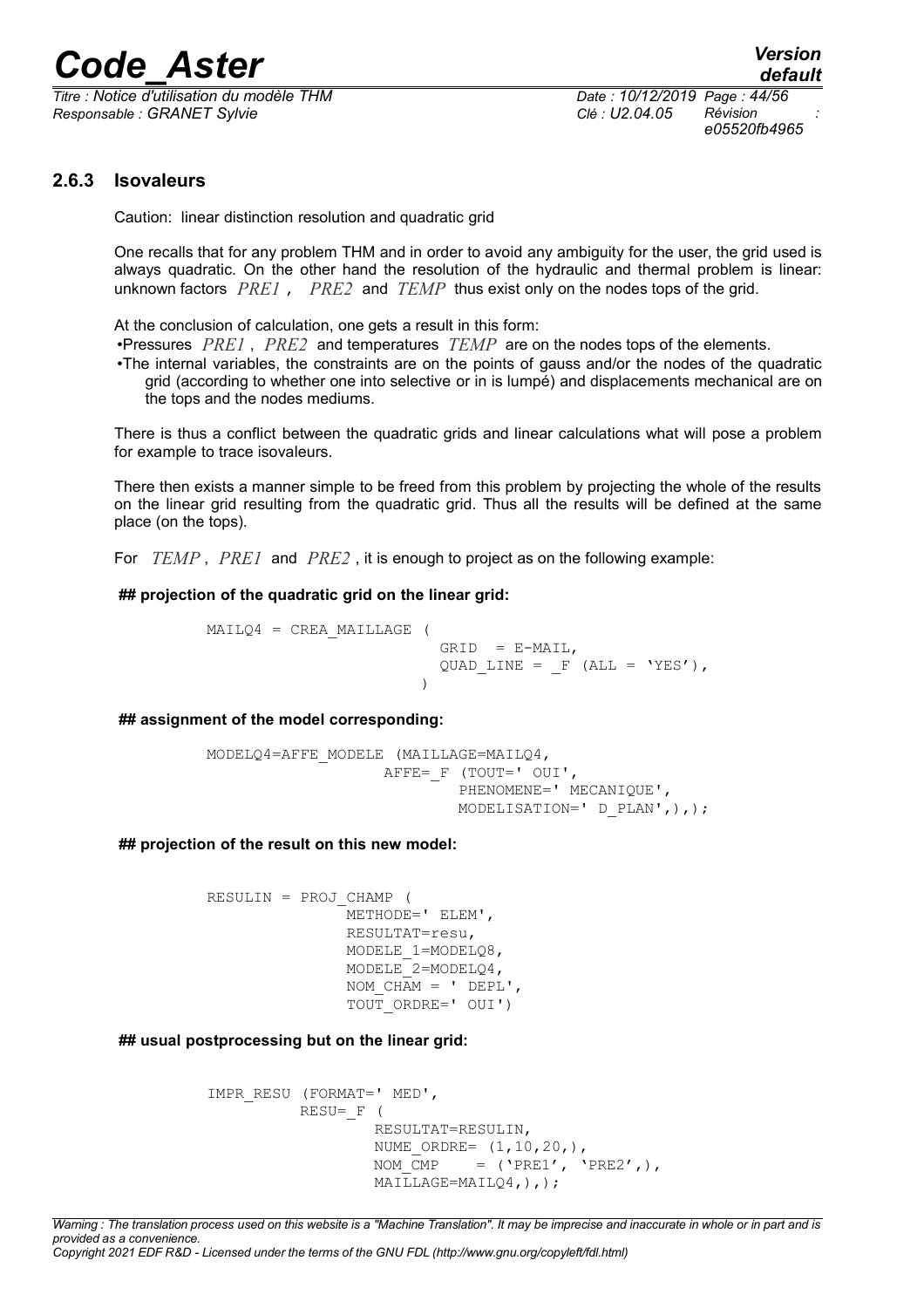*Code\_Aster Version default*

*Titre : Notice d'utilisation du modèle THM Date : 10/12/2019 Page : 45/56 Responsable : GRANET Sylvie Clé : U2.04.05 Révision :*

*e05520fb4965*

There exists an alternative method, which can prove faster for the large industrial studies. This method uses MACR ADAP MAIL. It is supposed that resu is composed of nbinst moments stored in the list linst. Preceding postprocessing can also be done in the following way:

```
PRE = [Nun] *nbinst;
PREB = [Nun] *nbinst;
for K in arranges (nbinst):
   PRE [K] =CRÉA_CHAMP (TYPE_CHAM=' NOEU_DEPL_R',
                     OPERATION=' EXTR',
                     RESULTAT=resu,
                     NOM_CHAM=' DEPL',
                      INST=linst [K],);
motcle1= {}
motcle2= {}
motcle1 ['MAJ_CHAM'] = []
\text{motcle2} ['AFFE'] = []
for K in arranges (nbinst):
  PREB [K] = CO ('PREB \frac{1}{6} (K))
   motcle1 ['MAJ_CHAM'] .append (
  F (TYPE CHAM=' NOEU DEPL R', CHAM GD = PRE [K],
                                   CHAM MAJ = PREB [K],),);
   motcle2 ['AFFE'] .append (
  F (CHAM GD=PREB [K], INST=linst [K],),);
MACR_ADAP_MAIL (ADAPTATION=' MODIFICATION', DEGRE=' OUI',
                MAILLAGE N = MAILQ8,
                MAILLAGE NP1 = CO ('MAILQ4'),
                 ** motcle1);
RESULINB=CRÉA_RESU (OPERATION=' AFFE', TYPE_RESU=' EVOL_NOLI', NOM_CHAM='
DEPL', ** motcle2);
```
### <span id="page-44-0"></span>**2.7 Some cases tests**

On a purely informative basis, one recapitulates here some cases tests available in the base of Code\_Aster. This list is absolutely not exhaustive but gives access directly a certain number of representative examples.

| <b>Name</b><br>0f<br><b>CAS-test</b> | Type of modeling<br><b>THM</b> | Phenomenon<br>represented                                             | Geometrical<br>modeling | Mixing rate      |
|--------------------------------------|--------------------------------|-----------------------------------------------------------------------|-------------------------|------------------|
| Wtna109a                             | AXIS THVD                      | Désaturation<br>by <sub>1</sub><br>heating of a medium<br>without air | axisymmetric            | LIQU VAPE        |
| Wtna110a                             | AXIS HH2MS                     | Modeling of a swelling<br>of a clay                                   | axisymmetric            | LIOU AD GAZ VAPE |
| Wtna107                              | AXIS THMS                      | Heating of a medium<br>saturated (THM)                                | axisymmetric            | LIQU SATU        |
| wtna112                              | AXIS THMS                      | Thermal<br>pressurization of a<br>drained test-tube                   | axisymmetric            | LIQU SATU        |
| Wtnp117a                             | D PLAN HHS                     | Capillary rebalancing<br>materials<br>2<br>οf                         | plane                   | LIQU GAZ         |

*Warning : The translation process used on this website is a "Machine Translation". It may be imprecise and inaccurate in whole or in part and is provided as a convenience.*

*Copyright 2021 EDF R&D - Licensed under the terms of the GNU FDL (http://www.gnu.org/copyleft/fdl.html)*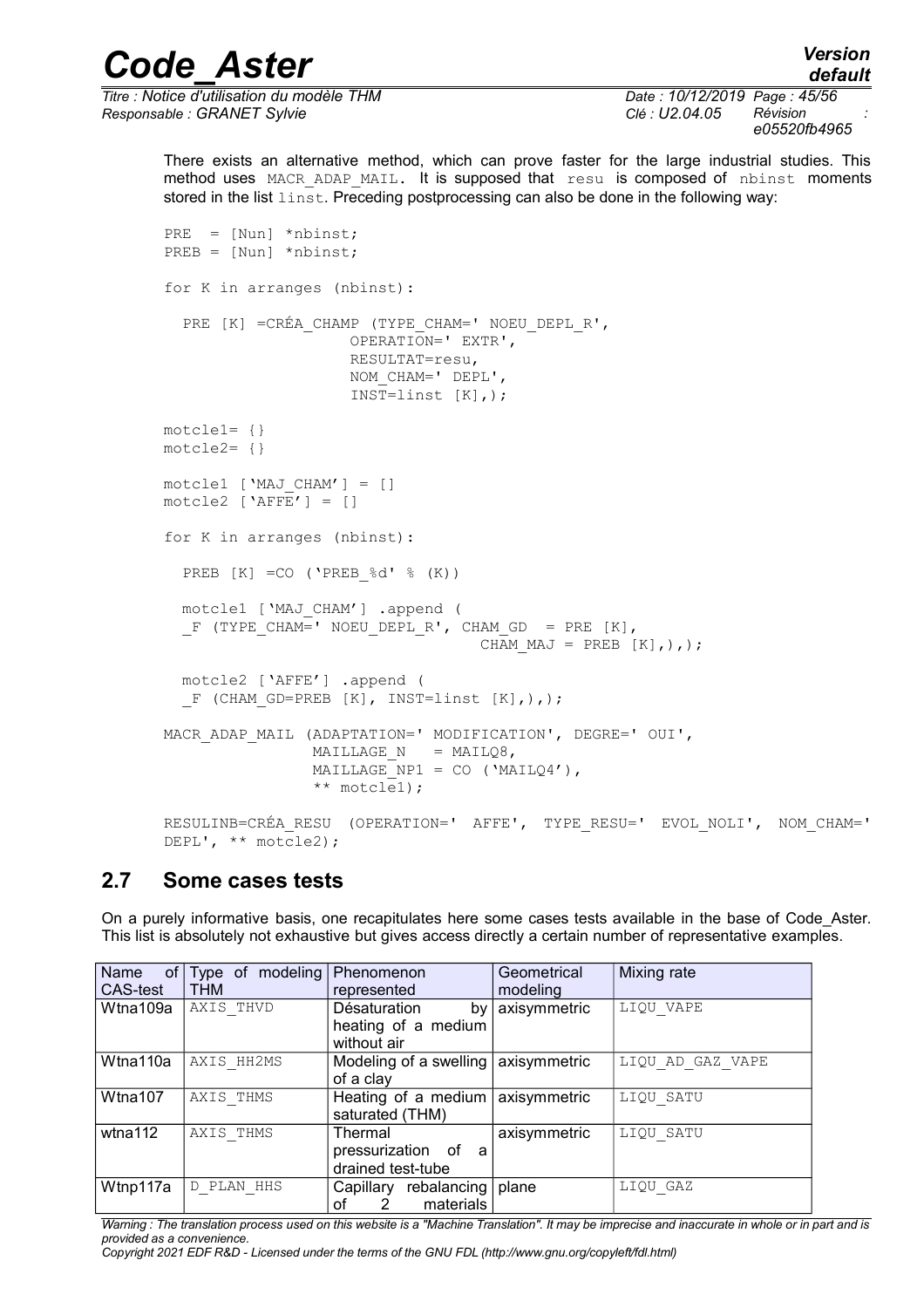*Titre : Notice d'utilisation du modèle THM Date : 10/12/2019 Page : 46/56 Responsable : GRANET Sylvie Clé : U2.04.05 Révision :*

*default*

|          |              | (BO/BG)                                              |                 |                  |
|----------|--------------|------------------------------------------------------|-----------------|------------------|
| Wtnp118a | D PLAN HH2D  | Gravitating<br>rebalancing of one                    | plane           | LIQU AD GAZ VAPE |
|          |              | column                                               |                 |                  |
| Wtnp112d | D PLAN HMD   | Resaturation of a plane<br>column (assumption        |                 | LIQU GAZ ATM     |
|          |              | of Richards)                                         |                 |                  |
| Wtnp101a | D PLAN HM    | of $a \mid$ plane<br>Modeling<br>medium saturated    |                 | GAS              |
|          |              | with gas                                             |                 |                  |
| Wtnl100a | D PLAN HMD   | Problem                                              | of $ $ plane    | LIQU SATU        |
|          | D PLAN HM SI | consolidation                                        |                 |                  |
|          |              | (Therzagi)                                           |                 |                  |
| Wtnv123a | 3D HHM       | Hydrostatic test then 3D                             |                 | LIQU GAZ         |
|          |              | triaxial with suction                                |                 |                  |
|          |              | fixes (model of                                      |                 |                  |
|          |              | Barcelona)                                           |                 |                  |
| Wtnp113a | D PLAN THHD  | Resaturation of an   plane<br>cell by the solid mass |                 | LIQU GAZ         |
| Wtnv121a | 3D HHMD      | Damping of the                                       | $\overline{3D}$ | LIQU GAZ         |
|          |              | concrete with damage                                 |                 |                  |
| Wtnv130a | 3D THH2S     | Heating of a porous                                  | 3D              | LIQU AD GAZ VAPE |
|          |              | environment<br>with                                  |                 |                  |
|          |              | dissolved air                                        |                 |                  |
| wtnv140  | 3D HMS       | Anisotropic drained 3D                               |                 | LIQU SATU        |
|          |              | triaxial compression                                 |                 |                  |
|          |              | test                                                 |                 |                  |

### <span id="page-45-1"></span>**3 Modelings THM by an approach second gradient**

Modelings of the type second gradient and second gradient of dilation are described in documentation [R5.04.03] within the framework as of porous environments. Their use is essential when the mechanical laws of behaviors model a degradation of material – one speaks about lenitive laws. Indeed, in this case, the solutions depend on the grid including when the medium is coupled with the equations of hydraulics.

The digital integration of these models followed an atypical protocol at the time of its implementation to facilitate its use in Code Aster. Thus, the regularizing part (second gradient) is defined as a patch that it is enough "to stick" on the structure to model. One described the stages below to be followed to produce such a simulation.

- 1) Definition of the patch
- 2) Choice of the model
- 3) Definition of material
- 4) Boundary conditions
- 5) Calculation

### <span id="page-45-0"></span>**3.1 Definition of the patch**

For the simulation of a study THM by an approach of the type second gradient, it is necessary to define a quadratic grid for the discretization of the structure, then a second grid for the regularizing patch. The characteristic of this second grid is that it must necessarily be topologically identical to the first grid (same nodes and same geometric standards. For reasons of digital simplification and reasons of coherence of models, one advises to use the following procedure:

- 1) Definition of a space discretization for the structure and modeling THM;
- 2) Duplication of the preceding grid on the whole of the structure by the order CREA\_MAILLAGE to define the patch
- 3) Possible modification of the type of meshs for a study with multipliers of Lagrange in the centers of the elements.

*Warning : The translation process used on this website is a "Machine Translation". It may be imprecise and inaccurate in whole or in part and is provided as a convenience.*

*Copyright 2021 EDF R&D - Licensed under the terms of the GNU FDL (http://www.gnu.org/copyleft/fdl.html)*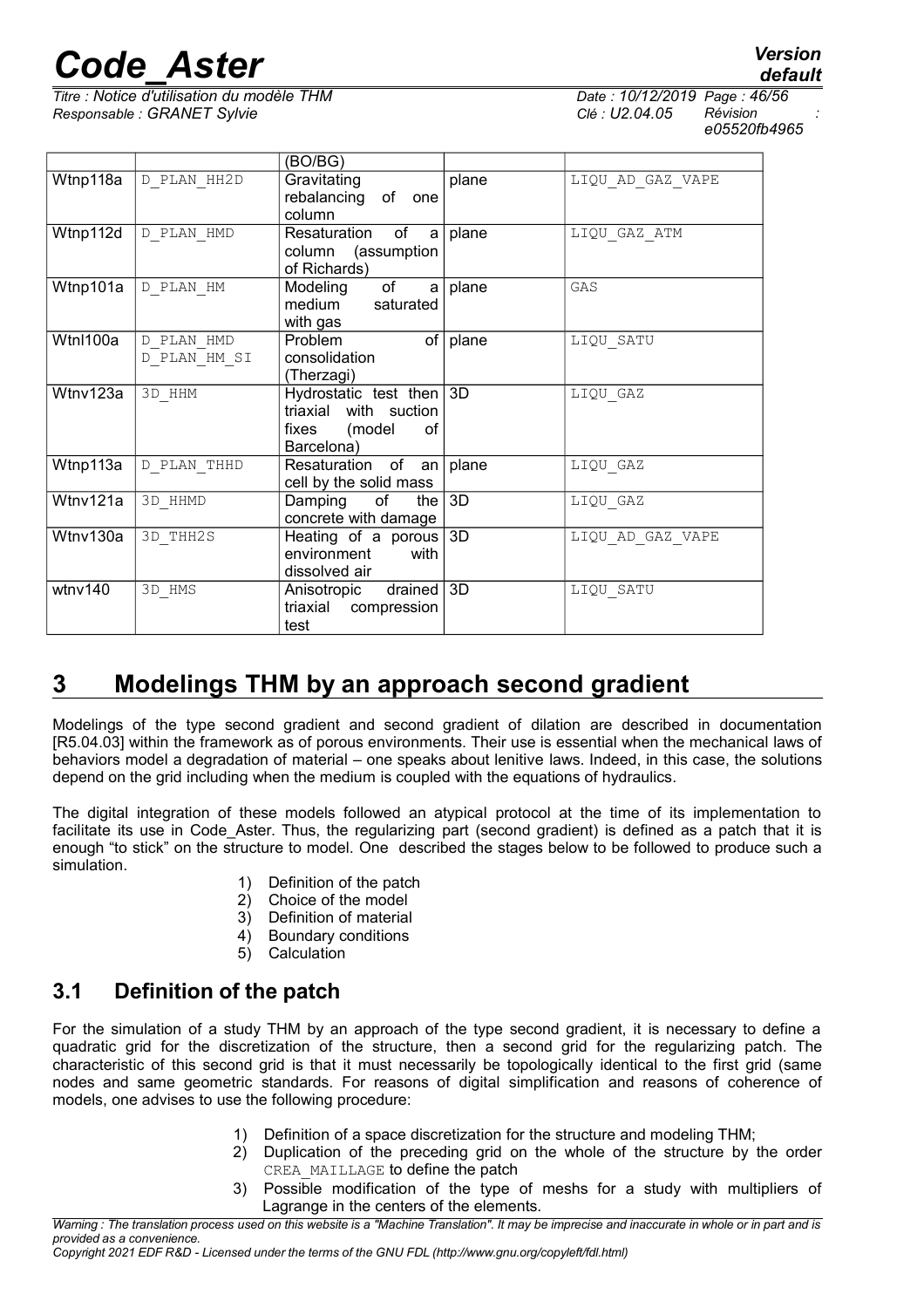*Responsable : GRANET Sylvie Clé : U2.04.05 Révision :*

*Titre : Notice d'utilisation du modèle THM Date : 10/12/2019 Page : 47/56 e05520fb4965*

#### <span id="page-46-3"></span>**3.1.1 Stage 1. Definition of the grid of the structure**

This first stage is to be produced by a maillor to discretize the structure. One recovers then the grid by the order *Code\_Aster* :

reading of the grid (quadratic)

**MY = LIRE\_MAILLAGE ()**

#### <span id="page-46-2"></span>**3.1.2 Stage 2. Duplication of the grid to define the patch**

There exists in *Code\_Aster* a procedure which makes it possible to duplicate a grid by preserving the same nodes that the original grid – it is essential that the nodes of the first grid are included in the patch (cf [R5.04.03]). It is necessary to define this second grid to make it possible to define modeling second gradient in the regularizing patch.

Duplication of the grid (quadratic). Only the meshs are duplicated, the nodes remain common. The goal is to associate with each one of these grids a different modeling.

MAIL=CRÉA MAILLAGE (GRID = MY, CREA GROUP  $MA = (F (NAME = 'ROCHE REG',$ GROUP  $MA = 'ROCK')$ ))

#### <span id="page-46-1"></span>**3.1.3 Stage 3. Modification (possible) of the grid of the patch**

There exist various discretizations finite elements to interpolate modelings second gradient (with or without multipliers of Lagrange, multipliers of Lagrange in the center of the elements or the nodes tops). Consequently it is necessary to adapt the grid of the patch to the space of discretization of modeling second gradient.

For example to take into account an interpolation with multipliers of Lagrange in the centers of the elements, it is necessary to define the nodes in the centers of the elements because those are not envisaged, in general, in the space discretizations suggested by most mailleurs. Thus in this case, one can use the order *Code\_Aster* following:

Introduction of central nodes to the finite elements of the new grid for an interpolation *P2*−*P1*−*P0* . Procedure necessary to take into account the interpolations of the multipliers of Lagrange.

```
MAYLLAGE=CRÉA MAILLAGE (GRID = E-MAIL,
                      MODI MAILLE = (F (GROUP MA = 'ROCHE REG',
                                        OPTION = 'QUADS'9'),
                                     F (GROUP MA = 'ROCHE REG',
                                        OPTION = 'TRIA6'7')))
```
This stage is not possible that in 2D when the interpolation finite element considers multipliers of constant Lagrange by element.

### <span id="page-46-0"></span>**3.2 Choice of the model**

The "patchs regularizing" second gradient or second gradient of dilation are to be combined with any type of modeling THM. They have interest, of course, only in the presence of one mechanical component (lenitive). Modelings available are:

| <b>Modeling</b> | <b>Geometrical modeling</b> | Phenomenon taken into account |
|-----------------|-----------------------------|-------------------------------|
| D PLAN 2DG      | Plane                       | Second gradient               |
| . PIAN DII      | Plane                       | Second gradient of dilation   |
| 3D DIL          | ЗD                          | Second gradient of dilation   |

**Note:**

*Copyright 2021 EDF R&D - Licensed under the terms of the GNU FDL (http://www.gnu.org/copyleft/fdl.html)*

*Warning : The translation process used on this website is a "Machine Translation". It may be imprecise and inaccurate in whole or in part and is provided as a convenience.*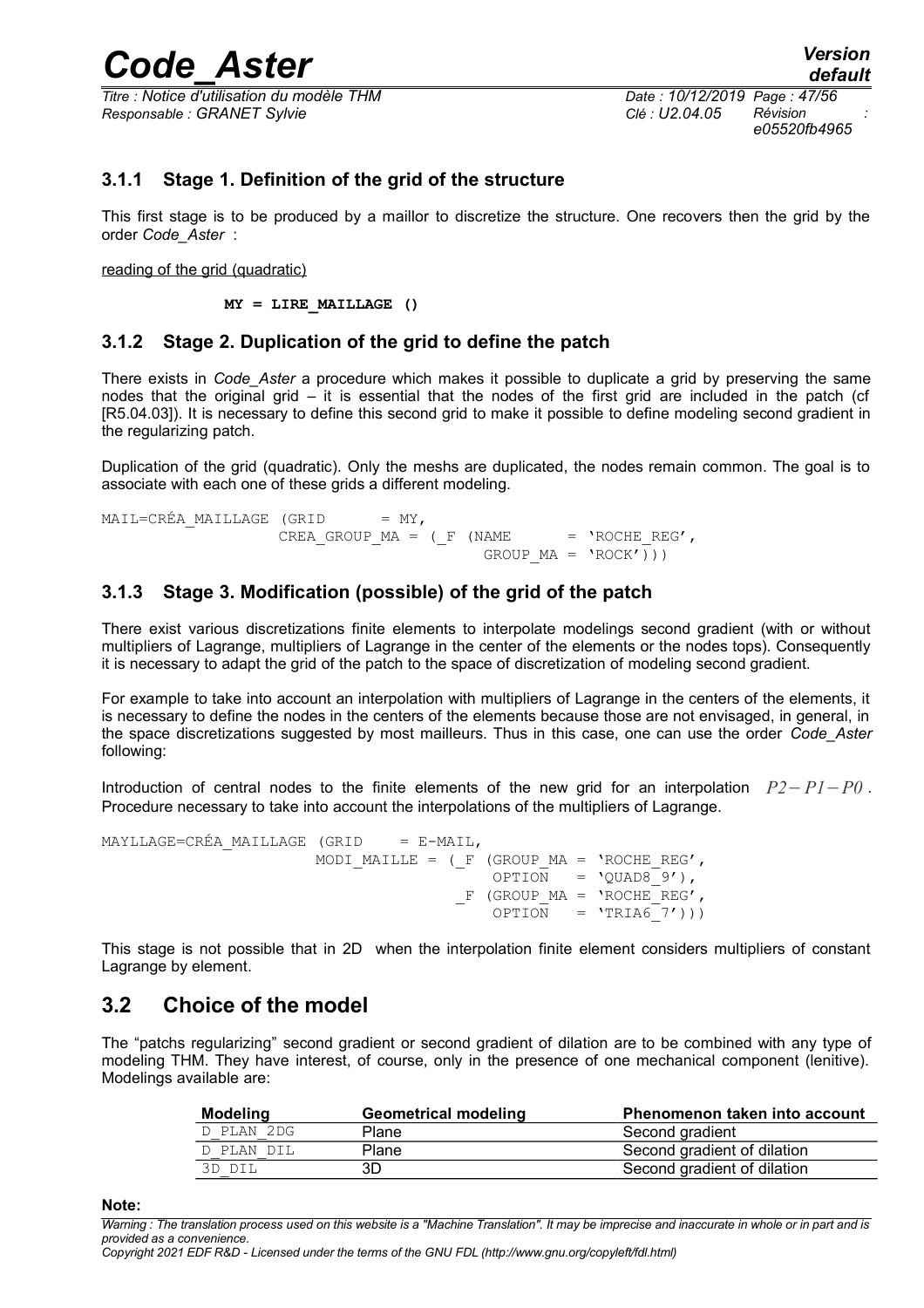*Titre : Notice d'utilisation du modèle THM Date : 10/12/2019 Page : 48/56 Responsable : GRANET Sylvie Clé : U2.04.05 Révision :*

*e05520fb4965*

*default*

*It should be noted that it is strongly advised to use modelings second gradient of dilation to treat the behaviors of the grounds and of the rocks or more particularly any type of material presenting a voluminal variation during its degradation* .

The nodal unknown factors of modelings THM are then enriched after addition by the "patch" second gradient. The number of unknown factors varies according to the patch considered and the type of meshs characterizing the space discretization of the patch. For modeling second gradient of dilation it is thus by the choice of the topology of the mesh that the interpolation of the multipliers of Lagrange will be given (see the table below). One summarizes in the table below the various possibilities where one notes in agreement with [R5.04.03],  $f_{ij}^{\parallel}$  components of the tensor of the microscopic deformations,  $\chi^{\parallel}$  microscopic voluminal deformation and

 $\lambda$  the multiplier of Lagrange:

| <b>Modeling</b> | Type of meshs                  |                    | Degrees of freedom Position of the degree of freedom |
|-----------------|--------------------------------|--------------------|------------------------------------------------------|
| D PLAN 2DG      | TRIA7, QUAD9                   | ii                 | At the tops of each element                          |
|                 |                                | $\Lambda_{ii}$     | In the center of each element                        |
| D PLAN DIL      | TRIA7, OUAD9                   |                    | At the tops of each element                          |
|                 |                                |                    | In the center of each element                        |
|                 | TRIA6, QUAD8                   |                    | At the tops of each element                          |
| 3D DIL          | TETRA10,<br>HEXA20,<br>PENTA15 | $\chi$ , $\lambda$ | At the tops of each element                          |

One proceeds then in the following way:

```
MODEL = AFFE MODELE (GRID = GRID,
                     AFFE = (F (GROUP MA = 'ROCK',
                                      PHENOMENON = 'MECHANICAL',MODELING = 'D PLAN HMS'),
                                  \overline{F} (GROUP MA = 'ROCHE_REG',
                                      PHENOMENON = 'MECHANICAL',
                                     MODELING = 'D PLAN DIL')))
```
### <span id="page-47-0"></span>**3.3 Definition of material**

It is necessary, besides the definition of the parameters materials necessary for calculation THM describes in the preceding chapter, to add a parameter which characterizes the length characteristic of modeling second gradient (cf [R5.04.03]). This data characterizes in fact the dimension of the vicinity which contributes to the description of a material point.

This length is defined starting from the components material *A1* and *A3* law of linear behavior of elasticity second gradient inspired by work of Mindlin in the case of modeling second gradient of dilation. It is in the determination of these parameters that the greatest difficulty resides. There does not exist today of analytical method to identify them. The practice is to carry out some tests precondition. In the case as of modelings second gradient this length is function of the 5 components *A1* , *A2* , *A3 , A4* and *A5* , to inform under the keyword ELAS 2NDG of DEFI\_MATERIAU (cf [R5.04.03]).

One can, moreover, to add a digital parameter of penalization. It was shown that the term of penalization of modelings second gradient of dilation improves digital convergence without disturbing the quality of the results.

Here an example of definition of the parameters material for the part second gradient.

```
SOL2 = DEFI MATERIAU (ELAS 2NDG = F (A1 = 4.0E4,
                                      A2 = 0.0A3 = 0.0.
                                      A4 = 0.0,
                                      A5 = 0.0,),NON LOCAL = F (PENA LAGR=1.0E12,),);
```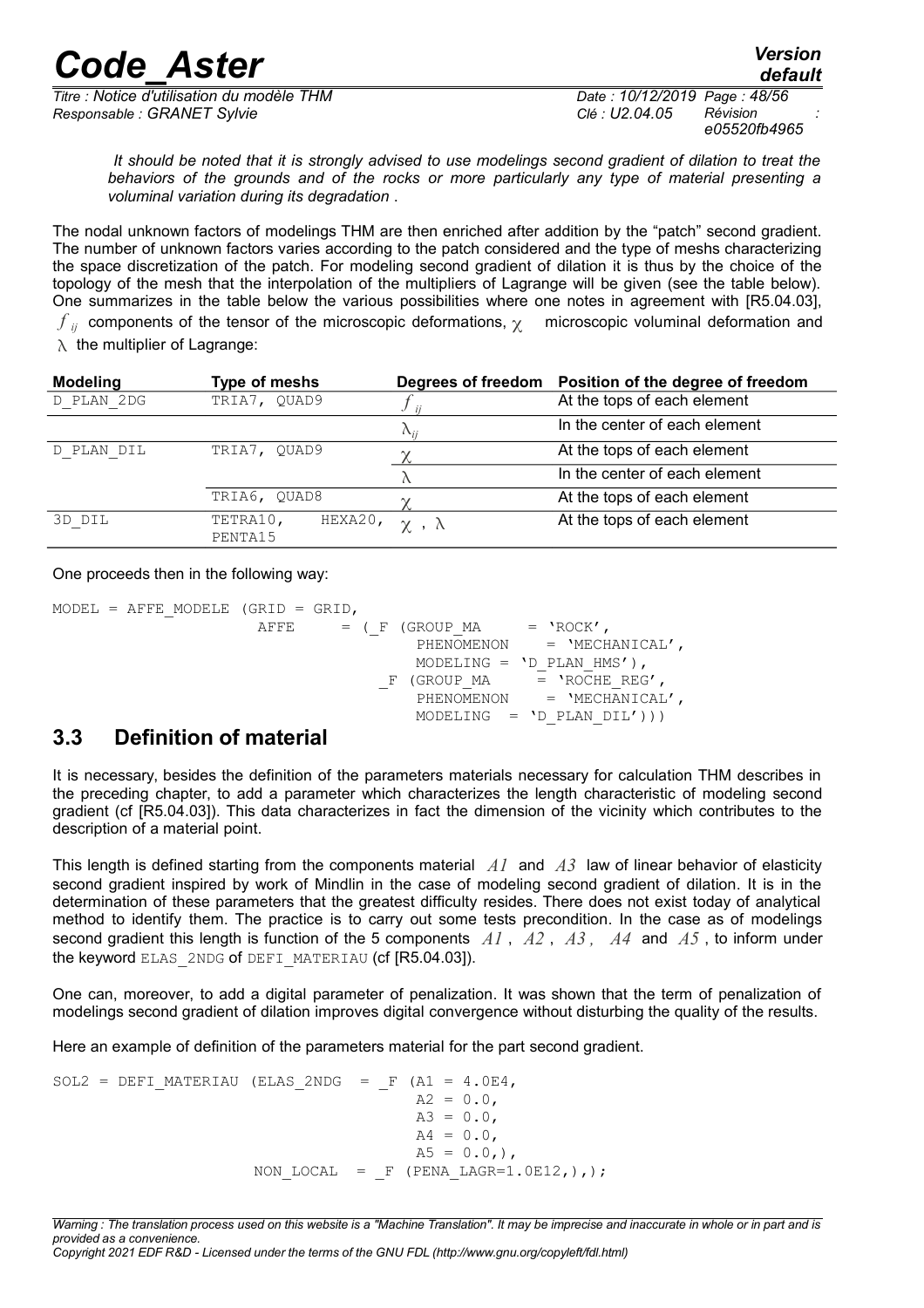*Titre : Notice d'utilisation du modèle THM Date : 10/12/2019 Page : 49/56 Responsable : GRANET Sylvie Clé : U2.04.05 Révision :*

*default e05520fb4965*

Then assignment of the parameters materials according to the same procedure as for the definition of modelings.

 $=$  AFFE MATERIAU (GRID SUBDUE = GRID, AFFE  $=$  (  $F$  (ALL  $=$  'ROCK',  $MATER$  = SOL  $HM,$ ),  $F$  (GROUP MA = 'ROCHE REG',  $MATER$  =  $SOL2)$ )

### <span id="page-48-1"></span>**3.4 Impact on the boundary conditions**

There is no impact to bring in the command file Code. Aster to take into account the boundary conditions with modelings second gradient compared to classical modelings THM. On the other hand, it is essential to note that the physical significance of the boundary conditions of pressure of normal constraints is modified with modelings second gradient (cf [R5.04.03]).

### <span id="page-48-0"></span>**3.5 Resolution DU problem**

Calculation is to be carried out by the order STAT\_NON\_LINE. It is enough to add to classical calculation THM the relation of behavior of elasticity second gradient on the grid corresponds to the patch as on the example below (keyword ELAS). There is no incompatibility with the laws of behavior. To note, all the same, that a simulation THM by an approach second gradient has interest only in the presence of one mechanical component in coupled calculation.

It is important to note that when modeling takes into account an interpolation of the constant multipliers of Lagrange by elements it is necessary to use the solvor Mumps for the resolution.

Definition of nonlinear static calculation with a law of behavior associated with each one of modeling: behavior of the Drucker-Prager type for the first gradient, and linear elasticity for the second gradient

```
UI = STAT NON LINE (MODEL = MODEL, CHAM_MATER = SUBDUE,
                                  EXCIT = (F (LOAD = CHCI),...),
                                  SOLVEUR = (F (METHODE=' MUMPS',)),
                                  BEHAVIOR = (\overline{F} (GROUP MA=' ROCHE',
                                                        RELATION = 'DRUCH PRAGER',),
                                                   F (GROUP MA = 'ROCHE REG',
                                              \begin{array}{c} \n\hline\n\end{array} \n\begin{array}{c} \n\text{RELATION} = \n\begin{array}{c} \n\text{ELAS}', \text{)}, \text{)}, \n\end{array}<br>
= \n\begin{array}{c} \n\text{F} \n\end{array} \n(\text{MATRIX} = \n\begin{array}{c} \n\text{YANGENT}', \n\end{array}NEWTON = F (MATRIX = 'TANGENT', REAC ITER = 1),
                             INCREMENT = <math>F (LIST INST = TIME))
```
One will find an example of modeling by second gradient, for example in the case test ssll1117.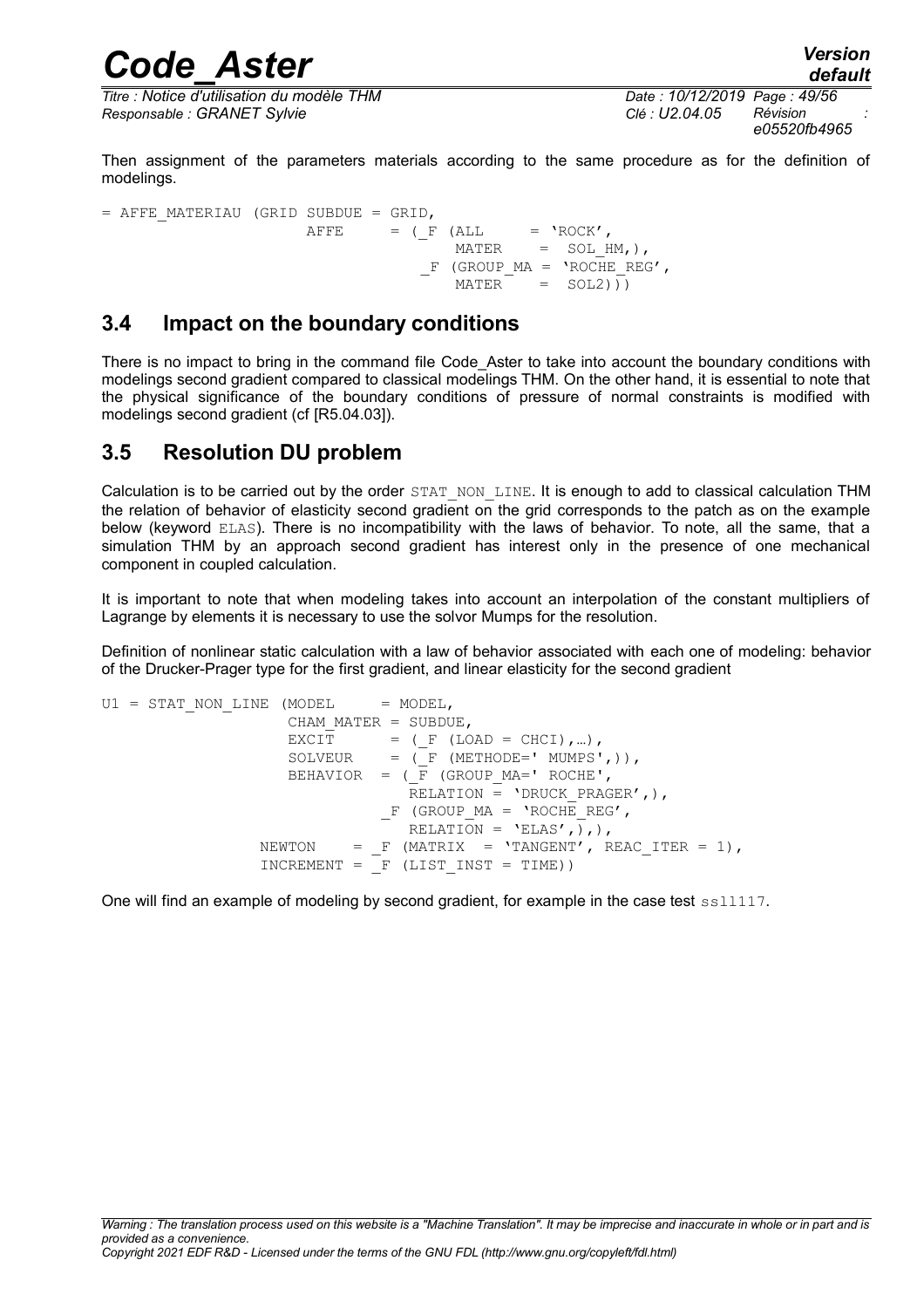*Titre : Notice d'utilisation du modèle THM Date : 10/12/2019 Page : 50/56 Responsable : GRANET Sylvie Clé : U2.04.05 Révision :*

*e05520fb4965*

### <span id="page-49-0"></span>**Annexe 1Generalized constraints and internal variables**

| Constraints:<br><b>Number</b> |                                 |                                               |                                        |
|-------------------------------|---------------------------------|-----------------------------------------------|----------------------------------------|
| $\mathbf{1}$                  | Name of component Aster<br>SIXX | <b>Contents</b>                               | <b>Modelings</b>                       |
| $\overline{2}$                | SIYY                            | $\sigma_{xx}$                                 | So mechanical (. M )                   |
|                               |                                 | $\sigma_{\underline{y}\underline{y}}$         | So mechanical (. M )                   |
| 3                             | SIZZ                            | $\sigma_{\scriptscriptstyle zz}$              | So mechanical (. M )                   |
| $\overline{4}$                | SIXY                            | $\sigma_{xy}$                                 | So mechanical (. M )                   |
| 5                             | SIXZ                            | $\sigma_{\rm \scriptscriptstyle xz}$          | So mechanical $($ . $M$ $)$            |
| $\overline{6}$                | SIYZ                            | $\sigma_{\rm yz}$                             | So mechanical $($ . $M$ $)$            |
| $\overline{7}$                | SIPXX                           | $\sigma_{\underline{p_{xx}}}$                 | So mechanical (. M )                   |
| 8                             | SIPYY                           | $\sigma_{p_{\rm yy}}$                         | So mechanical (. M )                   |
| $\overline{9}$                | SIPZZ                           | $\sigma_{_{\underline{p_z}}}$                 | So mechanical (. M )                   |
| 10                            | SIPXY                           | $\sigma_{_{\underline{p_{xy}}}}$              | So mechanical (. M )                   |
| $\overline{11}$               | SIPXZ                           | $\sigma_{_{\underline{p_{xz}}}}$              | So mechanical (. M )                   |
| 12                            | SIPYZ                           | $\sigma_{_{p_{yz}}}$                          | So mechanical (. M )                   |
| 13                            | M11                             | $m_{w}$                                       | In all the cases                       |
| $\overline{14}$               | FH11X                           | $\overline{\boldsymbol{M}}_{w_{\mathrm{x}}}$  | In all the cases                       |
| 15                            | FH11Y                           | $\boldsymbol{\bar{M}}_{w_y}$                  | In all the cases                       |
| $\overline{16}$               | FH11Z                           | $\overline{M}_{w_z}$                          | In all the cases                       |
| 17                            | ENT11                           | $h_w^m$                                       | In all the cases with thermics         |
| $\overline{18}$               | M12                             | $\boldsymbol{m}$<br>vp                        | If 2 unknown pressures (. HH )         |
| 19                            | FH12X                           | $\overline{M}_{\nu p_{\scriptscriptstyle x}}$ | If 2 unknown pressures (. HH )         |
| $\overline{20}$               | FH12Y                           | $\bar{\overline{M}}_{vp_{y}}$                 | If 2 unknown pressures (. HH )         |
| $\overline{21}$               | FH12Z                           | $\bar{M}^{}_{\nu p_{z}}$                      | If 2 unknown pressures (. HH )         |
| $\overline{22}$               | ENT12                           | $h_{vp}^m$                                    | If 2 unknown pressures and thermics (. |
|                               |                                 |                                               | THH )                                  |
| $\overline{2}3$               | M21                             | $\boldsymbol{m}$                              | If 2 unknown pressures (. HH )         |
| 24                            | FH21X                           | $\overline{M}_{as_{\bar{x}}}$                 | If 2 unknown pressures (. HH )         |
| 25                            | FH21Y                           | $M_{as_y}$                                    | If 2 unknown pressures (. HH )         |
| 26                            | FH21Z                           | $M$ $_{as_z}$                                 | If 2 unknown pressures (. HH )         |
| 27                            | ENT21                           | $h_{as}^m$                                    | If 2 unknown pressures and thermics (. |
|                               |                                 |                                               | $THH$                                  |
| 28                            | M22                             | m<br>ad                                       | If modeling of the dissolved air (HH2) |
| 29                            | FH22X                           | $\overline{M}_{ad_x}$                         | If modeling of the dissolved air (HH2) |
| 30                            | FH22Y                           | $\overline{M}_{ad_y}$                         | If modeling of the dissolved air (HH2) |
|                               |                                 |                                               |                                        |

*Warning : The translation process used on this website is a "Machine Translation". It may be imprecise and inaccurate in whole or in part and is provided as a convenience. Copyright 2021 EDF R&D - Licensed under the terms of the GNU FDL (http://www.gnu.org/copyleft/fdl.html)*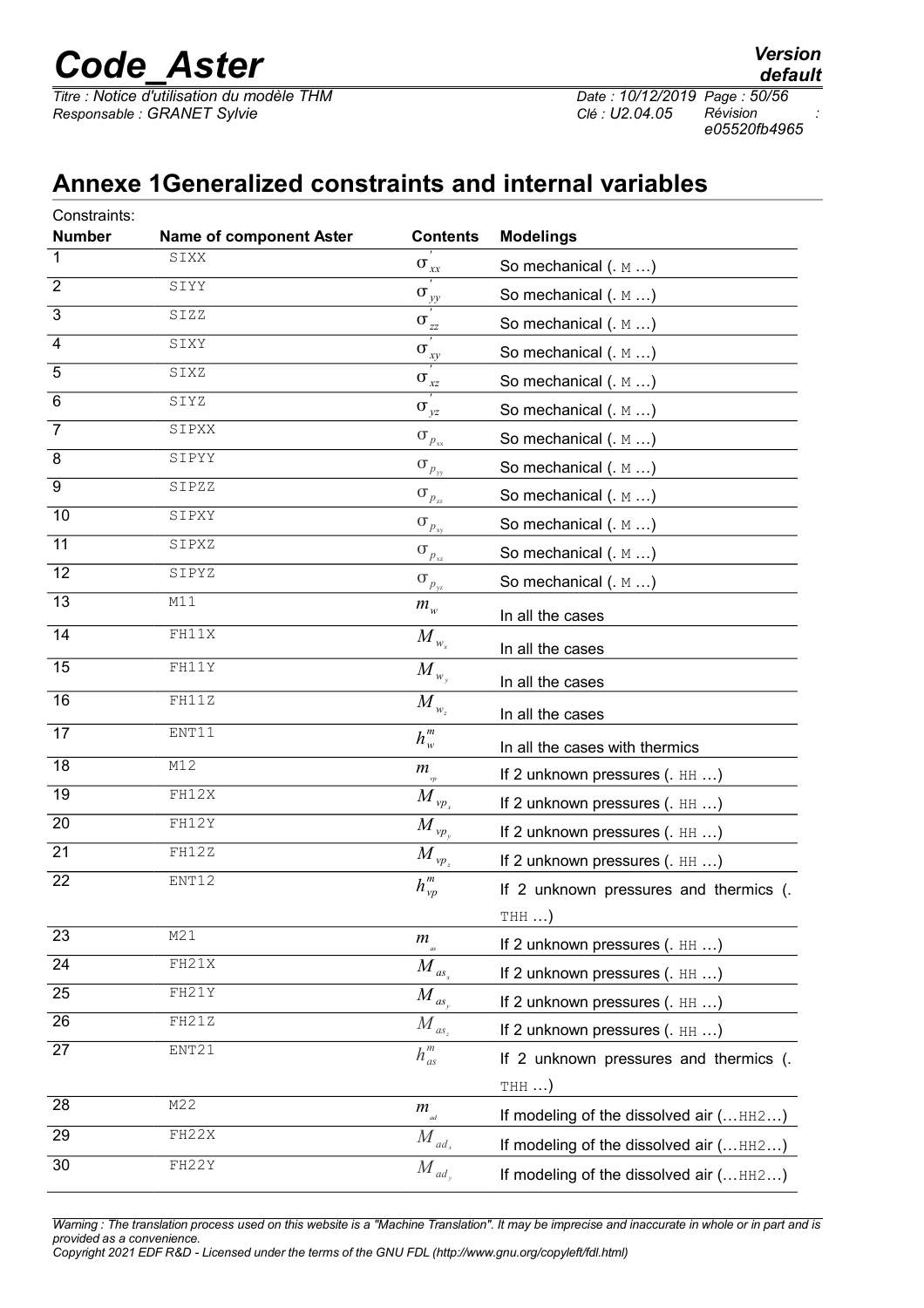*Code\_Aster Version default*

*Titre : Notice d'utilisation du modèle THM Date : 10/12/2019 Page : 51/56 Responsable : GRANET Sylvie Clé : U2.04.05 Révision :*

*e05520fb4965*

| 31              | FH22Z | $M_{ad}$   | If modeling of the dissolved air $(HH2)$ |
|-----------------|-------|------------|------------------------------------------|
| 32              | ENT22 | $h^m_{ad}$ | If modeling of the dissolved and thermal |
|                 |       |            | air $($ THH2)                            |
| 33              | OPRIM |            | So thermal                               |
| $\overline{34}$ | FHTX  | $q_{x}$    | So thermal                               |
| 35              | FHTY  | $q_{v}$    | So thermal                               |
| 36              | FHTZ  | $q_{z}$    | So thermal                               |

In the case without mechanics, and for the laws of behaviors (LIQU VAPE GAZ, LIQU VAPE, LIQU\_AD\_GAZ\_VAPE, 'LIQU\_AD\_GAZ') the internal variables are:

| <b>Number</b> | <b>Name of component Aster</b> | <b>Contents</b>                |
|---------------|--------------------------------|--------------------------------|
|               |                                |                                |
|               |                                |                                |
|               |                                | $\nu_{vp}$<br>1.7 <sub>r</sub> |
|               |                                | ∼                              |

In the case without mechanics, and for the laws of behaviors (LIQU GAZ, LIQU GAZ ATM,) the internal variables are:

| <b>Number</b> | <b>Name of component Aster</b> | <b>Contents</b> |
|---------------|--------------------------------|-----------------|
|               |                                | $P_{la}$        |
|               |                                |                 |
|               |                                | ມ               |

In the case without mechanics, and for the laws of behaviors  $(LIQU-SATU)$ , the internal variables are:

| <b>Number</b> | Name of component Aster | <b>Contents</b> |
|---------------|-------------------------|-----------------|
|               |                         | Ρ               |
|               |                         | w               |

In the case with mechanics the first numbers will be those corresponding to mechanics ( *V1* in the elastic case, *V1* and following for plastic models). The number of the internal variables above will have to then be incremented of as much.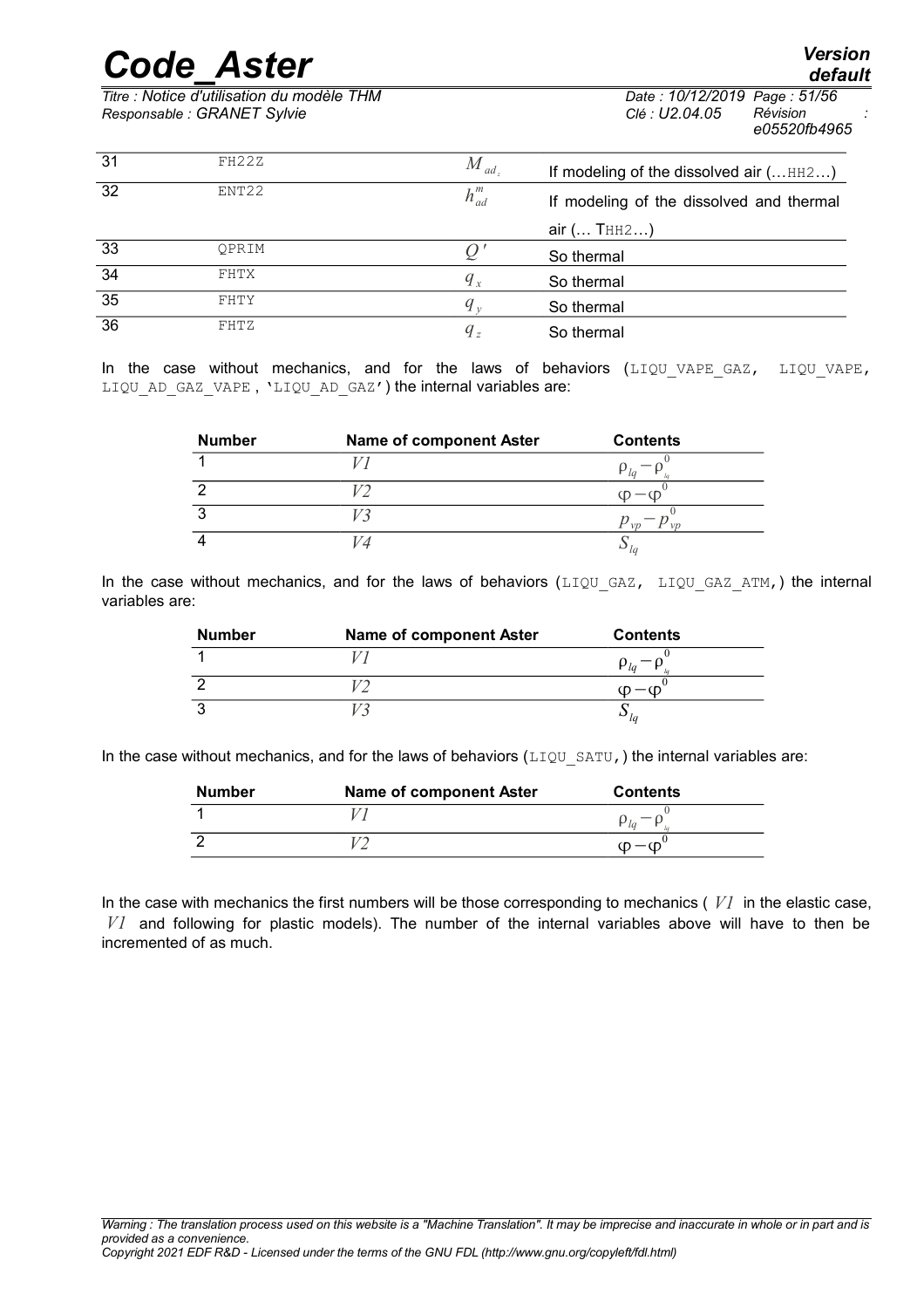*Responsable : GRANET Sylvie Clé : U2.04.05 Révision :*

*Titre : Notice d'utilisation du modèle THM Date : 10/12/2019 Page : 52/56 e05520fb4965*

*default*

### <span id="page-51-0"></span>**Annexe 2 Additional elements on the boundary conditions in THM**

In what follows one does not take into account the dissolved air (the index *lq* corresponds then to that of water *w* ) and one sticks to the case unsaturated.

We point out here the choice of the unknown factors of pressure.

| <b>Behavior</b> | LIQU GAZ and LIQU VAPE GAZ                  |  |
|-----------------|---------------------------------------------|--|
| <i>PRE1</i>     | Capillary pressure: $p_c = p_{gz} - p_{lq}$ |  |
| PRE2            | Gas pressure<br>$p_{gz} = p_{vp} + p_{as}$  |  |

### **A2.1 Variational formulation of the conservation equations**

One refers here to [R7.01.11]. These equations are

$$
\dot{m}_{lq} + \dot{m}_{vp} + Div \left( M_{lq} + M_{vp} \right) = 0
$$
 eq A5.1-1

$$
m_{as} + Div(M_{as}) = 0 \qquad \qquad \text{eq A5.1-2}
$$

The deduced variational formulation is given by

$$
-\int_{\Omega} \left( m_{lq} + m_{vp} \right) \pi_1 d\Omega + \int_{\Omega} \left( M_{lq} + M_{vp} \right) \cdot \nabla \pi_1 d\Omega =
$$
  

$$
\int_{\partial \Omega} \left( M_{lq_{\text{ext}}} + M_{vp_{\text{ext}}} \right) \cdot \pi_1 d\Gamma \nabla \pi_1 \in P_{l_{\text{ext}}}
$$
 eq A5.1-3

$$
-\int_{\Omega} m_{as}\pi_2 d\Omega + \int_{\Omega} M_{as} \cdot \nabla \pi_2 d\Omega =
$$
  

$$
\int_{\partial \Omega} M_{as_{ca}} \cdot \pi_2 d\Gamma \nabla \pi_2 \in P_{2_{ad}}
$$
 eq A5.1-4

The capillary pressures and of gas are related to the pressure of water, vapor and dry air by the relations:

$$
p_c = p_{gz} - p_{lq} \tag{6q A5.1-5}
$$

$$
p_{gz} = p_{vp} + p_{as}
$$

The steam pressure is not an independent variable. It is connected to the pressure of liquid  $p_{lq}$  by the relations

$$
\frac{dp_{vp}}{\rho_{vp}} = \frac{dp_{lq}}{\rho_{lq}} + \left(h_{vp}^m - h_{lq}^m\right)\frac{dT}{T}
$$
\n
$$
\text{Eq A5.1-7}
$$

$$
dh''_{lq} = C_{lq}^p dT + (1 - 3 \alpha_{lq} T) \frac{dp_{lq}}{\rho_{lq}}
$$
 eq A5.1-8

$$
dh_{vp}^m = C_{vp}^p dT
$$

These relations show that the steam pressure is given completion not the knowledge of *plq* (and of its evolution). Often, these relations are used to establish the law of Kelvin, *plq*−*plq* 0 *ρlq*  $=\frac{R}{\sqrt{R}}$  $\frac{R}{M_{vp}^{ol}}T\ln\left(\frac{1}{p}\right)$ *pvp*  $\left| \frac{p^{\,sat}_p}{p^{\,sat}_{\,vp}(T)} \right|$  , but this law is not used directly in Aster.

*Warning : The translation process used on this website is a "Machine Translation". It may be imprecise and inaccurate in whole or in part and is provided as a convenience. Copyright 2021 EDF R&D - Licensed under the terms of the GNU FDL (http://www.gnu.org/copyleft/fdl.html)*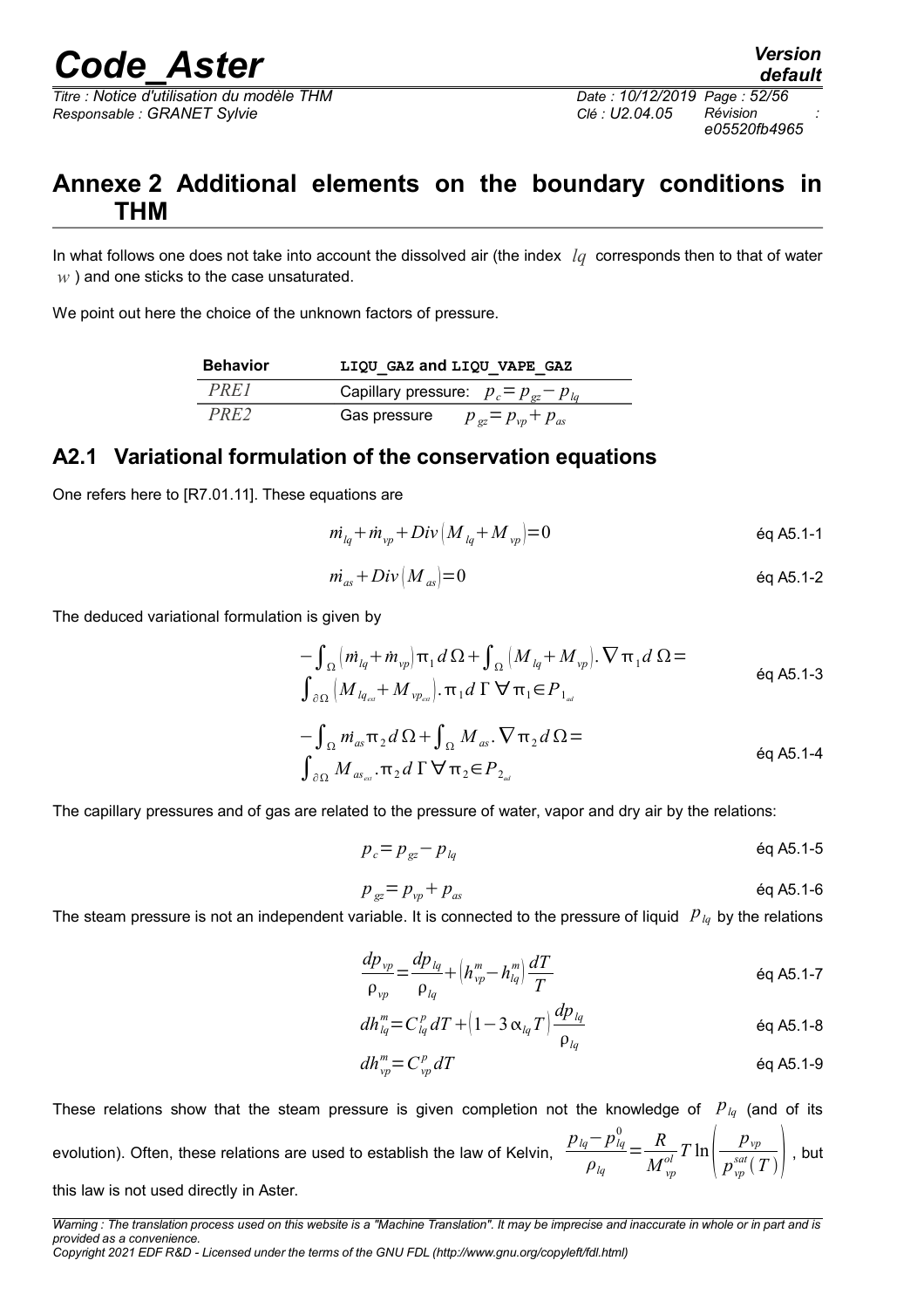*Titre : Notice d'utilisation du modèle THM Date : 10/12/2019 Page : 53/56 Responsable : GRANET Sylvie Clé : U2.04.05 Révision :*

*e05520fb4965*

*default*

The reference documents Aster do not say anything on what are the variables  $\pi_1$  and  $\pi_2$ . But two elements can put to us on the track:

- On the one hand,  $\pi_1 \in P_{1_{ad}}$  and  $\pi_2 \in P_{2_{ad}}$  whereas  $P_{1_{ad}}$  and  $P_{2_{ad}}$  are spaces of membership of *PRE1* and *PRE2* (thus including their boundary conditions).
- In addition, in chapter 7. of [R7.01.10], one sees that the virtual deformation  $E^{*el}_g= \!\!\left(\nu,\epsilon(\nu),\pi_1,\nabla\pi_1,\pi_2,\nabla\pi_2,\tau,\nabla\tau\right)\,$  is related to the vector of virtual displacement nodal  $U^{*el}\!=\!\!\big(\nu,\bm{\pi}_1,\bm{\pi}_2,\bm{\tau}\big)$  by the same operator  $|Q_{g}^{el}|$  that which connects between them the deformation  $E^{el}_g {=} [u$  , ε $[u]$  ,  $p_{\overline{1}}, \overline{\nabla}\, p_{\overline{1}}, p_{\overline{2}}, \overline{\nabla}\, p_{\overline{2}}, T$  ,  $\overline{\nabla}\, T\, \overline{\nabla}\, T\, \overline{\nabla}\,$  and nodal displacement  $\;U^{el} {=} [u$  ,  $p_{\overline{1}}, p_{\overline{2}}, T\, ]\;$  : •  $E_g^* = Q_g^{el} U^*$ <sup>el</sup> •  $E_g^{el} = Q_g^{el} U^{el}$

It is then clear that  $\pi_1$  and  $\pi_2$  are virtual variations of  $p_1$  and  $p_2$ From where the table:

$$
p_1 = p_c \Rightarrow \pi_1 = \delta \ p_c = p_c^*
$$
  
\n
$$
p_1 = p_{lq} \Rightarrow \pi_1 = \delta \ p_{lq} = p_{lq}^*
$$
  
\n
$$
p_2 = p_{gz} \Rightarrow \pi_2 = \delta \ p_{gz} = p_{gz}^*
$$

### **A2.2 Case of boundary conditions utilizing principal unknown factors**

What we say in this paragraph and the following is relative to part of the border  $\,\partial\,\Omega_d\,$  on which conditions are prescribed: nothing prevents of course that these conditions are not the same ones on parts of different borders. We treat in this chapter the usual case where one imposes conditions on *PRE1* and/or *PRE2* , in opposition to the following chapter where we will speak about linear relations between unknown factors.

$$
p_c = p_{gz} - p_{lq} = p_e^{imp}
$$
  

$$
p_{gz} = p_{as} + p_{vp} = p_e^{imp}
$$

Flows are then computation results by [éq A5.1-3] and [éq A5.1-4]

#### • **Dirichlet** *PRE1* **, Neuman** *PRE2*

It is the case where one imposes a value on *PRE1* and a value with flow associated with *PRE2* , by not saying anything on  $\ PRE2$  or by giving a value to FLUN\_HYDR2 of FLUX\_THM\_REP in AFFE\_CHAR\_MECA. Let us call  $\left. M_{\rm \,2_{\rm\scriptscriptstyle ext}}\right.$  this imposed quantity, which will be worth  $\rm\,0$  if nothing is known as compared to  $\rm\, PRE2$  . We will note  $p_1 = p_1^{imp}$  the condition imposed on  $PREI$ 

This corresponds to:

$$
p_c = p_{gz} - p_{lq} = p_c^{imp}
$$
  

$$
p_1^{imp} = p_c^{imp}
$$

To make the demonstration within the nonhomogeneous framework, it would be necessary to introduce a raising of the condition  $|p_1=p_\perp^{imp}|$  (i.e. a particular field checking this condition). That weighs down the writings and does not bring anything, one thus places itself within the homogeneous framework  $\left\|p_{\bot}^{imp}\!=\!0\right\|$ 

In [éq A5.1-3] and [éq A5.1-4], one can thus take and  $\pi_2$  unspecified and  $\pi_1$  checking  $\pi_1=0$  on  $\partial\Omega_d$  One then starts to take  $\pi_1=0$  and  $\pi_2=0$  on all the edge  $\partial\Omega$  and one obtains [éq A5.1-1] and [éq A5.1-2] within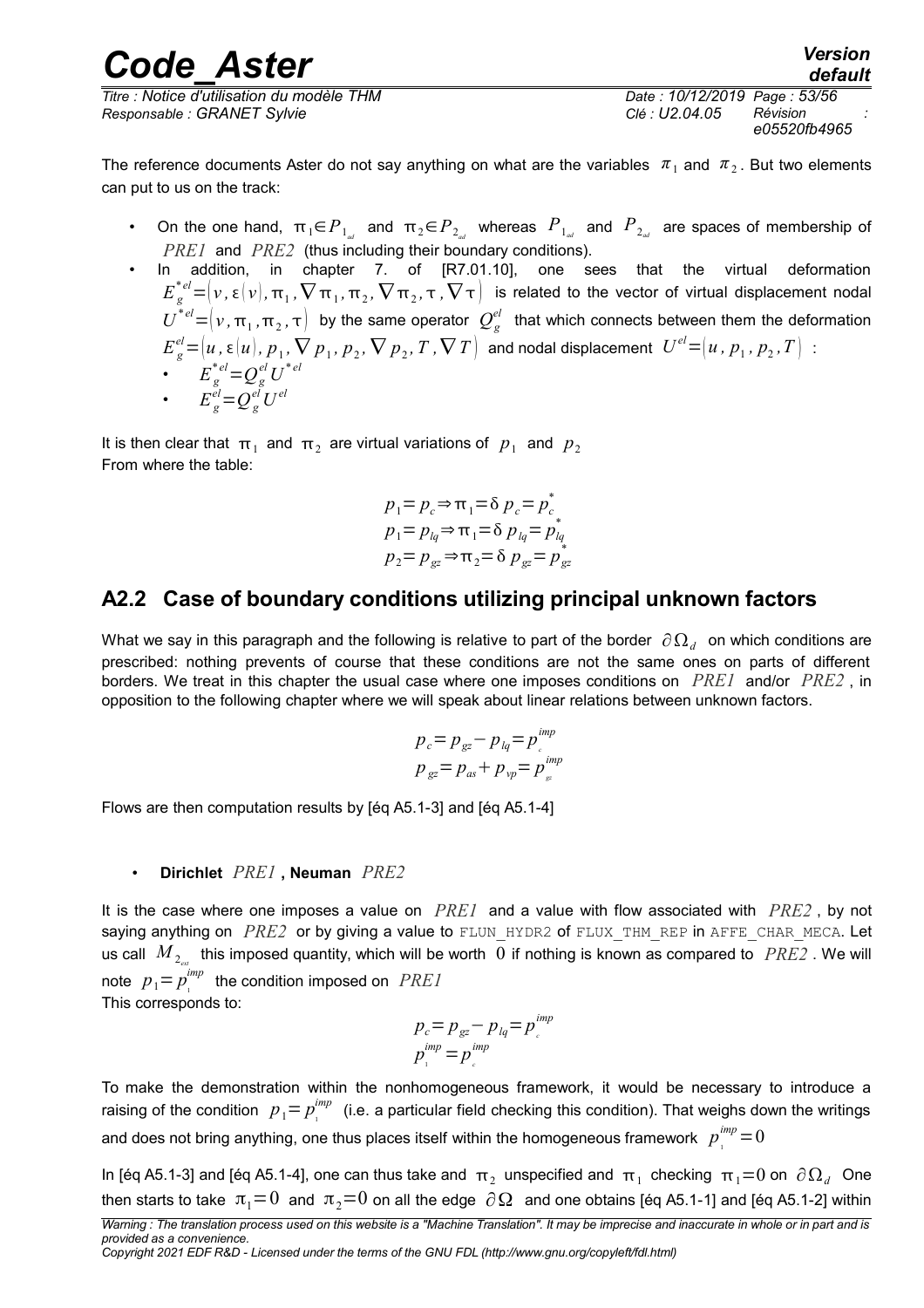*Titre : Notice d'utilisation du modèle THM Date : 10/12/2019 Page : 54/56 Responsable : GRANET Sylvie Clé : U2.04.05 Révision :*

*e05520fb4965*

*default*

$$
\int_{\partial\Omega_d} M_{as}.n.\pi_2 d\Gamma = \int_{\partial\Omega_d} M_{2ext}\pi_2 d\Gamma, \quad \forall \pi_2
$$

One from of deduced

*M*  $_{as}$  *n* = *M*  $_{2,ast}$  sur ∂ Ω<sub>d</sub>

#### • **Dirichlet** *PRE* 2 **, Neuman** *PRE* 1

It is the case where one imposes a value on *PRE* 2 and a value with flow associated with *PRE* 1 , by not saying anything on PRE1 or by giving a value to FLUN HYDR1 of FLUX THM REP in AFFE CHAR MECA. Let us call  $\left. M_{\ 1_{_{ext}}} \right.$  this imposed quantity, which will be worth  $\ 0$  if nothing is known as compared to  $\ PRE$   $2$  . We will note  $p_{2}$ = $p_{2}^{imp}$  the condition imposed on  $\emph{PRE2}$  . This corresponds to:

$$
p_{gz} = p_{as} + p_{vp} = p_{g}^{imp}
$$
  

$$
p_2^{imp} = p_{g}^{imp}
$$

The demonstration is the same one as in the preceding paragraph and leads to:

$$
(M_{lq} + M_{vp}).n = M_{1ext} \operatorname{sur} \partial \Omega_d
$$

### **With2.3 Case of boundary conditions utilizing linear relations between principal unknown factors**

*Code\_Aster* allows to introduce like boundary conditions of the relations between degrees of freedom, carried by the same node or by different nodes. This possibility is reached via the keyword LIAISON DDL order AFFE\_CHAR\_MECA.

That is to say  $p_{_{_{I_q}}}^{imp}$  the value which one wants to impose on the pressure of liquid on  $\,\partial\,\Omega_{_d}$  . Taking into account [éq A5.1-5], and choice of the principal unknown factors for this behavior, one writes:

$$
p_{gz} - p_c = p_2 - p_1 = p_{l_q}^{imp}
$$

The linear relations are treated in Aster by introduction of multipliers of Lagrange. This corresponds in the species to the following formulation:

To find  $p_1, p_2, \mu$  such as:

$$
- \int_{\Omega} \left( \dot{m}_{lq} + \dot{m}_{vp} \right) \pi_1 d \Omega + \int_{\Omega} \left( M_{lq} + M_{vp} \right) \cdot \nabla \pi_1 d \Omega - \int_{\Omega} \dot{m}_{as} \pi_2 d \Omega + \int_{\Omega} M_{as} \cdot \nabla \pi_2 d \Omega +
$$
  
+ 
$$
\int_{\partial \Omega_a} \mu^* \left( p_2 - p_1 - p_{lq}^{imp} \right) d \Gamma + \int_{\partial \Omega_a} \mu \left( \pi_2 - \pi_1 - p_{lq}^{imp} \right) d \Gamma \quad \forall \pi_1, \pi_2, \mu^*
$$
 eq A5.3-2

To make the demonstration within the nonhomogeneous framework, it would be necessary to introduce a raising of the condition  $p_2-p_1-p^{imp}_{l_q}=0$  (I.e. of the particular fields checking this condition). That weighs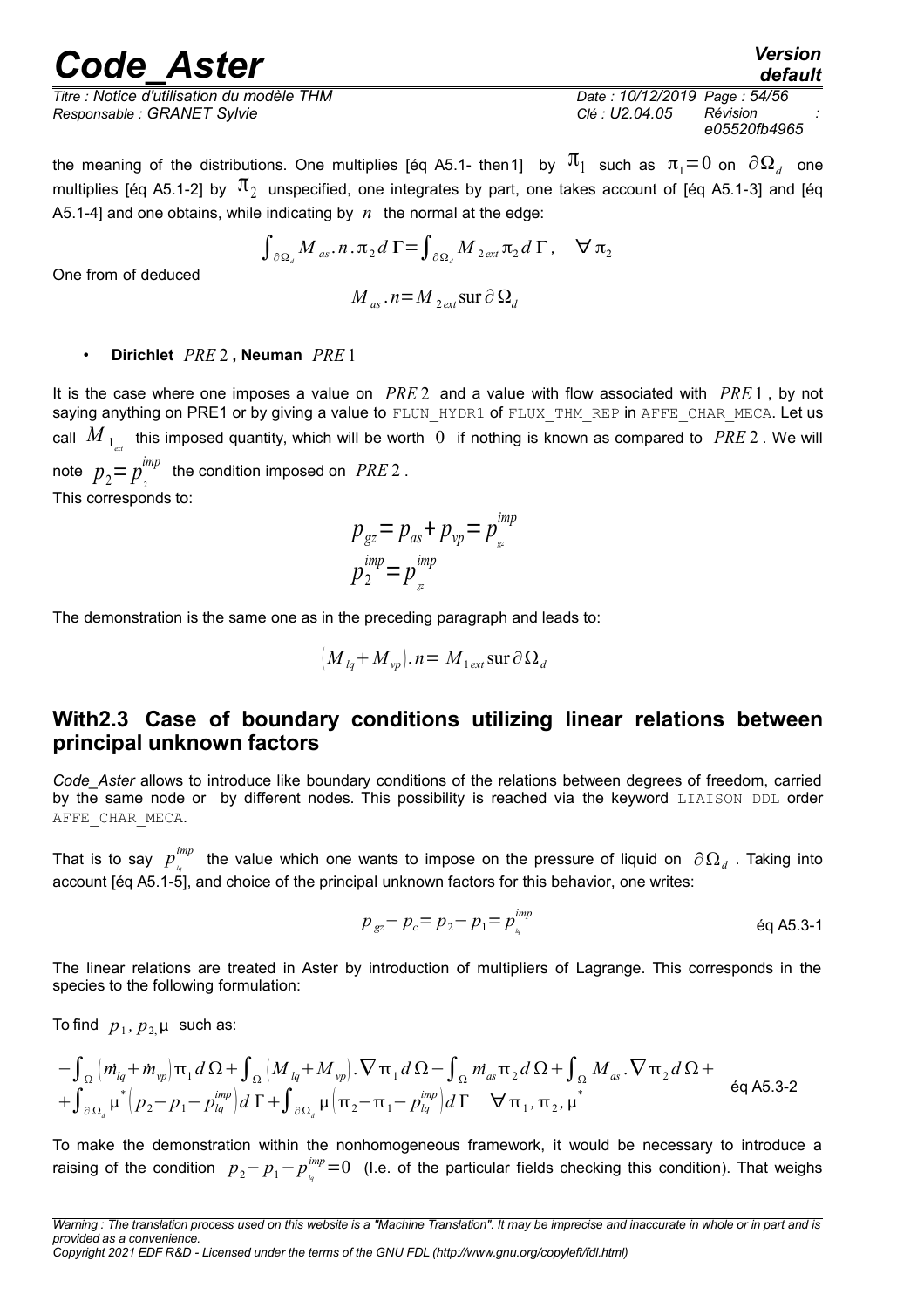*Titre : Notice d'utilisation du modèle THM Date : 10/12/2019 Page : 55/56 Responsable : GRANET Sylvie Clé : U2.04.05 Révision :*

*e05520fb4965*

*default*

down the writings and does not bring anything, one thus places itself within the homogeneous framework  $p$   $_{l_q}^{imp}$   $\!=$   $\!0$  .

One then starts to take  $\pi_1=0$  and  $\pi_2=0$  on all the edge  $\partial \Omega$  and one obtains [éq A5.1-1] and [éq A5.1-2] within the meaning of the distributions. One multiplies then [éq A5.1-1] by  $\pi_1^-$  unspecified one multiplies [éq A5.1-2] by  $\pi_2$  unspecified, one integrates by part, one carries the results found in [éq A5.3-2] and one obtains:

$$
\int_{\partial \Omega_d} \left( M_{lq} + M_{vp} \right) \cdot n \cdot \pi_1 d \Gamma + \int_{\partial \Omega_d} M_{as} \cdot n \cdot \pi_2 d \Gamma +
$$
\n
$$
\int_{\partial \Omega_d} \mu^* \left( p_2 - p_1 \right) d \Gamma + \int_{\partial \Omega_d} \mu \left( \pi_2 - \pi_1 \right) d \Gamma = 0 \quad \forall \pi_1, \pi_2, \mu^* \quad \text{eq A5.3-3}
$$

It is clear that [éq A5.3-3] gives again well  $p_2-p_1\!=\!p_{_{l_q}}^{^{imp}}\!=\!0$ 

While taking moreover  $\pi_2-\pi_1=0$ , one finds:

$$
\int_{\partial \Omega_d} \left[ M_{lq} + M_{vp} + M_{as} \right] . n. \pi_1 d \Gamma = 0 \quad \forall \Gamma_1
$$

From where one deduces:

$$
\left(M_{lq} + M_{vp} + M_{as}\right) \cdot n = 0 \text{ sur } \partial \Omega_d \qquad \text{eq A5.3-4}
$$

#### **A2.4 Case of boundary conditions mixed**

We approach in this section the case of the boundary conditions mixed (or conditions of exchange) appliedS in the form of a condition of NeumanN. These conditions can relate to one or the other of the conservation equations or of course both.

The writing of flows is done then in the form:

 $(M_{lq} + M_{vp})$ .  $n = M_{1,ext}$ sur ∂ $\Omega_d$  with  $M_{1,ext} = \lambda_{11}(p_1 - p_1^{ext}) - \lambda_{12}(p_2 - p_2^{ext})$ 

and/or

$$
M_{as}.n\!=\!M_{2ext}\!\sin\partial\Omega_d\;\text{with}\;M_{2ext}\!=\!\lambda_{21}\!\left(p_1\!-p_{\rm i}^{\rm ext}\right)\!-\!\lambda_{22}\!\left(p_2\!-p_{\rm i}^{\rm ext}\right)
$$

This condition is implemented in an explicit way (the value of *PRE1* and/or *PRE2* being taken at time precedent). These mixed conditions are thus applied like conditions of Neumann (cf previously).

#### **With2.5 Nonlinear cases**

We do not make here that to tackle more difficult questions consisting in imposing either the steam pressure or the air pressure dryness. Taking into account the relations [éq A5.1-7], [éq A5.1-8] and [éq A5.1-9] to impose a value on the steam pressure amounts imposing a nonlinear relation on the pressure of liquid; just as to impose an air pressure dryness on the gas pressure.

As example, we approach the case of an air pressure dryness imposed for a behavior  $LIQU$  VAPE GAZ, and we suppose that we know to write the nonlinear relation connecting the steam pressure and the pressure of liquid.

The relation to be imposed is thus:

$$
p_{as} = p_{gz} - p_{vp} = p_2 - p_{vp} = p_{\mu}^{imp}
$$

*Warning : The translation process used on this website is a "Machine Translation". It may be imprecise and inaccurate in whole or in part and is provided as a convenience. Copyright 2021 EDF R&D - Licensed under the terms of the GNU FDL (http://www.gnu.org/copyleft/fdl.html)*